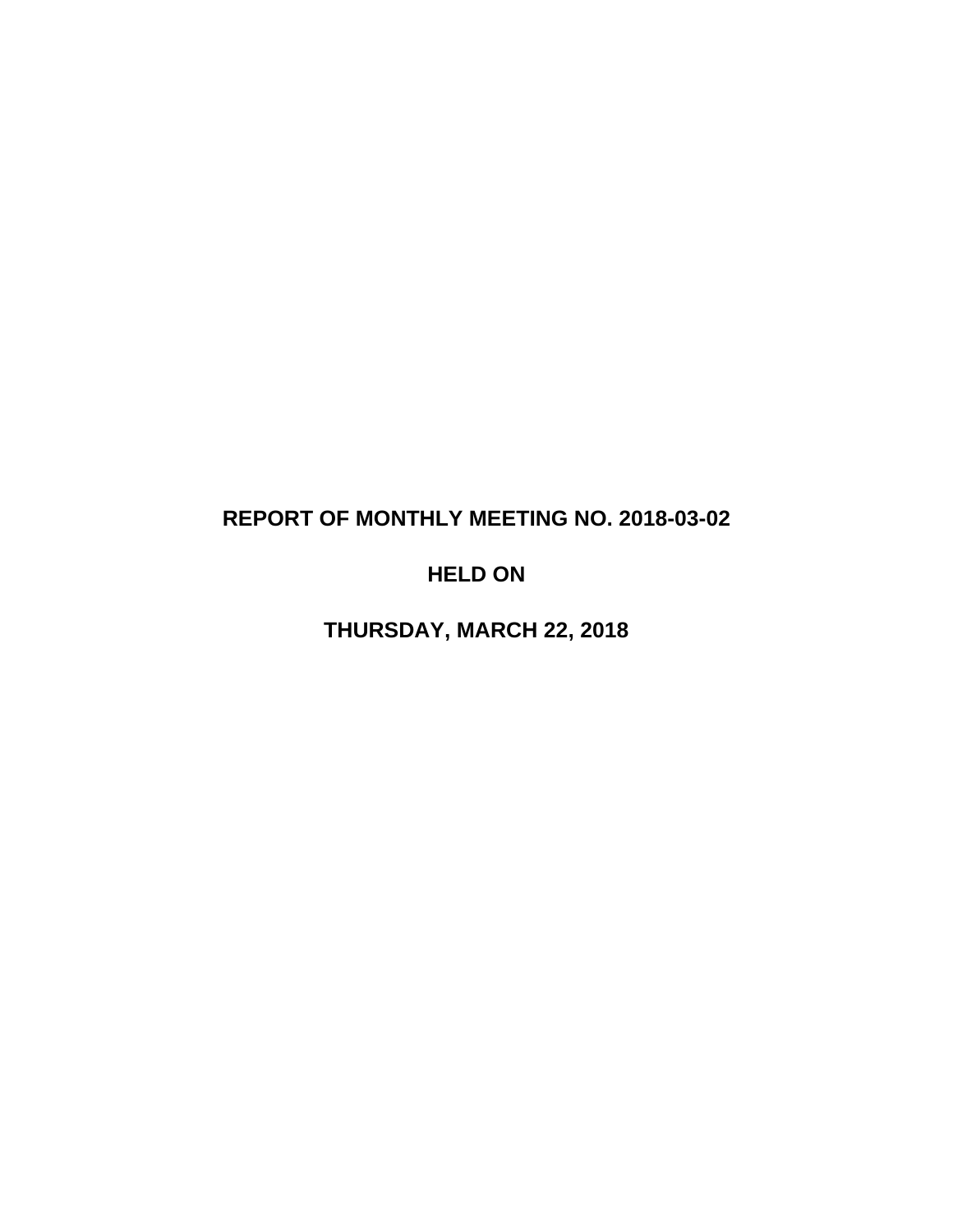Report of Monthly Meeting No. 2018-03-02 held on Thursday, March 22, 2018

| <b>ITEMS</b>                                                 | <b>CLASSIFICATION</b>                                                                                                                                                                                                                                                                                                                          |                                                                                                           | <b>PAGES</b> |  |  |  |  |
|--------------------------------------------------------------|------------------------------------------------------------------------------------------------------------------------------------------------------------------------------------------------------------------------------------------------------------------------------------------------------------------------------------------------|-----------------------------------------------------------------------------------------------------------|--------------|--|--|--|--|
| <b>Call to Order</b><br><b>Roll Call</b>                     |                                                                                                                                                                                                                                                                                                                                                |                                                                                                           |              |  |  |  |  |
| <b>Secretary's Report</b>                                    |                                                                                                                                                                                                                                                                                                                                                | Recording Secretary presents minutes of previous meetings for approval.                                   |              |  |  |  |  |
| <b>Refunds</b>                                               | Errors in deduction and non-members<br>Full refunds to employees due to separation from service<br>Refund in accordance with Section 8-170 of the law governing the Fund<br>Refund Reissued to New Payee<br>Refund elections in lieu of annuity<br>Refund of Spousal Contributions<br>1/2% refunds to new annuitants<br><b>Adjusted Refund</b> |                                                                                                           |              |  |  |  |  |
| <b>Invoices</b>                                              | Administrative and Investment Fees                                                                                                                                                                                                                                                                                                             |                                                                                                           | $9 - 11$     |  |  |  |  |
| <b>Annuities</b>                                             | Annuities for Employees<br>Annuities for Widows, Widowers and Minor Children, Reversionary Annuities<br><b>Adjusted Annuities</b>                                                                                                                                                                                                              |                                                                                                           |              |  |  |  |  |
| <b>Disability</b>                                            | Applications for Duty and Ordinary Disability benefits<br>Applications for Extensions of Duty and Ordinary Disability benefits<br>Adjusted Duty and Ordinary Disability benefits                                                                                                                                                               |                                                                                                           |              |  |  |  |  |
| <b>Membership</b>                                            | Applications<br>Change in Dates of Birth<br><b>Administrative Review</b>                                                                                                                                                                                                                                                                       |                                                                                                           | 26           |  |  |  |  |
| <b>Treasurer's Report</b>                                    | City Treasurer's Statement of Account As of 02/28/2018                                                                                                                                                                                                                                                                                         |                                                                                                           | 27           |  |  |  |  |
| <b>MISCELLANEOUS</b>                                         |                                                                                                                                                                                                                                                                                                                                                |                                                                                                           | $28 - 30$    |  |  |  |  |
| <b>Public Comment</b>                                        |                                                                                                                                                                                                                                                                                                                                                | Other                                                                                                     |              |  |  |  |  |
| Hearings<br>- The Matter of Member 85392 (Felony Conviction) |                                                                                                                                                                                                                                                                                                                                                | - PA 100-0040 Cyber Training Requirements - Trustees<br>- FOIA Update<br>- Old Business<br>- Legal Update |              |  |  |  |  |
| Legislation<br>- Legislative Update                          |                                                                                                                                                                                                                                                                                                                                                |                                                                                                           |              |  |  |  |  |
| Investments                                                  |                                                                                                                                                                                                                                                                                                                                                |                                                                                                           |              |  |  |  |  |

- Market Environment
- Monthly Performance Report
- MEABF Staff Investment Report
- Watchlist
- Liquidity Needs
- Interim Investment Consultant Agreement

| A          | Less than 60 years of age         |            | Female: No Post 9/74 Spouse Contributions | <b>RW</b> | <b>Returned to Work</b>        |
|------------|-----------------------------------|------------|-------------------------------------------|-----------|--------------------------------|
| B          | Reversionary                      |            | MED Updated Medical Records               |           | Less than 10 years of Service  |
| С          | Calculated upon death of Employee | MMI        | <b>Maximum Medical Update</b>             | SPE.      | <b>Specialist Doctor Visit</b> |
| СX         | <b>Credit Expires</b>             | N          | See Notes in File                         |           | <b>Term Annuity</b>            |
|            | Death                             | <b>NTE</b> | Note for Mercy Works Update               | W         | Withdraw/Waiting to apply      |
| <b>DU</b>  | Duty Disability                   | OR.        | <b>Ordinary Disability</b>                | <b>WC</b> | Workmens' Compensation         |
| <b>DIS</b> | Discharged                        | R          | <b>Reciprocal Annuity</b>                 | х         | Married @ Resignation,         |
|            | <b>EID</b> Errors in Deduction    |            | RES Resigned                              |           | Not Married @ Effective Date   |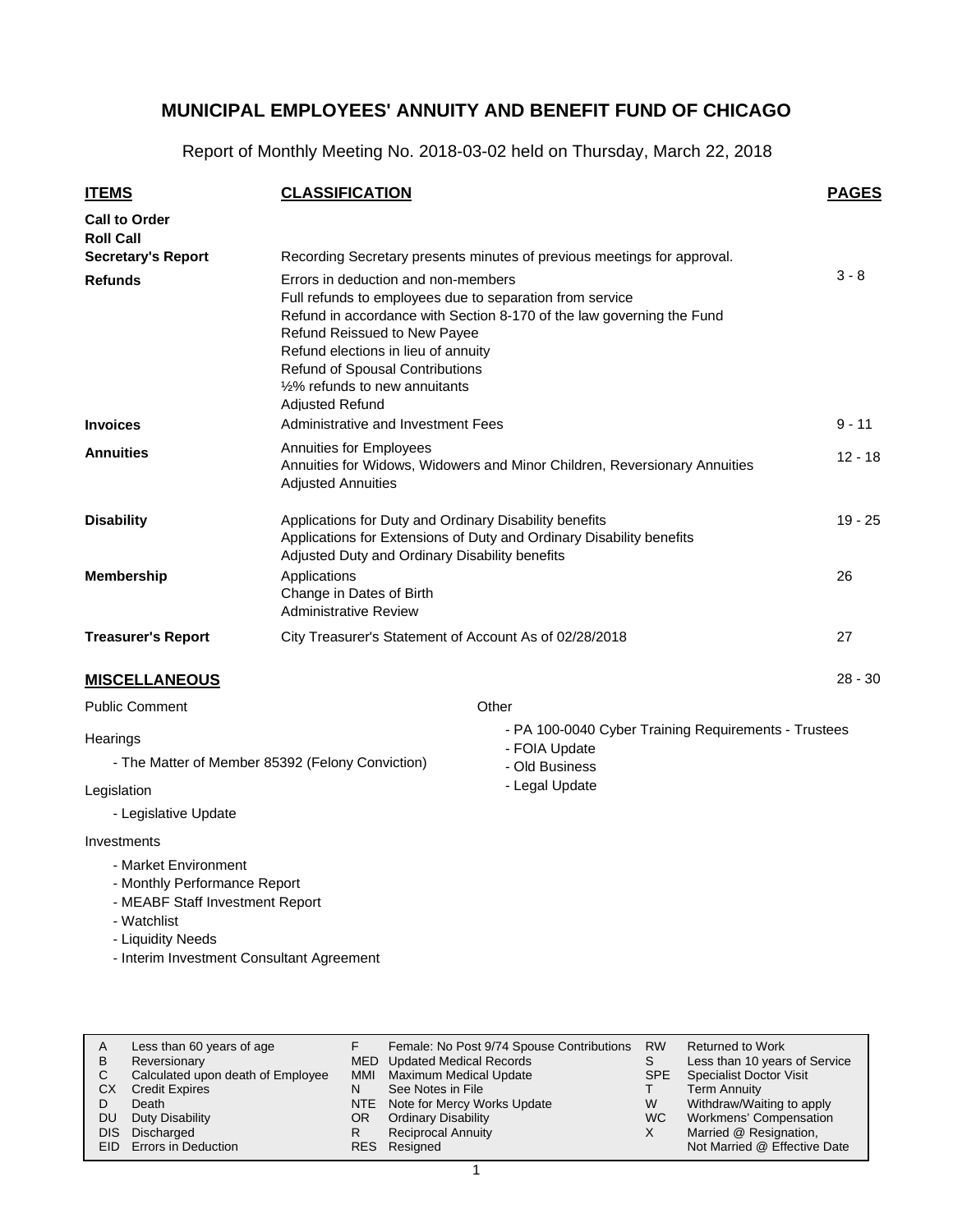Report of Monthly Meeting No. 2018-03-02 held on Thursday, March 22, 2018

The Monthly Meeting of the Retirement Board was called to order by the President, Jeffrey J. Johnson, at 9:01 a.m. in the offices of the Fund, 321 N Clark Street, Suite 700, on Thursday, March 22, 2018.

#### The following were present:

| Jeffrey J. Johnson | President                  |
|--------------------|----------------------------|
| Erin Keane         | Vice President             |
| Thomas J. McMahon  | <b>Recording Secretary</b> |
| Verna R. Thompson  | Trustee                    |

#### Also Present:

| James E. Mohler         | Executive Director                    |
|-------------------------|---------------------------------------|
| Mary Patricia Burns     | Attorney at Law                       |
| Steve Yoon              | <b>Investment Manager</b>             |
| Sandra Shelby           | Comptroller                           |
| <b>Kimberly Carroll</b> | <b>Benefits Manager</b>               |
| Stacey Ruffolo          | <b>Executive Manager</b>              |
| <b>Kelly Flannery</b>   | Deputy Comptroller (Proxy for the VP) |
| Terence P. Sullivan     | M.D.                                  |
| Brian Wrubel            | <b>Marquette Associates</b>           |
| Jamie Wesner            | <b>Marquette Associates</b>           |
| Neil Capps              | <b>Marquette Associates</b>           |
| Donna Hansen            | <b>Supervisor of Support Services</b> |
| Robert Molaro           | Legislative Liaison                   |

#### Absent:

| Kurt A. Summers, Jr. | Treasurer                        |
|----------------------|----------------------------------|
| Jabari Porter        | Deputy CIO (Proxy for Treasurer) |

#### **SECRETARY'S REPORT**

Trustee McMahon motioned that the Minutes of Meetings 2018-02-01, 2018-02-02 be approved as submitted. Seconded Trustee Thompson. Carried: Ayes- Trustee Johnson, Trustee Keane, Trustee McMahon and Trustee Thompson. Nays-None.

Trustee McMahon motioned that the Executive Session Minutes of Meeting(s) No. 2018-02-01 (1), 2018-02- 02 (2) be approved as submitted. Seconded Trustee Thompson. Carried: Ayes- Trustee Johnson, Trustee Keane, Trustee McMahon and Trustee Thompson. Nays-None.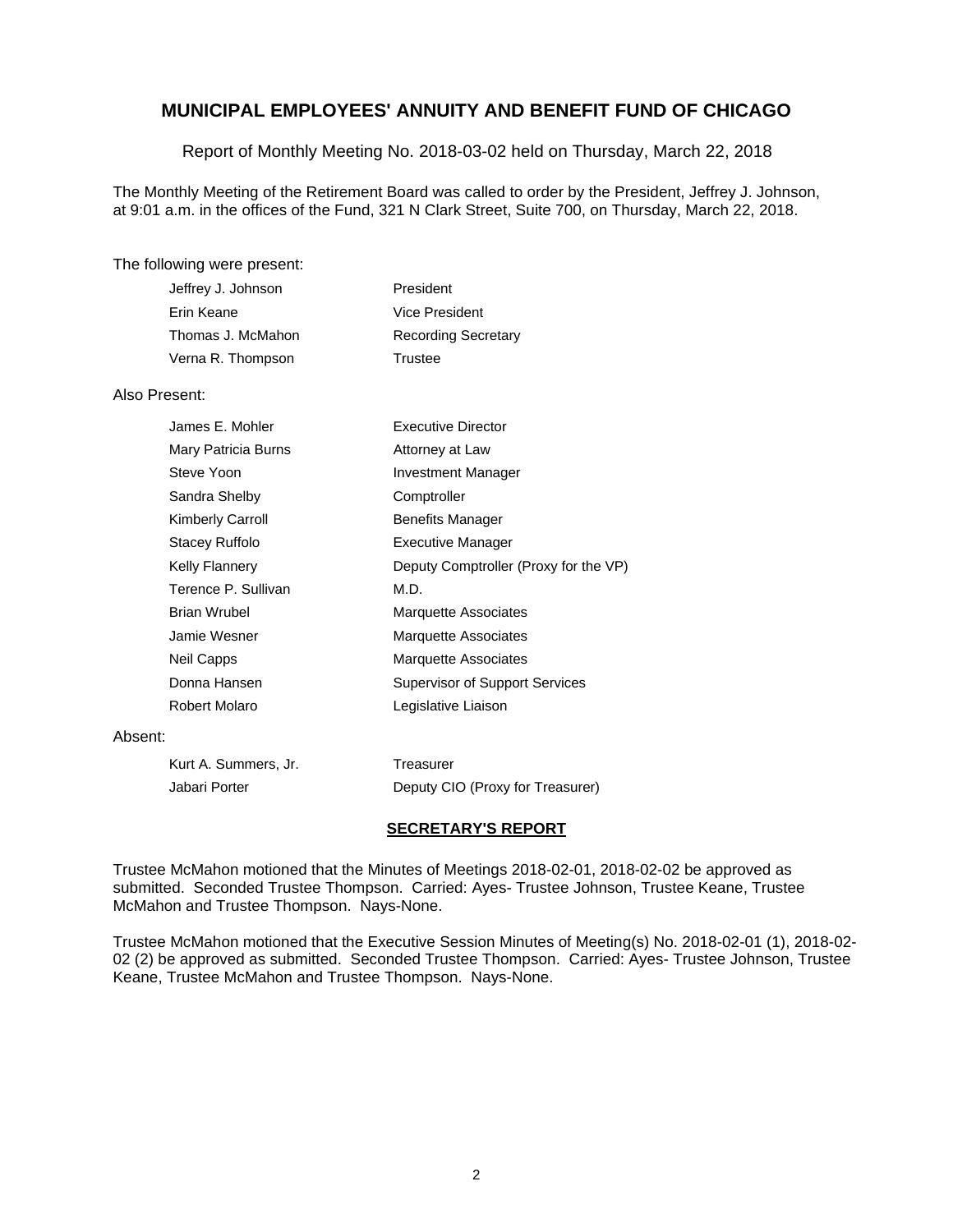Report of Monthly Meeting No. 2018-03-02 held on Thursday, March 22, 2018

## **REFUND DUE TO ERRORS IN DEDUCTION AND NON-MEMBERS**

## **Refund a/c errors in deduction**

| <u>Name</u>                                             | <u>Dept</u>     | Reason               | Amount     |
|---------------------------------------------------------|-----------------|----------------------|------------|
| ALONZI, PAULETTE                                        | <b>BE</b>       | <b>NEW ANNUITANT</b> | \$41.31    |
| ARMSTRONG, JEROME                                       | STS & SAN       | <b>NEW ANNUITANT</b> | \$258.55   |
| BLACK-BURNS, ROBIN N                                    | <b>BE</b>       | PAYROLL ADJUSTMENT   | \$261.57   |
| CAFFREY, WILLIAM J                                      | <b>AVIATION</b> | <b>NEW ANNUITANT</b> | \$78.23    |
| FERN, WILLIAM T                                         | <b>AVIATION</b> | <b>NEW ANNUITANT</b> | \$229.49   |
| JOSEPH, TONY T                                          | <b>AVIATION</b> | <b>NEW ANNUITANT</b> | \$374.64   |
| LESLEY, GREGORY W                                       | STS & SAN       | <b>NEW ANNUITANT</b> | \$73.08    |
| MERCADO, MOISES                                         | <b>BE</b>       | <b>NEW ANNUITANT</b> | \$18.91    |
| PASCALE, DANIEL                                         | <b>FINANCE</b>  | PAYROLL ADJUSTMENT   | \$580.91   |
| REED, PAMELA                                            | <b>WATER</b>    | <b>NEW ANNUITANT</b> | \$413.55   |
| SARDILLI, ERNIE A                                       | <b>AVIATION</b> | NEW WIDOW ANNUITANT  | \$95.27    |
| SMITH, REGINALD E                                       | <b>BE</b>       | PAYROLL ADJUSTMENT   | \$28.31    |
| STOVALL, MARGARET J                                     | STS & SAN       | NEW ANNUITANT        | \$1,591.44 |
| VAN DUYS, MICHAEL R                                     | <b>AVIATION</b> | NEW ANNUITANT        | \$269.34   |
| Total Refund a/c errors in deduction                    |                 | 14 Case(s)           | \$4,314.60 |
| <b>Refund of Refund Repayment</b>                       |                 |                      |            |
| <b>Name</b>                                             | <u>Dept</u>     | Reason               | Amount     |
| SMITH, JACK                                             | <b>BE</b>       | <b>RECIPROCAL</b>    | \$7,621.46 |
| <b>Total Refund of Refund Repayment</b>                 |                 | 1 Case(s)            | \$7,621.46 |
| TOTAL REFUND DUE TO ERRORS IN DEDUCTION AND NON-MEMBERS |                 |                      |            |

| 15 Case(s) | \$11,936.06 |  |
|------------|-------------|--|
|            |             |  |

| A    | Less than 60 years of age                                    |    | Female: No Post 9/74 Spouse Contributions |   | REL Released to Return to Work        |
|------|--------------------------------------------------------------|----|-------------------------------------------|---|---------------------------------------|
| B    | Reversionary                                                 |    | MED Updated Medical Records               |   | RW Returned to Work                   |
|      | Calculated upon death of Employee MMI Maximum Medical Update |    |                                           |   | Less than 10 years of Service         |
| CХ   | <b>Credit Expires</b>                                        | N  | See Notes in File                         |   | <b>SPE</b> Specialist Doctor Visit    |
|      | Death                                                        |    | NTE Note for Mercy Works Update           |   | <b>Term Annuity</b>                   |
| DU   | Duty Disability                                              | OR | <b>Ordinary Disability</b>                | W | Withdraw/Waiting to apply             |
| DIS. | Discharged                                                   | R  | <b>Reciprocal Annuity</b>                 |   | WC Workmens' Compensation             |
|      | <b>EID</b> Errors in Deduction                               |    | RES Resigned                              |   | Married @ Res, Not Married @ Eff Date |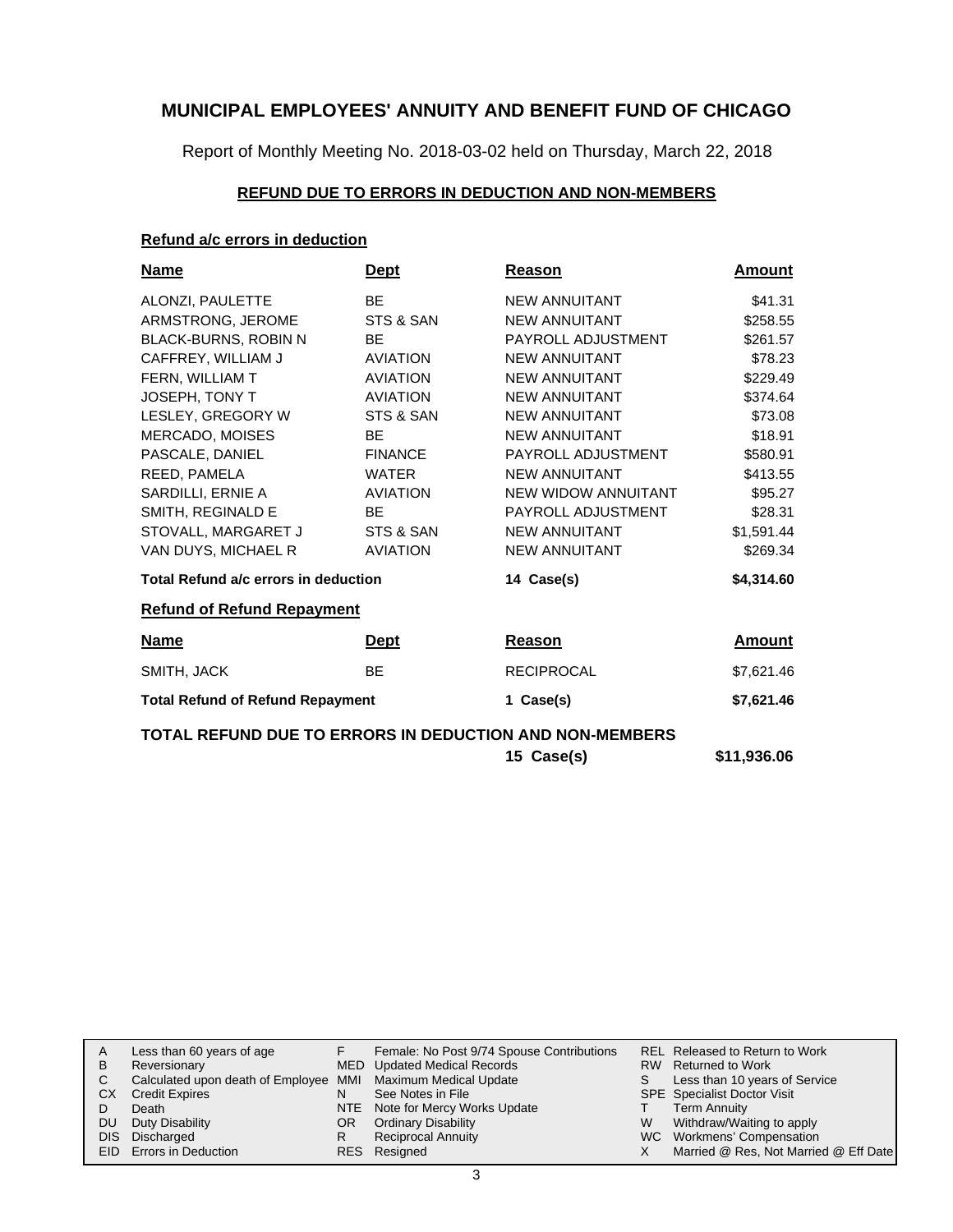Report of Monthly Meeting No. 2018-03-02 held on Thursday, March 22, 2018

## **REFUND TO EMPLOYEES DUE TO SEPARATION FROM SERVICE**

| <b>Name</b>                                                                                               |                       | <u>Dept</u>                                                                                                                                                          | <b>Resignation Date</b> |               | <b>Amount</b>                                                                                                                                           | <u>Note</u> |
|-----------------------------------------------------------------------------------------------------------|-----------------------|----------------------------------------------------------------------------------------------------------------------------------------------------------------------|-------------------------|---------------|---------------------------------------------------------------------------------------------------------------------------------------------------------|-------------|
| ACEVEDO, ADRIANA L                                                                                        |                       | ВE                                                                                                                                                                   | 01/26/2018              |               | \$49,619.06                                                                                                                                             |             |
| BLACK-BURNS, ROBIN N                                                                                      |                       | BE                                                                                                                                                                   | 03/22/2003              |               | \$45,629.26                                                                                                                                             |             |
| <b>BOOKER, PATRICE L</b>                                                                                  |                       | BE                                                                                                                                                                   | 01/12/2018              |               | \$25,433.90                                                                                                                                             |             |
| BROWN-BILLINGSLEA, GWEND                                                                                  |                       | <b>BE</b>                                                                                                                                                            | 01/08/2018              |               | \$65,120.99                                                                                                                                             | A:54, S:25  |
| <b>BUCHANAN, CHRISTOPHER B</b>                                                                            |                       | <b>OEMC</b>                                                                                                                                                          | 01/09/2018              |               | \$3,846.00                                                                                                                                              |             |
| BUCKHANAN-PEOPLES, ERIKA                                                                                  |                       | BE                                                                                                                                                                   | 01/29/2018              |               | \$4,005.67                                                                                                                                              |             |
| BUCKHANAN-PEOPLES, TIFFAN                                                                                 |                       | <b>BE</b>                                                                                                                                                            | 12/28/2017              |               | \$9,409.24                                                                                                                                              |             |
| <b>CAROTHERS III, STANLEY</b>                                                                             |                       | BE                                                                                                                                                                   | 07/17/2017              |               | \$46,510.57                                                                                                                                             |             |
| CATALANO, PETER J                                                                                         |                       | <b>AVIATION</b>                                                                                                                                                      | 12/20/2016              |               | \$8,507.15                                                                                                                                              |             |
| CHERRY, LEVINA A                                                                                          |                       | <b>BE</b>                                                                                                                                                            | 01/17/2018              |               | \$67,449.99                                                                                                                                             | A:43, S:17  |
| CLARK, MARK E                                                                                             |                       | <b>COPA</b>                                                                                                                                                          | 01/31/2018              |               | \$5,858.58                                                                                                                                              |             |
| CLAYBOURNE, NAKITA R                                                                                      |                       | <b>CPL</b>                                                                                                                                                           | 10/13/2015              |               | \$2,235.02                                                                                                                                              |             |
| CROSS, FELICIA R                                                                                          |                       | OEMC                                                                                                                                                                 | 05/01/2017              |               | \$5,504.06                                                                                                                                              |             |
| DALE, ASHLEY N                                                                                            |                       | <b>BE</b>                                                                                                                                                            | 10/07/2017              |               | \$8,814.42                                                                                                                                              |             |
| DANIELS III, EDGAR L                                                                                      |                       | BE                                                                                                                                                                   | 12/01/2017              |               | \$21,252.61                                                                                                                                             |             |
| DELANEY, LATRICICA                                                                                        |                       | BE                                                                                                                                                                   | 01/08/2018              |               | \$22,064.72                                                                                                                                             |             |
| DONAHUE, ICELA                                                                                            |                       | <b>BE</b>                                                                                                                                                            | 06/08/2017              |               | \$16,576.13                                                                                                                                             |             |
| DOUGHERTY, DERRICK M                                                                                      |                       | <b>POLICE</b>                                                                                                                                                        | 06/26/2017              |               | \$5,832.75                                                                                                                                              |             |
| DUARTE, YOLANDA                                                                                           |                       | BE                                                                                                                                                                   | 08/20/2013              |               | \$29,385.33                                                                                                                                             |             |
| FILAN, SALLY A                                                                                            |                       | BE                                                                                                                                                                   | 07/05/2016              |               | \$11,360.73                                                                                                                                             |             |
| FITZPATRICK, JANET L                                                                                      |                       | BE                                                                                                                                                                   | 09/15/2012              |               | \$44,092.59                                                                                                                                             |             |
| FOBBS, DARREN                                                                                             |                       | BE                                                                                                                                                                   | 01/26/2018              |               | \$31,781.53                                                                                                                                             |             |
| GADDIS, CHAYLAN A                                                                                         |                       | <b>BE</b>                                                                                                                                                            | 01/26/2018              |               | \$15,856.51                                                                                                                                             |             |
| GIBSON, DEIDRIC R                                                                                         |                       | BE                                                                                                                                                                   | 01/24/2018              |               | \$11,589.11                                                                                                                                             |             |
| HAYES, ANGELA                                                                                             |                       | BE                                                                                                                                                                   | 08/29/2009              |               | \$14,641.77                                                                                                                                             |             |
| HIGGINS, DARLENE                                                                                          |                       | BE                                                                                                                                                                   | 01/09/2018              |               | \$28,355.70                                                                                                                                             |             |
| HOLLOWAY, ANDRELL T                                                                                       |                       | BE                                                                                                                                                                   | 02/02/2018              |               | \$29,690.85                                                                                                                                             |             |
| HOWARD, FAYE                                                                                              |                       | <b>BE</b>                                                                                                                                                            | 01/26/2018              |               | \$53,864.98                                                                                                                                             | A:54, S:14  |
| HUBBARD, RODNEY N                                                                                         |                       | <b>BE</b>                                                                                                                                                            | 01/11/2018              |               | \$11,659.55                                                                                                                                             |             |
| HUGHES, JERMAINE W                                                                                        |                       | <b>BE</b>                                                                                                                                                            | 09/28/2012              |               | \$19,344.32                                                                                                                                             |             |
| JIMENEZ JR, JAVIER                                                                                        |                       | <b>AVIATION</b>                                                                                                                                                      | 01/05/2018              |               | \$5,792.38                                                                                                                                              |             |
| KENYATTA, SUMAYAH S                                                                                       |                       | BE                                                                                                                                                                   | 11/11/2017              |               | \$1,750.03                                                                                                                                              |             |
| LANDEROS, LUKE D T                                                                                        |                       | BE                                                                                                                                                                   | 01/12/2018              |               | \$5,477.96                                                                                                                                              |             |
| LEVCHENKO, VASYL                                                                                          |                       | <b>AVIATION</b>                                                                                                                                                      | 12/09/2016              |               | \$1,122.84                                                                                                                                              |             |
| LOPEZ JR JR. JAIME A                                                                                      |                       | <b>FINANCE</b>                                                                                                                                                       | 08/25/2017              |               | \$5,561.84                                                                                                                                              |             |
| MALONE, MARY BETH                                                                                         |                       | <b>CULTURAL AFFAIRS</b>                                                                                                                                              | 10/11/1995              |               | \$19,414.27                                                                                                                                             |             |
| MARMER, RONALD L                                                                                          |                       | BЕ                                                                                                                                                                   | 12/22/2017              |               | \$22,205.19                                                                                                                                             |             |
| MARSHALL, LOREAL N                                                                                        |                       | BE                                                                                                                                                                   | 01/18/2018              |               | \$20,419.01                                                                                                                                             |             |
| MCLAUGHLIN-ASHKENAZ, ROSE BE                                                                              |                       |                                                                                                                                                                      | 11/28/2017              |               | \$15,809.49                                                                                                                                             |             |
| MORENO, SHAYRA D                                                                                          |                       | BЕ                                                                                                                                                                   | 12/17/2016              |               | \$991.26                                                                                                                                                |             |
| MORROW, TRAVONE A                                                                                         |                       | BE                                                                                                                                                                   | 10/06/2017              |               | \$12,933.53                                                                                                                                             |             |
| Less than 60 years of age<br>Reversionary<br>Calculated upon death of Employee<br>Credit Expires<br>Death | F.<br>MMI<br>N<br>NTE | Female: No Post 9/74 Spouse Contributions<br><b>MED</b> Updated Medical Records<br><b>Maximum Medical Update</b><br>See Notes in File<br>Note for Mercy Works Update |                         | RW<br>S<br>T. | REL Released to Return to Work<br><b>Returned to Work</b><br>Less than 10 years of Service<br><b>SPE</b> Specialist Doctor Visit<br><b>Term Annuity</b> |             |
| <b>Duty Disability</b><br>Discharged                                                                      | OR.<br>R.             | <b>Ordinary Disability</b><br><b>Reciprocal Annuity</b>                                                                                                              |                         | W             | Withdraw/Waiting to apply<br>WC Workmens' Compensation                                                                                                  |             |
| Errors in Deduction                                                                                       |                       | RES Resigned                                                                                                                                                         |                         | X             | Married @ Res, Not Married @ Eff Date                                                                                                                   |             |

A B C CX D DU DIS EID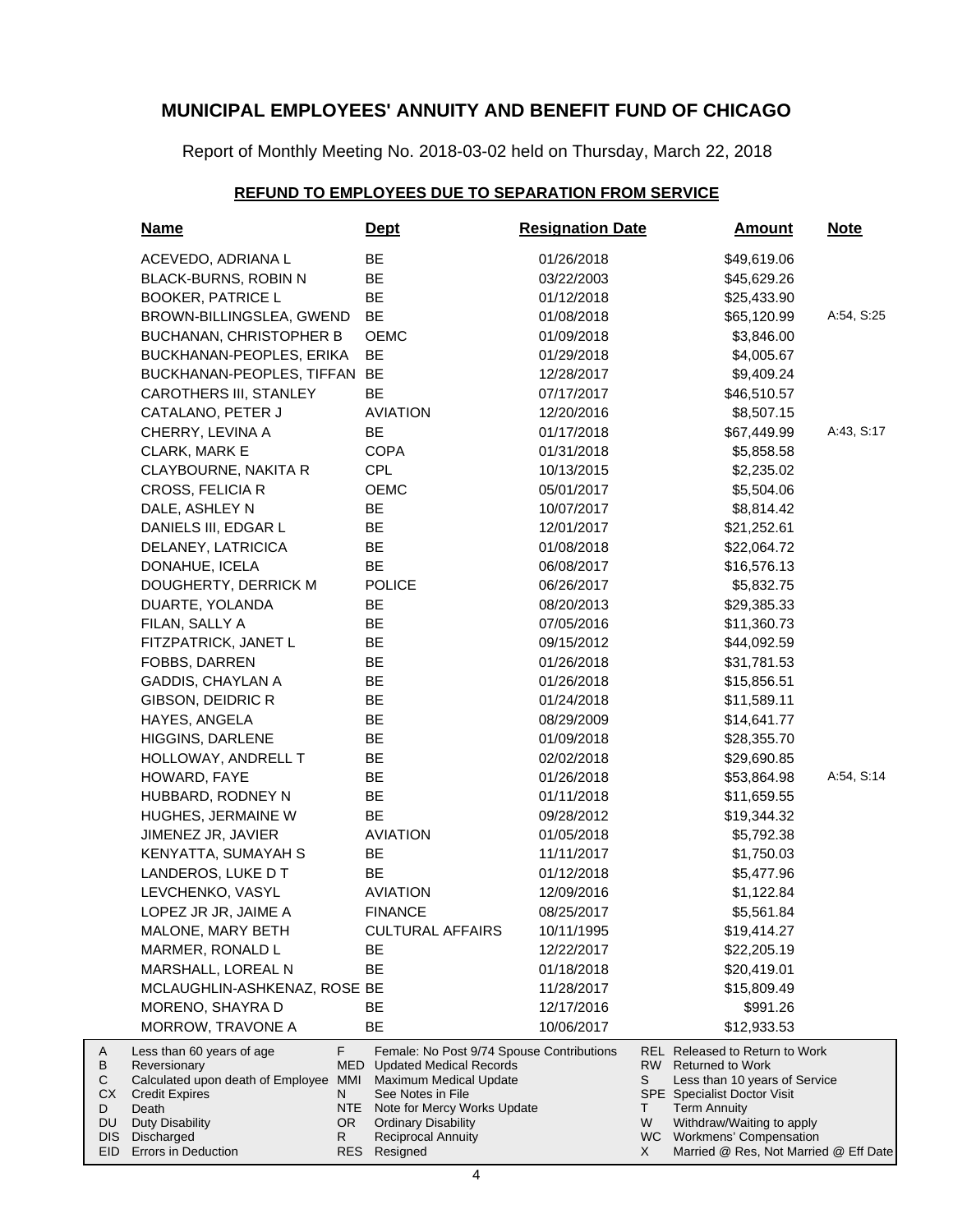Report of Monthly Meeting No. 2018-03-02 held on Thursday, March 22, 2018

#### **REFUND TO EMPLOYEES DUE TO SEPARATION FROM SERVICE**

| <b>Name</b>             | <b>Dept</b>           | <b>Resignation Date</b> | <b>Amount</b> | <b>Note</b> |
|-------------------------|-----------------------|-------------------------|---------------|-------------|
| MUHAMMAD, JOEY C        | <b>BE</b>             | 09/05/2015              | \$2,773.83    |             |
| MURRAY, CARL D          | <b>BE</b>             | 01/22/2018              | \$15,183.40   |             |
| MYLES, HASSAN           | <b>BE</b>             | 08/20/2017              | \$5,716.80    |             |
| OGLESBY, JENNIFER R     | <b>BE</b>             | 11/09/2017              | \$3,493.79    |             |
| O'ROURKE, KATHERINE A   | BE                    | 03/05/2008              | \$173.53      |             |
| PHILLIPS, EVAN T        | <b>OEMC</b>           | 05/26/2016              | \$12,874.09   |             |
| REDMOND, NINA R         | BE                    | 01/07/2018              | \$21,437.20   |             |
| RIVERA, ADRIAN          | BE                    | 08/27/2017              | \$7,460.17    |             |
| RODRIGUEZ, OSMAR        | <b>BE</b>             | 10/12/2017              | \$19,690.12   |             |
| ROLLINS, ABIGAIL R      | <b>BE</b>             | 08/27/2015              | \$15,257.38   |             |
| RYNBERG, BERNADETTE V   | BE.                   | 08/21/2008              | \$477.97      |             |
| SALINAS LOPEZ, LUIS A   | <b>BUDGET</b>         | 05/31/2016              | \$4,629.20    |             |
| SMITH, DIANE            | BE                    | 07/24/2013              | \$398.67      |             |
| SMITH, REGINALD E       | <b>BE</b>             | 02/18/2006              | \$24,236.18   |             |
| SUMPTER, AYANNA C       | <b>CITY COUNCIL</b>   | 01/31/2018              | \$11,106.27   |             |
| THOMAS, ANDREW M        | BE.                   | 02/07/2017              | \$1,286.77    |             |
| THURSTON, STEPHEN J     | BE                    | 02/10/2012              | \$7,590.63    |             |
| TRICE, ANDRE            | <b>BE</b>             | 10/02/2007              | \$33.88       |             |
| <b>TSENG, MARION</b>    | <b>HEALTH</b>         | 11/30/2017              | \$2,667.13    |             |
| TURCO, CATHERINE N      | <b>MAYOR'S OFFICE</b> | 06/23/2015              | \$12,229.76   |             |
| VELAZQUEZ, CRUZ         | <b>BE</b>             | 01/18/2018              | \$10,327.49   |             |
| WHITE, SHAVON J         | STS & SAN             | 01/02/2018              | \$3,977.99    |             |
| WHITESIDE, GARNIS O     | <b>BE</b>             | 02/02/2018              | \$29,722.91   |             |
| <b>WIANCEK, RANDY B</b> | BE.                   | 10/08/2015              | \$19,137.59   |             |
| WILLIAMS JR, VERDELL    | <b>BE</b>             | 04/04/2017              | \$13,462.33   |             |
| WILLIAMS, SHIRLEY V     | <b>CDOT</b>           | 01/17/2018              | \$9,919.17    |             |
| <b>WILSON, CLAYCIE</b>  | <b>BE</b>             | 01/26/2018              | \$62,046.03   | A:50, S:18  |
| <b>WYATT, SIMEON S</b>  | BE                    | 06/24/2017              | \$13,869.45   |             |

## **TOTAL REFUND TO EMPLOYEES DUE TO SEPARATION FROM SERVICE**

**69 Case(s) \$1,157,950.62**

|           | Less than 60 years of age                                    |     | Female: No Post 9/74 Spouse Contributions |   | REL Released to Return to Work        |
|-----------|--------------------------------------------------------------|-----|-------------------------------------------|---|---------------------------------------|
| B         | Reversionary                                                 |     | MED Updated Medical Records               |   | RW Returned to Work                   |
|           | Calculated upon death of Employee MMI Maximum Medical Update |     |                                           |   | Less than 10 years of Service         |
| <b>CX</b> | <b>Credit Expires</b>                                        |     | See Notes in File                         |   | SPE Specialist Doctor Visit           |
|           | Death                                                        |     | NTE Note for Mercy Works Update           |   | <b>Term Annuity</b>                   |
| <b>DU</b> | Duty Disability                                              | OR. | <b>Ordinary Disability</b>                | W | Withdraw/Waiting to apply             |
|           | DIS Discharged                                               |     | <b>Reciprocal Annuity</b>                 |   | WC Workmens' Compensation             |
|           | <b>EID</b> Errors in Deduction                               |     | RES Resigned                              |   | Married @ Res, Not Married @ Eff Date |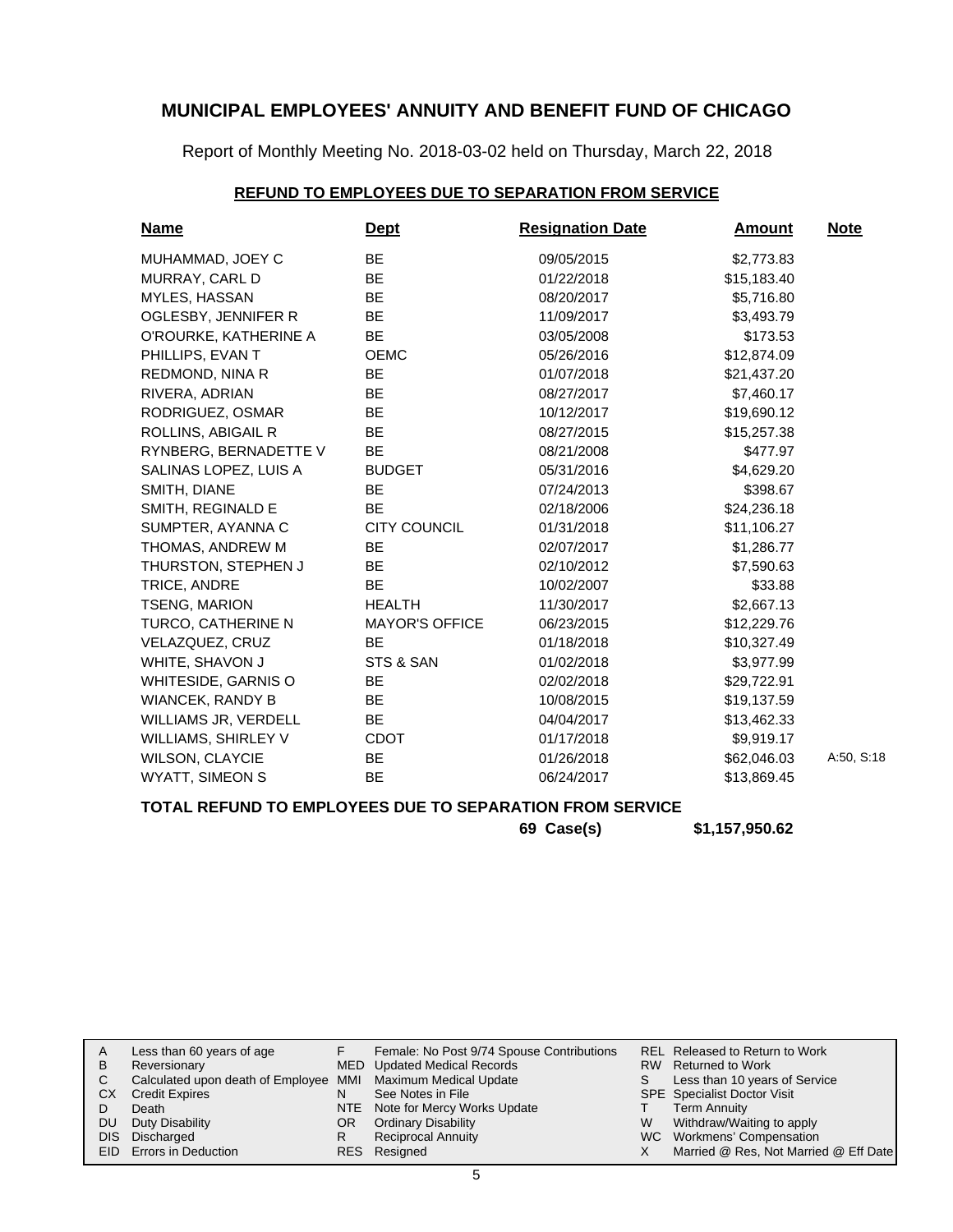Report of Monthly Meeting No. 2018-03-02 held on Thursday, March 22, 2018

#### **REFUND IN ACCORDANCE WITH SECTION 8-170 OF THE LAW GOVERNING THIS FUND**

| <b>Name</b>                                                                            | <b>Dept</b>        | Date of Death Pay to |               | Amount      |
|----------------------------------------------------------------------------------------|--------------------|----------------------|---------------|-------------|
| CARROLL, MARGARET                                                                      | <b>HEALTH</b>      | 10/19/2017           | <b>DesBen</b> | \$10,803.05 |
| CENTENO, GWENDALEE                                                                     | <b>BUS AFFAIRS</b> | 08/31/2014           | DesBen        | \$166.03    |
| PANTALEO, MARK V                                                                       | <b>HEALTH</b>      | 05/31/2017           | Estate        | \$59,776.19 |
| <b>Total REFUND IN ACCORDANCE WITH SECTION 8-170 OF</b><br>THE LAW GOVERNING THIS FUND | 3 Case(s)          | \$70,745.27          |               |             |

#### **REFUND OF DIFFERENCE IN ACCORDANCE WITH SECTION 8-170 OF THE LAW GOVERNING THIS FUND**

| <u>Name</u>                                                                                          | <b>Dept</b>    | Date of Death Pay to |              | Amount     |
|------------------------------------------------------------------------------------------------------|----------------|----------------------|--------------|------------|
| MARTIN. WILHELMINA                                                                                   | <b>FINANCE</b> | 01/13/2018           | DesBen (2/4) | \$9.938.06 |
| Total REFUND OF DIFFERENCE IN ACCORDANCE WITH<br><b>SECTION 8-170 OF THE LAW GOVERNING THIS FUND</b> |                |                      | 1 Case(s)    | \$9,938.06 |

#### **REFUND OF SPOUSAL CONTRIBUTIONS (To New Annuitants with No Spouse at the Time of Retirement)**

|            | <b>Name</b>                       | <u>Dept</u> |                                                    | <b>Effective Date</b>                     |              | <b>Amount</b>                                                |  |
|------------|-----------------------------------|-------------|----------------------------------------------------|-------------------------------------------|--------------|--------------------------------------------------------------|--|
|            | ABROM, SHARON                     | <b>BE</b>   |                                                    | 08/28/2017                                |              | \$20,085.34                                                  |  |
|            | ADAMS, EULA M                     |             | <b>WATER</b>                                       | 02/01/2018                                |              | \$15,049.48                                                  |  |
|            | ALFICH, FRED T                    |             | <b>WATER</b>                                       | 02/01/2018                                |              | \$44,522.97                                                  |  |
|            | ALONZI, PAULETTE                  | <b>BE</b>   |                                                    | 01/01/2018                                |              | \$5,736.74                                                   |  |
|            | ARMSTRONG, JEROME                 |             | STS & SAN                                          | 02/01/2018                                |              | \$27,535.65                                                  |  |
|            | BEVERLY, DEBRA J                  |             | <b>HEALTH</b>                                      | 01/13/2018                                |              | \$1,409.95                                                   |  |
|            | BROWN, DAVID                      | <b>BE</b>   |                                                    | 01/30/2018                                |              | \$6,371.23                                                   |  |
|            | BROWN, LYNN M                     | <b>BE</b>   |                                                    | 08/28/2017                                |              | \$13,776.07                                                  |  |
|            | CASTILLO, ROSALINDA               | <b>PBC</b>  |                                                    | 01/01/2018                                |              | \$32,841.37                                                  |  |
|            | EVANS, MARILYN                    | <b>BE</b>   |                                                    | 12/01/2017                                |              | \$8,018.25                                                   |  |
|            | FRACZEK, URSZULA A                | <b>BE</b>   |                                                    | 02/01/2018                                |              | \$7,460.69                                                   |  |
|            | FRAZIER, MICHELLE                 | <b>BE</b>   |                                                    | 01/27/2018                                |              | \$9,867.47                                                   |  |
|            | FROLOVA, SOFIA                    |             | <b>FAMILY &amp; SUPP</b>                           | 02/01/2018                                |              | \$9,930.14                                                   |  |
|            | <b>GARCIA, KATHY A</b>            |             | <b>HEALTH</b>                                      | 01/01/2018                                |              | \$14,835.83                                                  |  |
|            | GIVENS, RACHEL                    | <b>BE</b>   |                                                    | 02/01/2018                                |              | \$41,826.31                                                  |  |
|            | HAMMOND, PHYLLIS A                | <b>BE</b>   |                                                    | 01/09/2018                                |              | \$5,297.15                                                   |  |
|            | HINTON, RONALD                    |             | CCUO                                               | 01/01/2018                                |              | \$2,445.92                                                   |  |
|            | HOUGHTON, CAROLYN T               | <b>BE</b>   |                                                    | 12/16/2017                                |              | \$5,026.56                                                   |  |
|            | HUNTER, MATTIE                    |             | <b>HUMAN SVCS</b>                                  | 02/23/2018                                |              | \$9,323.00                                                   |  |
|            | JOHNSON, MELVIN                   |             | <b>FLEET</b>                                       | 02/01/2018                                |              | \$39,941.10                                                  |  |
|            | JOSEPH, JEFF L                    |             | <b>FLEET</b>                                       | 02/01/2018                                |              | \$40,170.27                                                  |  |
|            | KILMARTIN, MARCANNE M             |             | <b>OEMC</b>                                        | 02/01/2018                                |              | \$4,635.35                                                   |  |
|            | KLIMAS, ROBERT J                  |             | <b>POLICE</b>                                      | 02/01/2018                                |              | \$24,633.96                                                  |  |
| A          | Less than 60 years of age         | F.          |                                                    | Female: No Post 9/74 Spouse Contributions |              | REL Released to Return to Work                               |  |
| В          | Reversionary                      | <b>MED</b>  | <b>Updated Medical Records</b>                     |                                           |              | RW Returned to Work                                          |  |
| С<br>СX    | Calculated upon death of Employee | MMI<br>N    | <b>Maximum Medical Update</b><br>See Notes in File |                                           | S.           | Less than 10 years of Service<br>SPE Specialist Doctor Visit |  |
| D          | <b>Credit Expires</b><br>Death    | <b>NTE</b>  | Note for Mercy Works Update                        |                                           | T.           | <b>Term Annuity</b>                                          |  |
| DU         | Duty Disability                   | OR.         | <b>Ordinary Disability</b>                         |                                           | W            | Withdraw/Waiting to apply                                    |  |
| <b>DIS</b> | Discharged                        | R.          | <b>Reciprocal Annuity</b>                          |                                           | <b>WC</b>    | <b>Workmens' Compensation</b>                                |  |
| <b>EID</b> | Errors in Deduction               |             | RES Resigned                                       |                                           | $\mathsf{X}$ | Married @ Res, Not Married @ Eff Date                        |  |

A B C CX D DU DIS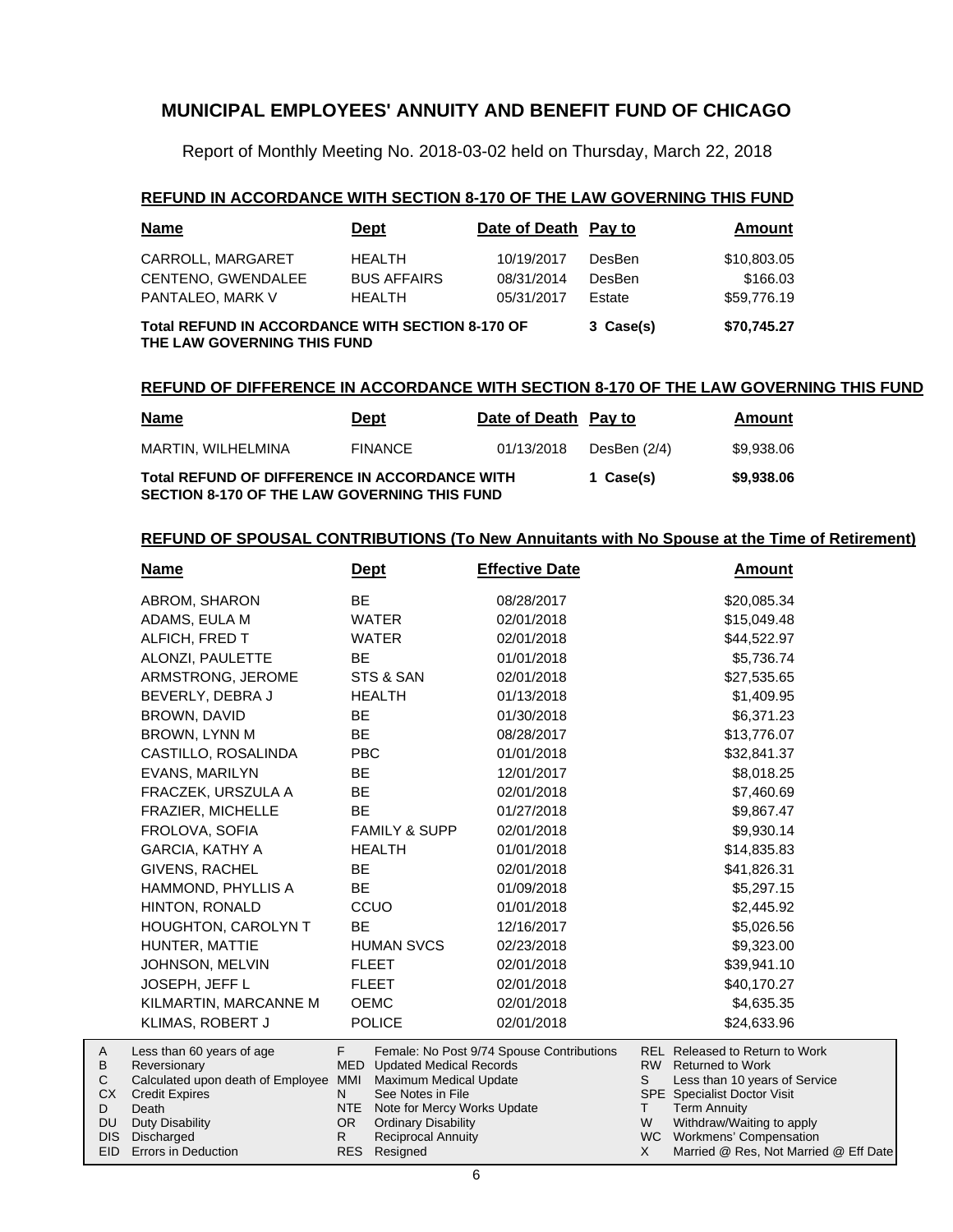Report of Monthly Meeting No. 2018-03-02 held on Thursday, March 22, 2018

## **REFUND OF SPOUSAL CONTRIBUTIONS (To New Annuitants with No Spouse at the Time of Retirement)**

| <b>Name</b>                                  | <u>Dept</u>    | <b>Effective Date</b> |            | <b>Amount</b> |
|----------------------------------------------|----------------|-----------------------|------------|---------------|
| KOZIOL, JOHN E                               | <b>FLEET</b>   | 02/01/2018            |            | \$33,561.94   |
| LAWLER, THOMAS J                             | LAW            | 02/01/2018            |            | \$50,140.98   |
| LAWSON, VIVIAN M                             | BE.            | 02/12/2018            |            | \$15,750.05   |
| LESLEY, GREGORY W                            | STS & SAN      | 02/01/2018            |            | \$30,007.91   |
| <b>MERCADO, MOISES</b>                       | <b>BE</b>      | 07/01/2017            |            | \$29,902.95   |
| MERCER, DEBORAH                              | <b>FINANCE</b> | 02/01/2018            |            | \$40,140.67   |
| MONDRAGON, MARIA G                           | BE.            | 08/31/2016            |            | \$2,954.22    |
| MORENO, SARAI E                              | <b>BE</b>      | 01/19/2018            |            | \$20,356.66   |
| MORRISON, KIMBERLY J                         | <b>FINANCE</b> | 02/01/2018            |            | \$16,833.75   |
| NELSON, SCOTT R                              | <b>BE</b>      | 02/04/2018            |            | \$714.42      |
| O'GEESE, DEBRA                               | <b>BE</b>      | 12/09/2017            |            | \$8,086.99    |
| RAMIREZ, MARIA M                             | <b>POLICE</b>  | 02/01/2018            |            | \$22,497.48   |
| REED, PAMELA                                 | <b>WATER</b>   | 01/24/2018            |            | \$28,935.80   |
| SHEEHAN, JOSEPH P                            | BE             | 02/06/2018            |            | \$17,028.68   |
| STOVALL, MARGARET J                          | STS & SAN      | 02/01/2018            |            | \$12,301.68   |
| VAZQUEZ, OLGA                                | BE.            | 08/28/2017            |            | \$10,232.26   |
| VISTO PEREZ, MARIA A                         | <b>OEMC</b>    | 06/01/2017            |            | \$23,945.22   |
| WILLIAMS, PATRICIA A                         | <b>POLICE</b>  | 02/01/2018            |            | \$23,040.26   |
| WISE, ROBERT C                               | <b>CPL</b>     | 02/01/2018            |            | \$3,077.91    |
| <b>Total REFUND OF SPOUSAL CONTRIBUTIONS</b> |                |                       | 42 Case(s) | \$780,250.63  |

## **TOTAL REFUNDS \$2,030,820.64**

|            | Less than 60 years of age                                    |     | Female: No Post 9/74 Spouse Contributions |    | REL Released to Return to Work        |
|------------|--------------------------------------------------------------|-----|-------------------------------------------|----|---------------------------------------|
| B          | Reversionary                                                 |     | MED Updated Medical Records               |    | RW Returned to Work                   |
|            | Calculated upon death of Employee MMI Maximum Medical Update |     |                                           | S. | Less than 10 years of Service         |
| CХ         | <b>Credit Expires</b>                                        | N   | See Notes in File                         |    | <b>SPE</b> Specialist Doctor Visit    |
|            | Death                                                        |     | NTE Note for Mercy Works Update           |    | <b>Term Annuity</b>                   |
| DU         | Duty Disability                                              | OR. | <b>Ordinary Disability</b>                | W  | Withdraw/Waiting to apply             |
| <b>DIS</b> | Discharged                                                   |     | <b>Reciprocal Annuity</b>                 |    | WC Workmens' Compensation             |
|            | <b>EID</b> Errors in Deduction                               |     | RES Resigned                              |    | Married @ Res, Not Married @ Eff Date |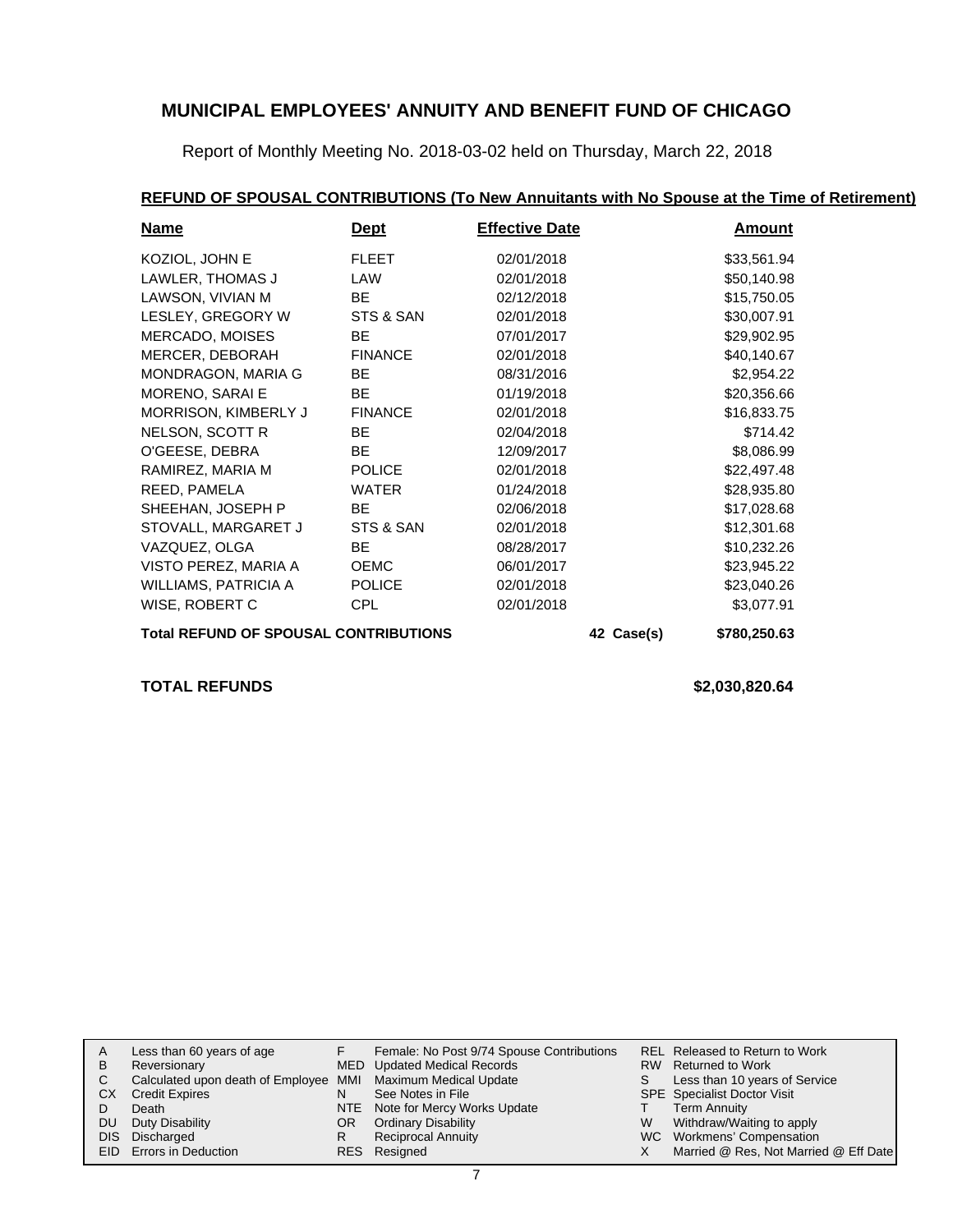Report of Monthly Meeting No. 2018-03-02 held on Thursday, March 22, 2018

## **ADJUSTED REFUND**

| <b>Name</b> | <b>Refund Type Reason</b> | <b>Resignation Date</b> | Amount |             |
|-------------|---------------------------|-------------------------|--------|-------------|
| <b>NONE</b> |                           |                         |        | ORG.<br>ADJ |

Trustee McMahon moved that the various amounts shown for refunds be approved for payment in the amount shown opposite their respective names. Seconded Trustee Thompson. Carried: Ayes- Trustee Johnson, Trustee Keane, Trustee McMahon and Trustee Thompson.

| A    | Less than 60 years of age                                    |     | Female: No Post 9/74 Spouse Contributions |   | REL Released to Return to Work        |
|------|--------------------------------------------------------------|-----|-------------------------------------------|---|---------------------------------------|
| B    | Reversionary                                                 |     | MED Updated Medical Records               |   | RW Returned to Work                   |
|      | Calculated upon death of Employee MMI Maximum Medical Update |     |                                           |   | Less than 10 years of Service         |
| CХ   | <b>Credit Expires</b>                                        | N   | See Notes in File                         |   | <b>SPE</b> Specialist Doctor Visit    |
|      | Death                                                        |     | NTE Note for Mercy Works Update           |   | <b>Term Annuity</b>                   |
| DU   | Duty Disability                                              | OR. | <b>Ordinary Disability</b>                | W | Withdraw/Waiting to apply             |
| DIS. | Discharged                                                   | R   | <b>Reciprocal Annuity</b>                 |   | WC Workmens' Compensation             |
|      | <b>EID</b> Errors in Deduction                               |     | RES Resigned                              |   | Married @ Res, Not Married @ Eff Date |
|      |                                                              |     |                                           |   |                                       |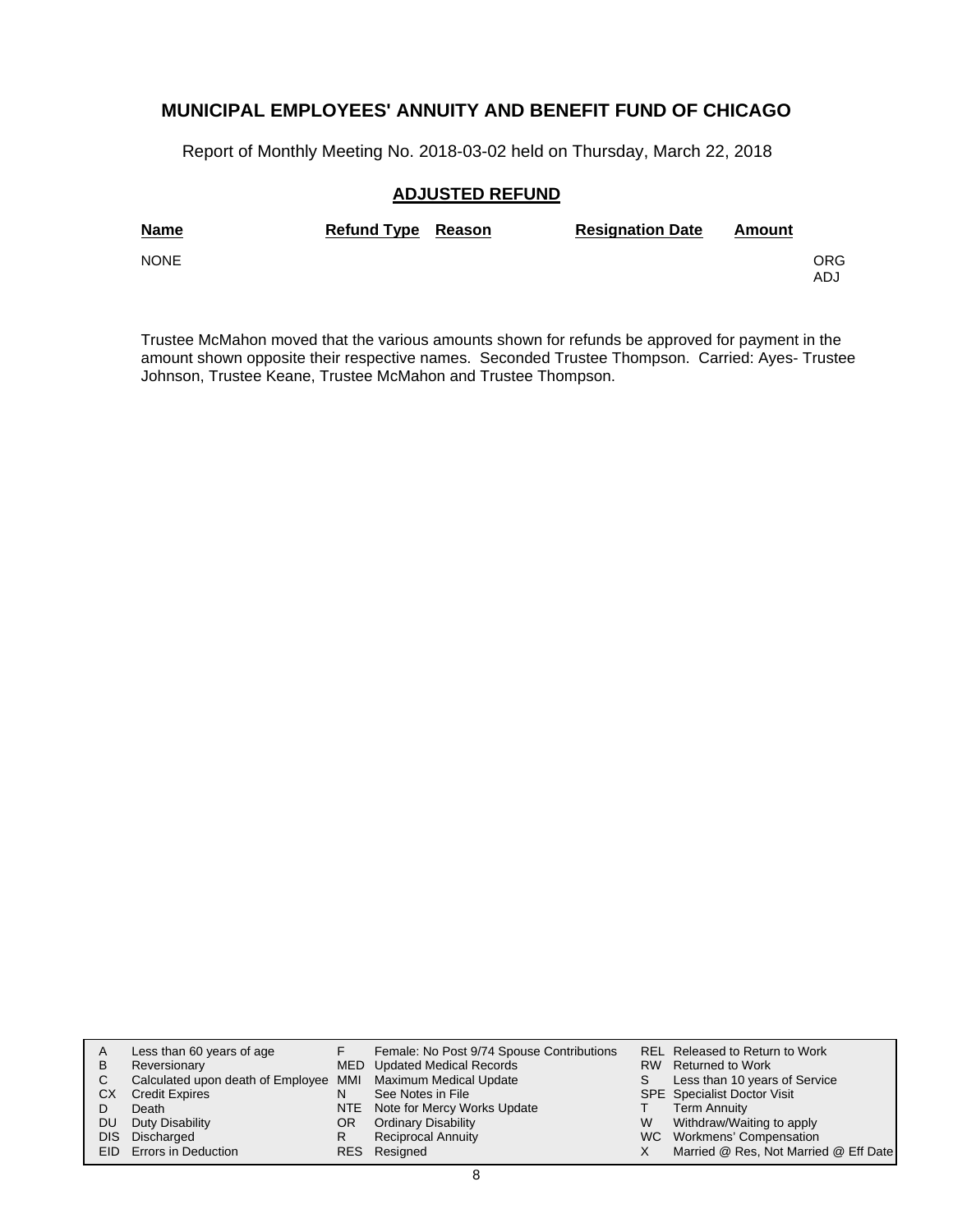## **MUNICIPAL EMPLOYEES' ANNUITY AND BENEFIT FUND OF CHICAGO Report for Monthly Meeting No. 2018-03-02 held on Thursday, March 22, 2018 ADMINISTRATIVE & OPERATING DISBURSEMENTS**

|                                                                                                                                                                                                                              | February 2018    |                  |                   | <b>FOR</b>                   |
|------------------------------------------------------------------------------------------------------------------------------------------------------------------------------------------------------------------------------|------------------|------------------|-------------------|------------------------------|
|                                                                                                                                                                                                                              | <b>BUDGET</b>    | <b>ACTUAL</b>    | <b>VARIANCE</b>   | <b>APPROVAL</b>              |
| <b>PERSONNEL</b>                                                                                                                                                                                                             | \$<br>570,464.33 | \$<br>607,101.46 | \$<br>(36,637.13) | \$<br>242,179.03             |
| Salaries & Wages - Regular                                                                                                                                                                                                   |                  |                  |                   | 237,261.36                   |
| Salaries & Wages - Part-Time                                                                                                                                                                                                 |                  |                  |                   | 4,917.67                     |
| <b>Employee Insurance &amp; Benefits</b>                                                                                                                                                                                     | 238,500.83       | 217,999.55       | 20,501.28         | 108,352.68                   |
| Healthcare-Actives, net of EE premium contributions                                                                                                                                                                          |                  |                  |                   | 108,352.68                   |
| <b>PROFESSIONAL SERVICES</b>                                                                                                                                                                                                 |                  |                  |                   |                              |
| <b>Actuarial Services</b>                                                                                                                                                                                                    | 13,000.00        |                  | 13,000.00         |                              |
| <b>Legal Advisory Services</b>                                                                                                                                                                                               | 42,000.00        |                  | 42,000.00         | 16,390.36                    |
| Burke Burns & Pinelli, Ltd.: Legal services<br>02/12/18, Inv#24612, 01/02/18 - 01/31/18<br>02/12/18, Inv#24613, 01/02/18 - 01/26/18                                                                                          |                  |                  |                   | 14,278.74<br>2,111.62        |
| <b>Other Consulting Services</b>                                                                                                                                                                                             |                  |                  |                   |                              |
| <b>Medical Services - T Sullivan</b>                                                                                                                                                                                         | 13,333.33        | 10,455.80        | 2,877.53          | 4,182.32                     |
| <b>Audit Services</b>                                                                                                                                                                                                        | 6,666.67         |                  | 6,666.67          |                              |
| Legislative Liason - Robert S. Molaro                                                                                                                                                                                        | 3,080.00         |                  | 3,080.00          |                              |
| <b>Benefit Consulting: City Healthcare</b>                                                                                                                                                                                   |                  |                  |                   |                              |
| <b>Tax Consulting</b>                                                                                                                                                                                                        | 166.67           |                  | 166.67            |                              |
| <b>IT Consulting</b>                                                                                                                                                                                                         | 2,608.33         | 720.00           | 1,888.33          | 1,450.00                     |
| CMD Consulting Solutions, LLC:<br>01/01/18, Inv#1168, Network support - onsite, 12/17<br>Rodman Design:                                                                                                                      |                  |                  |                   | 560.00                       |
| Inv#4241, Consulting - updating website<br>Inv#4267, Consulting - updating website<br>re: Trustees Management & Minutes                                                                                                      |                  |                  |                   | 170.00<br>720.00             |
| <b>Benefit Payment &amp; Payroll Services</b>                                                                                                                                                                                | 74,814.33        | 1,082.50         | 73,731.83         | 858.45                       |
| ADP, Inc. - Payroll processing - 2018                                                                                                                                                                                        |                  |                  |                   | 858.45                       |
| <b>COMMUNICATIONS EXPENSES</b>                                                                                                                                                                                               |                  |                  |                   |                              |
| <b>Printing &amp; Publications</b>                                                                                                                                                                                           | 26,833.33        | 1,495.00         | 25,338.33         | 2,250.00                     |
| Bond Brothers & Co., Inc.:<br>01/26/18, Inv#57265, (3,000) Temporary Receipt Forms                                                                                                                                           |                  |                  |                   | 425.00                       |
| 01/26/18, Inv#57266, (6) Boxes - business cards                                                                                                                                                                              |                  |                  |                   | 330.00                       |
| 02/06/18, Inv#57312, (21,000) Letterhead                                                                                                                                                                                     |                  |                  |                   | 1,495.00                     |
| Postage                                                                                                                                                                                                                      | 4,166.67         | 3,440.65         | 726.02            | 1,740.65                     |
| United States Postal Service:<br>02/18, Regular Postage - meter account<br>Reimbursement for postage<br>US Messenger & Logistics, Inc., 01/31/18, Inv#3234-41021                                                             |                  |                  |                   | 1,700.00<br>(13.35)<br>54.00 |
| <b>Telephone &amp; Communications</b>                                                                                                                                                                                        | 6,090.00         | 5,566.30         | 523.70            | 2,691.92                     |
| Access Point, Inc., Inv#5522358, VOIP Telefax services, 02/18<br>ShoreTel, 02/01/18, Inv#0962657, Phone system, 03/18<br>Cogent Comm, 02/01/18, Internet - Onsite<br>Business Continuity - Managers Cell Phone Reimbursement |                  |                  |                   | 155.10<br>1,881.82<br>450.00 |
| March 2018                                                                                                                                                                                                                   |                  |                  |                   | 205.00                       |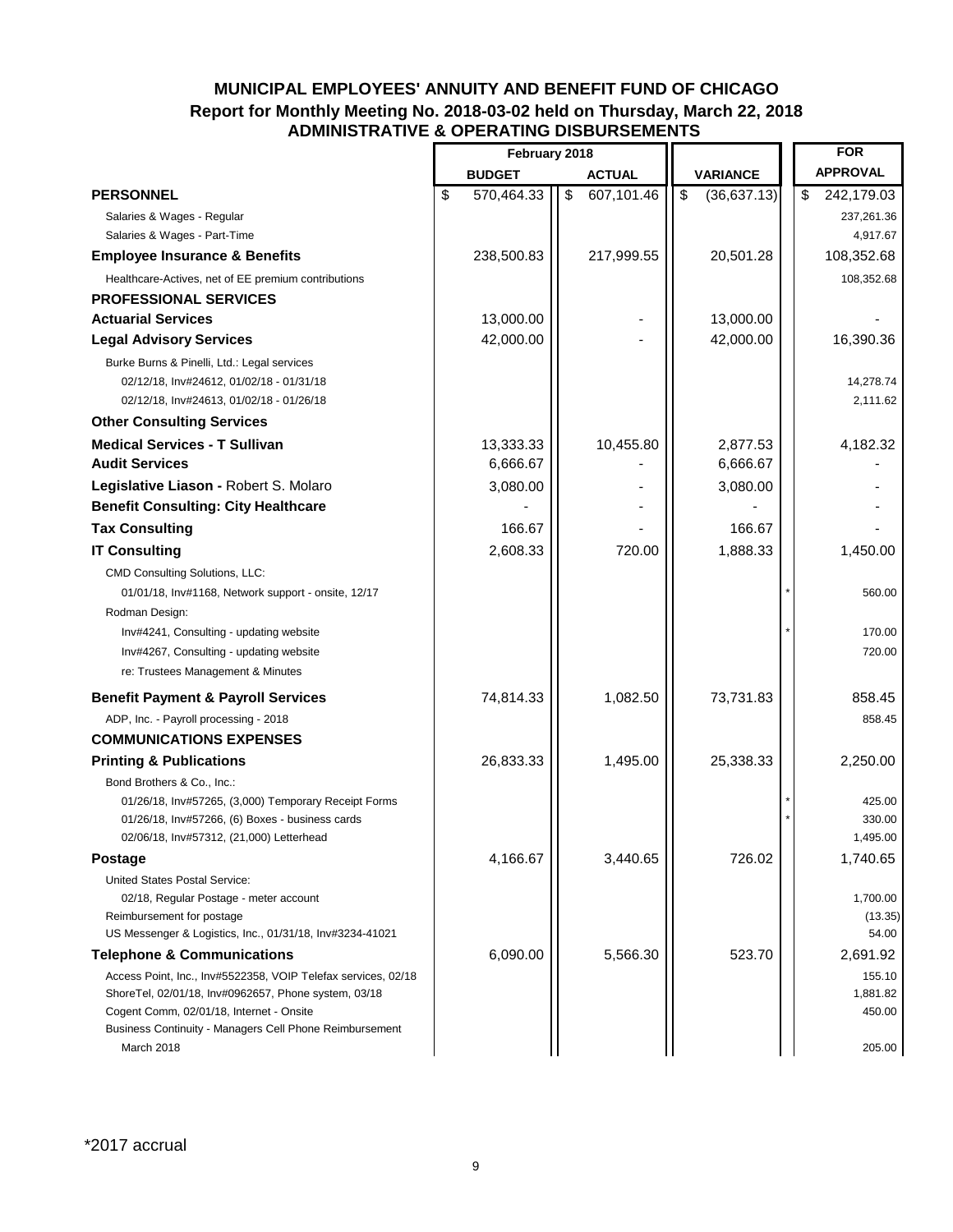## **MUNICIPAL EMPLOYEES' ANNUITY AND BENEFIT FUND OF CHICAGO Report for Monthly Meeting No. 2018-03-02 held on Thursday, March 22, 2018 ADMINISTRATIVE & OPERATING DISBURSEMENTS**

|                                                                                                                                                                                                         | February 2018    |    |               |                 |           |                 | <b>FOR</b>                         |
|---------------------------------------------------------------------------------------------------------------------------------------------------------------------------------------------------------|------------------|----|---------------|-----------------|-----------|-----------------|------------------------------------|
|                                                                                                                                                                                                         | <b>BUDGET</b>    |    | <b>ACTUAL</b> | <b>VARIANCE</b> |           | <b>APPROVAL</b> |                                    |
|                                                                                                                                                                                                         |                  |    |               |                 |           |                 |                                    |
| <b>OTHER OPERATING EXPENSES</b>                                                                                                                                                                         |                  |    |               |                 |           |                 |                                    |
| <b>Rental &amp; Utilities</b>                                                                                                                                                                           | \$<br>106,158.17 | \$ | 104,199.17    | \$              | 1,959.00  | \$              | 57,913.18                          |
| 321 North Clark Property LLC, 02/18 rent<br>ComEd, 02/02/18, Services from 01/02/18 - 02/01/18                                                                                                          |                  |    |               |                 |           |                 | 57,068.97<br>844.21                |
| <b>Contractual Services</b>                                                                                                                                                                             |                  |    |               |                 |           |                 |                                    |
| <b>Trustee Election Services</b>                                                                                                                                                                        | 6,195.83         |    |               |                 | 6,195.83  |                 |                                    |
| <b>Death Service</b>                                                                                                                                                                                    | 333.33           |    |               |                 | 333.33    |                 |                                    |
| <b>Shredding &amp; Storage Charges</b>                                                                                                                                                                  | 3,664.00         |    | 3,251.20      |                 | 412.80    |                 | 1,742.90                           |
| Shred-it USA:<br>Inv#8123764268, Shredding charges<br>Inv#8123964454, Shredding charges<br>Iron Mountain:<br>Inv#PTW4390, 02/18 Storage charges<br>Federal Companies, Inv#927354, 02/18 Storage charges |                  |    |               |                 |           |                 | 74.90<br>74.90<br>740.61<br>852.49 |
| <b>Dues &amp; Subscriptions</b>                                                                                                                                                                         | 2,710.83         |    | 3,587.05      |                 | (876.22)  |                 | 1,307.05                           |
|                                                                                                                                                                                                         |                  |    |               |                 |           |                 |                                    |
| IL Sec of State Lobbyist Registration:<br>01/17/18, 2018 Registration fee for lobbyist                                                                                                                  |                  |    |               |                 |           |                 | 307.05                             |
| NCPERS, 2018 Annual Membership Dues                                                                                                                                                                     |                  |    |               |                 |           |                 | 1,000.00                           |
| <b>Equipment Rental &amp; Maintenance</b>                                                                                                                                                               | 1,451.67         |    | 2,048.98      |                 | (597.31)  |                 | 1,361.36                           |
| Braden Business Systems, Inc.:                                                                                                                                                                          |                  |    |               |                 |           |                 |                                    |
| Inv#467652, 01/18 Monthly usage<br>Ricoh USA:<br>Inv#5052069635, Copier Q1/18<br>Inv#5052069635, Color copier (Executive) Q4/17<br>Inv#5052069635, Color copier (Executive) Q1/18                       |                  |    |               |                 |           |                 | 20.08<br>346.97<br>68.68<br>346.97 |
| Inv#5052069635, Color copier (Acctg) Q4/17<br>Inv#5052069635, Color copier (Acctg) Q1/18                                                                                                                |                  |    |               |                 |           |                 | 231.69<br>346.97                   |
| <b>Repairs &amp; Maintenance Office</b>                                                                                                                                                                 | 550.00           |    | 30.55         |                 | 519.45    |                 | 78.55                              |
| 321 North Clark Property LLC:<br>Inv - December 2017 - Service 12/21/17<br>Inv - January 2018 - Service 01/8/18 & 01/10/18<br>Office Maintenance Supplies - (1) ID                                      |                  |    |               |                 |           |                 | 48.00<br>45.55<br>(15.00)          |
| <b>Insurance-Fiduciary, Fidelity Bond, Property, Employmt Practices</b>                                                                                                                                 | 38,392.67        |    |               |                 | 38.392.67 |                 |                                    |
| <b>Travel Expenses - Conferences &amp; Others</b>                                                                                                                                                       | 2,000.00         |    | 1,559.88      |                 | 440.12    |                 | 121.25                             |
| Jeffrey Johnson:<br>Reimbursement for expenses incurred while attending the<br>Public Funds Summit held in Scottsdale, AZ<br>01/07/18 - 01/10/18                                                        |                  |    |               |                 |           |                 | 121.25                             |
| <b>Office &amp; Computer Supplies</b>                                                                                                                                                                   | 10,348.33        |    | 228.68        |                 | 10,119.65 |                 | 5,727.34                           |
| <b>Office Supplies</b>                                                                                                                                                                                  |                  |    |               |                 |           |                 |                                    |
| Warehouse Direct, Inc., Inv#3759296-0, Office supplies<br>First Choice, 02/02/18, Inv#472614, Lunchroom supplies<br>SkillPath Seminars, Inv#2156003, Lifescripts book                                   |                  |    |               |                 |           |                 | 179.52<br>115.60<br>41.08          |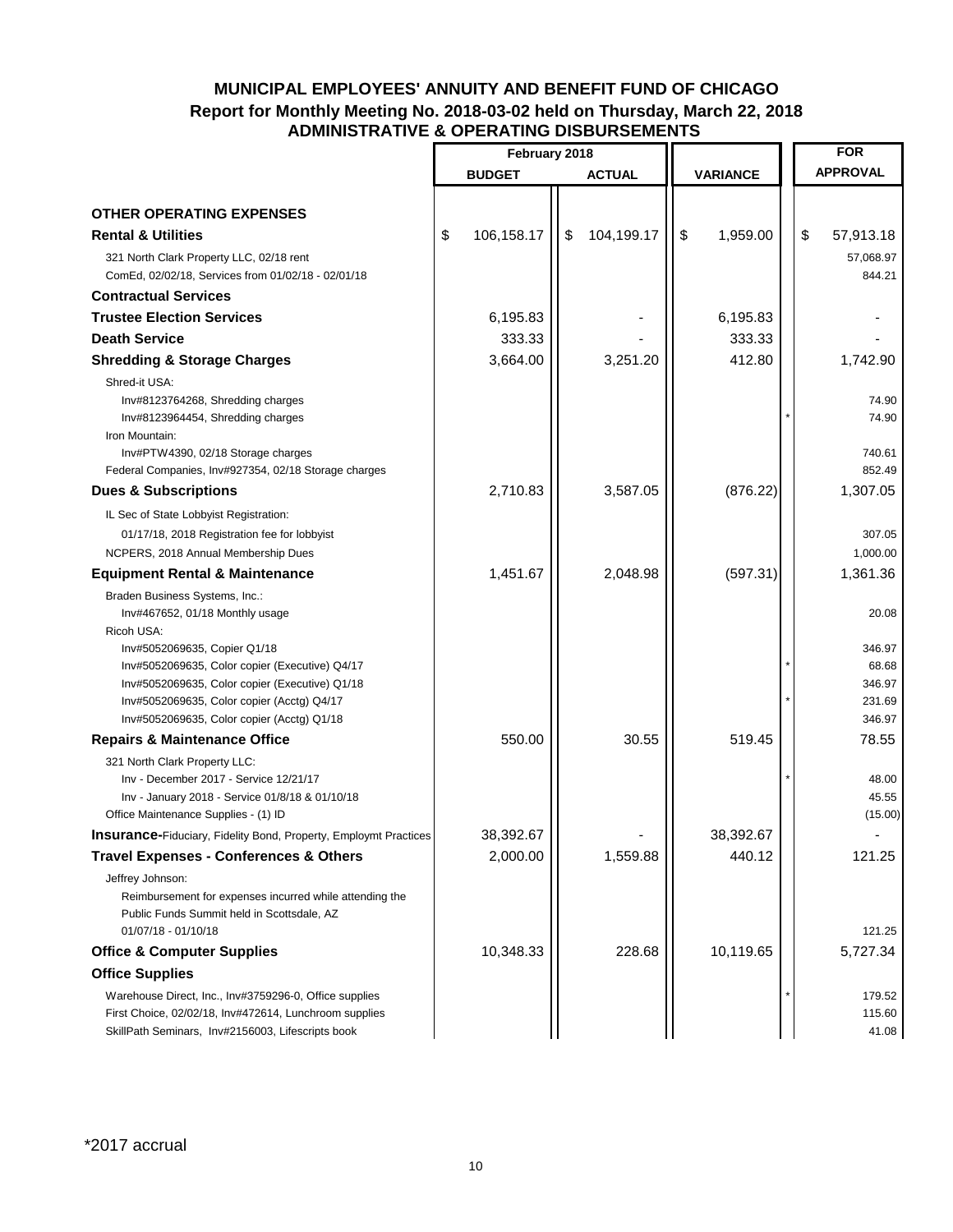## **MUNICIPAL EMPLOYEES' ANNUITY AND BENEFIT FUND OF CHICAGO Report for Monthly Meeting No. 2018-03-02 held on Thursday, March 22, 2018 ADMINISTRATIVE & OPERATING DISBURSEMENTS**

|                                                                                                | February 2018  |               |                 |  | <b>FOR</b> |                    |
|------------------------------------------------------------------------------------------------|----------------|---------------|-----------------|--|------------|--------------------|
|                                                                                                | <b>BUDGET</b>  | <b>ACTUAL</b> | <b>VARIANCE</b> |  |            | <b>APPROVAL</b>    |
|                                                                                                |                |               |                 |  |            |                    |
| <b>Computer/Technical Expense</b>                                                              |                |               |                 |  |            |                    |
| Zones, Inv#K0874670101, (5) Thin Clients                                                       |                |               |                 |  | \$         | 2,334.59           |
| <b>CMD Consulting Solutions, LLC:</b>                                                          |                |               |                 |  |            |                    |
| 01/01/18, Inv#1168, Cloud retention service, 12/17                                             |                |               |                 |  |            | 749.00             |
| 01/01/18, Inv#1168, Cloud remote monitoring, 12/17<br>12/29/17, Inv#1173, Cloud Managed Switch |                |               |                 |  |            | 150.00<br>1,965.55 |
| Liquid Web, Monthly charge re: secure website hosting                                          |                |               |                 |  |            | 72.00              |
| <b>CMD Consulting Solutions, LLC:</b>                                                          |                |               |                 |  |            |                    |
| 01/01/18, Inv#1168, Firewall monthly subscription, 12/17                                       |                |               |                 |  |            | 120.00             |
| <b>Miscellaneous Expense</b>                                                                   | \$<br>1,180.00 | \$<br>248.68  | \$<br>931.32    |  | \$         | 2,347.12           |
| 02/18, Qildro, Subpoena & Other:                                                               |                |               |                 |  |            | (210.00)           |
| Alonti Café & Catering:                                                                        |                |               |                 |  |            |                    |
| 01/18/18, Board Room Supplies                                                                  |                |               |                 |  |            | 258.19             |
| 02/14/18, Board Room Supplies                                                                  |                |               |                 |  |            | 80.76              |
| 02/22/18, Board Room Supplies                                                                  |                |               |                 |  |            | 233.75             |
| Sandra Shelby, 2017 - 1099 Tax Forms                                                           |                |               |                 |  |            | 62.54              |
| Corporate MasterCard:                                                                          |                |               |                 |  |            |                    |
| 12/21/17, Board Room Supplies<br>01/18/18, Board Room Supplies                                 |                |               |                 |  |            | 162.74<br>50.99    |
| Corporate MasterCard:                                                                          |                |               |                 |  |            |                    |
| 12/21/17, Christmas Luncheon for Trustees & Staff                                              |                |               |                 |  |            | 1,698.16           |
| iTunes, Recording app for Executive Sessions                                                   |                |               |                 |  |            | 9.99               |
| <b>Reserve for Contingencies</b>                                                               | 3,333.33       |               | 3,333.33        |  |            |                    |
| <b>TOTAL ADMINISTRATIVE OPERATING EXPENSES</b>                                                 |                |               |                 |  |            |                    |
| Before Special Projects and Investments                                                        | 1,178,042.67   | 963,015.45    | 215,027.22      |  |            | 450,694.16         |
| <b>SPECIAL PROJECTS</b>                                                                        |                |               |                 |  |            |                    |
| <b>Information Systems</b>                                                                     |                |               |                 |  |            |                    |
| Consulting: Website Redesign                                                                   |                |               |                 |  |            |                    |
| Document Mgmt. System: Insite                                                                  | 4,166.67       |               | 4,166.67        |  |            |                    |
| PBS Maintenance & System Enhancement                                                           | 41,666.67      |               | 41,666.67       |  |            |                    |
| Internal Backup Systems                                                                        | 8,833.33       |               | 8,833.33        |  |            |                    |
| TOTAL ADMINISTRATIVE OPERATING EXPENSES                                                        |                |               |                 |  |            |                    |
| <b>Before Investments</b>                                                                      | 1,232,709.33   | 963,015.45    | 269,693.88      |  |            | 450,694.16         |
| <b>INVESTMENT EXPENSES</b>                                                                     |                |               |                 |  |            |                    |
| <b>Investment Management Fees</b>                                                              | 1,390,150.00   |               | 1,390,150.00    |  |            | 220,250.13         |
| Walter Scott & Partners, Service period 10/01/17 - 12/31/17                                    |                |               |                 |  |            | 220,250.13         |
| <b>Custodial Management</b>                                                                    | 80,833.33      |               | 80,833.33       |  |            |                    |
| <b>Investment Advisory Services</b>                                                            | 48,333.33      |               | 48,333.33       |  |            |                    |
| <b>Investment Legal Services</b>                                                               | 5,000.00       |               | 5,000.00        |  |            |                    |
| <b>TOTAL INVESTMENT EXPENSES</b>                                                               | 1,524,316.67   |               | 1,524,316.67    |  | \$         | 220,250.13         |
|                                                                                                |                |               |                 |  |            |                    |
| TOTAL ADMINISTRATIVE OPERATING AND INVESTMENT EXPENSES                                         |                |               |                 |  | \$         | 670,944.29         |

Trustee McMahon moved to approve disbursements as reflected above, to persons or firms in the amounts shown opposite their respective names. Second by Trustee Thompson.

Carried: Ayes - Trustee Johnson, Trustee Keane, Trustee McMahon and Trustee Thompson. Nays - None.

\*2017 accrual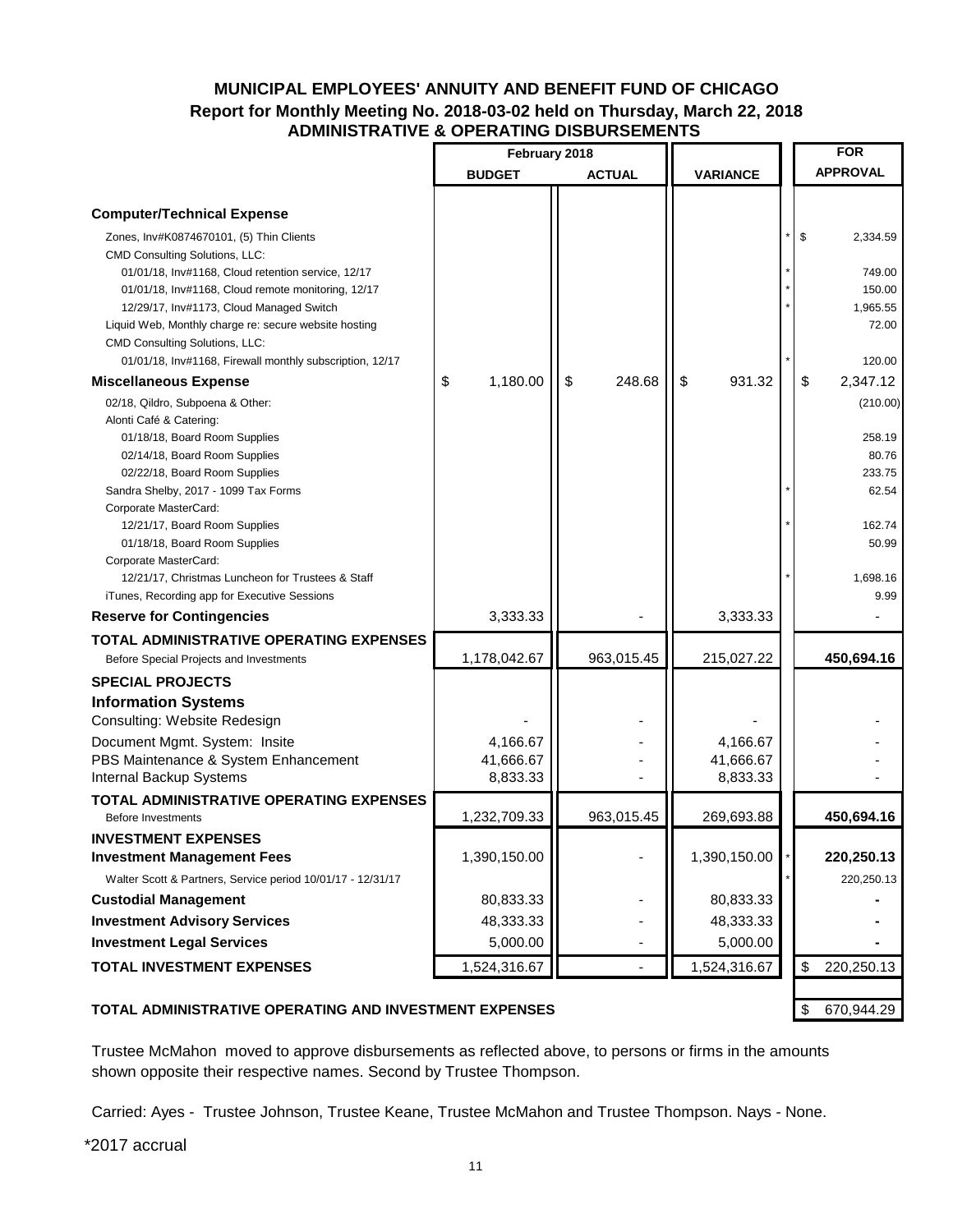Report of Monthly Meeting No. 2018-03-02 held on Thursday, March 22, 2018

Resolved, that each of the following named members of the Fund be granted an annuity of the amount stated, and to continue for life, unless otherwise stated in the notes, provided that separation from the service of the City of Chicago shall have become effective as of such date:

# **EMPLOYEE ANNUITIES EMPLOYEE ANNUITIES**

Duty Disability DIS Discharged EID Errors in Deduction

| <b>Name</b>                                                                                                                                                                       | Dept - Title                                                                                                                                                                                                                               | <b>Eff Date</b>   | <b>Employee</b>                                                                                                                                                                             | <b>Spouse</b> | <b>Notes</b> |
|-----------------------------------------------------------------------------------------------------------------------------------------------------------------------------------|--------------------------------------------------------------------------------------------------------------------------------------------------------------------------------------------------------------------------------------------|-------------------|---------------------------------------------------------------------------------------------------------------------------------------------------------------------------------------------|---------------|--------------|
| ABROM, SHARON                                                                                                                                                                     | <b>BE - SCH CLERK</b>                                                                                                                                                                                                                      | 08/28/2017        | \$3,403.74                                                                                                                                                                                  | N/A           |              |
| ADAMS, EULA M                                                                                                                                                                     | WATER - DATA ENTRY OPER                                                                                                                                                                                                                    | 02/01/2018        | \$2,321.69                                                                                                                                                                                  | N/A           |              |
| AGUILAR, SUSANA                                                                                                                                                                   | <b>BE - SCH CLERK</b>                                                                                                                                                                                                                      | 08/05/2017        | \$3,026.96                                                                                                                                                                                  | \$1,513.48    | R            |
| ALFICH, FRED T                                                                                                                                                                    | <b>WATER - HOISTING ENG</b>                                                                                                                                                                                                                | 02/01/2018        | \$6,352.16                                                                                                                                                                                  | N/A           |              |
| ALONZI, PAULETTE                                                                                                                                                                  | <b>BE - GUID CNSLR AIDE</b>                                                                                                                                                                                                                | 01/01/2018        | \$607.15                                                                                                                                                                                    | N/A           | $\mathsf{R}$ |
| ANGLADA, RAFAEL                                                                                                                                                                   | POLICE - INFO SERV COORD                                                                                                                                                                                                                   | 02/01/2018        | \$5,008.34                                                                                                                                                                                  | \$2,795.91    | $\mathsf{R}$ |
| ANSELMO, MARY S                                                                                                                                                                   | FINANCE - ADMIN AIDE                                                                                                                                                                                                                       | 01/01/2018        | \$1,822.07                                                                                                                                                                                  | \$911.04      | $\mathsf{R}$ |
| ARMSTRONG, JEROME                                                                                                                                                                 | STS & SAN - SANITATION LABORER                                                                                                                                                                                                             | 02/01/2018        | \$4,440.93                                                                                                                                                                                  | N/A           |              |
| BEVERLY, DEBRA J                                                                                                                                                                  | <b>HEALTH - HEALTH EDUCATOR</b>                                                                                                                                                                                                            | 01/13/2018        | \$581.07                                                                                                                                                                                    | N/A           | $\mathsf{R}$ |
| <b>BOLTON, WILLIAM</b>                                                                                                                                                            | <b>BUILDINGS - SPECIAL INVESTIGATOR</b>                                                                                                                                                                                                    | 01/01/2018        | \$827.51                                                                                                                                                                                    | \$413.76      | R.           |
| BOYDEN, SUZETTE L                                                                                                                                                                 | FINANCE - ACCT TECH                                                                                                                                                                                                                        | 02/01/2018        | \$4,556.30                                                                                                                                                                                  | \$2,278.15    |              |
| BROWN, DAVID                                                                                                                                                                      | <b>BE - SECURITY OFFICER</b>                                                                                                                                                                                                               | 01/30/2018        | \$866.29                                                                                                                                                                                    | N/A           |              |
| BROWN, LYNN M                                                                                                                                                                     | <b>BE - TEACHER ASST</b>                                                                                                                                                                                                                   | 08/28/2017        | \$1,821.00                                                                                                                                                                                  | N/A           |              |
| BUDZINSKI, JAMES H                                                                                                                                                                | PUBLIC WORKS - CIVIL ENG                                                                                                                                                                                                                   | 01/01/2018        | \$524.59                                                                                                                                                                                    | \$262.30      | R.           |
| CACHO, DANNY                                                                                                                                                                      | <b>AVIATION - HEAD STOREKEEPER</b>                                                                                                                                                                                                         | 02/01/2018        | \$4,237.36                                                                                                                                                                                  | \$2,118.68    |              |
| CAFFREY, WILLIAM J                                                                                                                                                                | AVIATION - OPER ENG GROUP C                                                                                                                                                                                                                | 02/01/2018        | \$5,343.50                                                                                                                                                                                  | \$3,147.20    |              |
| CALDERON, ARMANDO                                                                                                                                                                 | STS & SAN - MTD                                                                                                                                                                                                                            | 02/01/2018        | \$2,554.28                                                                                                                                                                                  | \$1,508.66    |              |
| CASTILLO, ROSALINDA                                                                                                                                                               | PBC - DEPUTY DIR OF PROCUREMENT                                                                                                                                                                                                            | 01/01/2018        | \$3,944.00                                                                                                                                                                                  | N/A           | R.           |
| CROWDER, STANFORD                                                                                                                                                                 | CPL - HEAD LIBRARY CLERK                                                                                                                                                                                                                   | 02/01/2018        | \$4,034.72                                                                                                                                                                                  | \$2,017.36    |              |
| DANIELS, ALFRED W                                                                                                                                                                 | FINANCE - PARKING REVENUE<br><b>SECURITY SUPV</b>                                                                                                                                                                                          | 12/01/2017        | \$5,172.97                                                                                                                                                                                  | \$2,586.48    |              |
| DAVIS WILLIAMS, JOANNE                                                                                                                                                            | HEALTH - CDCI II                                                                                                                                                                                                                           | 01/01/2018        | \$3,014.29                                                                                                                                                                                  | \$1,596.86    |              |
| EVANS, MARILYN                                                                                                                                                                    | BE - LRA                                                                                                                                                                                                                                   | 12/01/2017        | \$939.57                                                                                                                                                                                    | N/A           |              |
| EWING, DERRICK L                                                                                                                                                                  | HEALTH - BUILDING CONSTR INSPEC                                                                                                                                                                                                            | 02/01/2018        | \$4,251.64                                                                                                                                                                                  | \$1,966.38    |              |
| FENG, JIE X                                                                                                                                                                       | BE - LRA                                                                                                                                                                                                                                   | 02/01/2018        | \$850.00                                                                                                                                                                                    | \$702.16      |              |
| FERN, WILLIAM T                                                                                                                                                                   | <b>AVIATION - ASST CHIEF OPER ENG</b>                                                                                                                                                                                                      | 02/01/2018        | \$7,224.62                                                                                                                                                                                  | \$3,612.31    |              |
| FLAVHAVEN, KATHLEEN                                                                                                                                                               | FINANCE - STUDENT TRAINEE                                                                                                                                                                                                                  | 01/01/2018        | \$1,302.71                                                                                                                                                                                  | \$651.36      | $\mathsf{R}$ |
| FRACZEK, URSZULA A                                                                                                                                                                | <b>BE - LUNCHRM MGR</b>                                                                                                                                                                                                                    | 02/01/2018        | \$1,192.80                                                                                                                                                                                  | N/A           |              |
| FRASER, ALEX V                                                                                                                                                                    | CPL - LIBRARIAN IV                                                                                                                                                                                                                         | 02/01/2018        | \$5,358.89                                                                                                                                                                                  | \$2,874.87    |              |
| FRAZIER, MICHELLE                                                                                                                                                                 | BE - ELEM MAGNET SCHOOLS COORD                                                                                                                                                                                                             | 01/27/2018        | \$1,259.40                                                                                                                                                                                  | N/A           | $\mathsf{R}$ |
| FROLOVA, SOFIA                                                                                                                                                                    | FAMILY & SUPP - RESIDENT SERV<br><b>COORD</b>                                                                                                                                                                                              | 02/01/2018        | \$1,794.95                                                                                                                                                                                  | N/A           |              |
| GAMBOA, JOAN C                                                                                                                                                                    | <b>BE - SCH CLERK</b>                                                                                                                                                                                                                      | 02/01/2018        | \$2,339.83                                                                                                                                                                                  | \$1,169.92    |              |
| <b>GARCIA, KATHY A</b>                                                                                                                                                            | HEALTH - SUPV SANITARIAN                                                                                                                                                                                                                   | 01/01/2018        | \$2,549.72                                                                                                                                                                                  | N/A           |              |
| GIVENS, RACHEL                                                                                                                                                                    | BE - ENG V                                                                                                                                                                                                                                 | 02/01/2018        | \$7,125.96                                                                                                                                                                                  | N/A           |              |
| HAMMOND, PHYLLIS A                                                                                                                                                                | <b>BE - BUS AIDE</b>                                                                                                                                                                                                                       | 01/09/2018        | \$850.00                                                                                                                                                                                    | N/A           |              |
| HERDEGEN, JOSEPH M                                                                                                                                                                | CITY COUNCIL - LEGISLATIVE AIDE                                                                                                                                                                                                            | 02/19/2018        | \$550.52                                                                                                                                                                                    | \$800.00      | A            |
| Less than 60 years of age<br>A<br>В<br>Reversionary<br>C<br>Calculated upon death of Employee<br>СX<br><b>Credit Expires</b><br>Death<br>D<br><b>DU</b><br><b>Duty Disability</b> | F<br>Female: No Post 9/74 Spouse Contributions<br>MED<br><b>Updated Medical Records</b><br><b>Maximum Medical Update</b><br>MMI<br>See Notes in File<br>N<br><b>NTE</b><br>Note for Mercy Works Update<br><b>Ordinary Disability</b><br>OR | RW<br>S<br>Τ<br>W | <b>REL Released to Return to Work</b><br><b>Returned to Work</b><br>Less than 10 years of Service<br><b>SPE</b> Specialist Doctor Visit<br><b>Term Annuity</b><br>Withdraw/Waiting to apply |               |              |

Ordinary Disability Reciprocal Annuity

Resigned RES

R

WC Workmens' Compensation

X

Married @ Res, Not Married @ Eff Date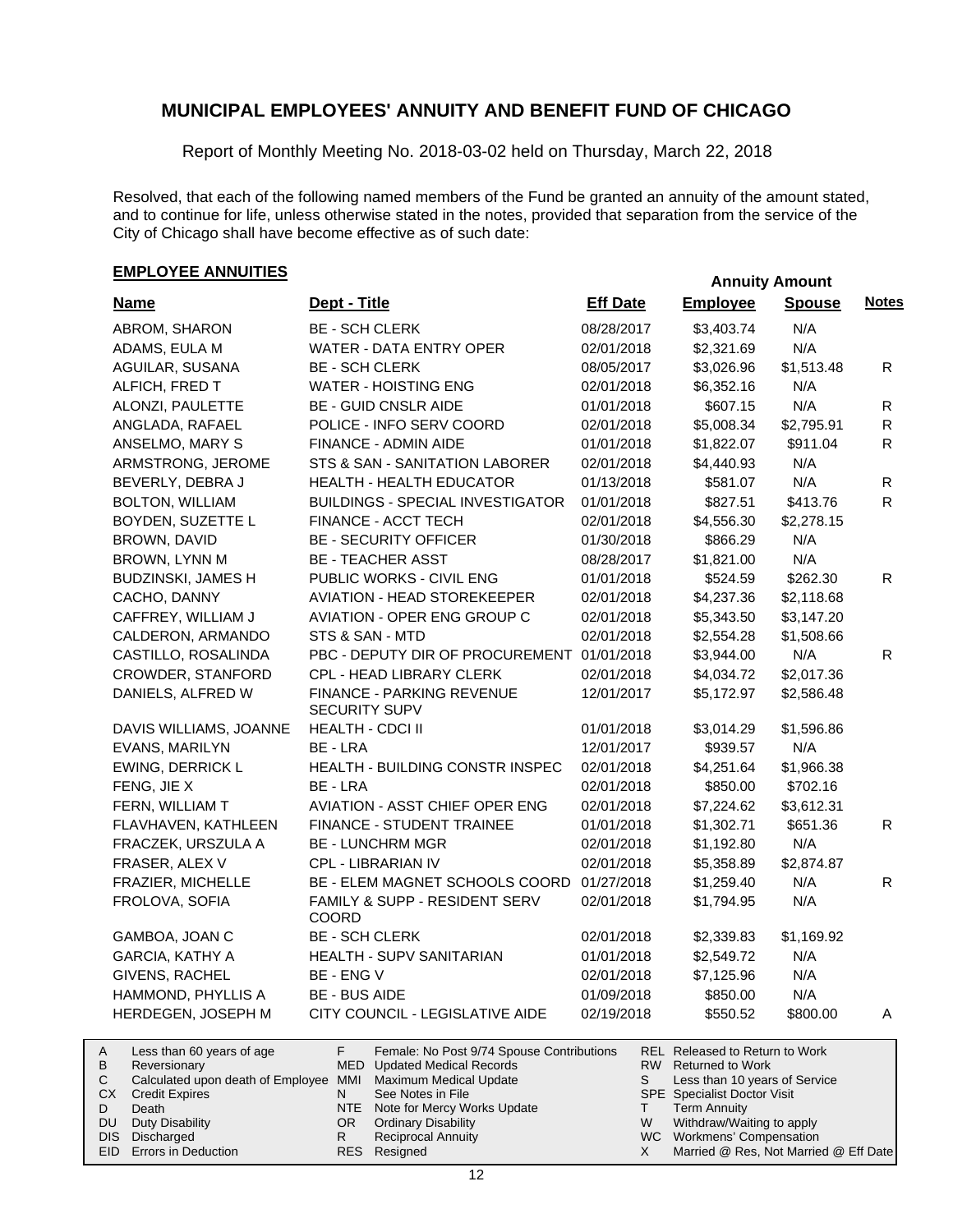Report of Monthly Meeting No. 2018-03-02 held on Thursday, March 22, 2018

Resolved, that each of the following named members of the Fund be granted an annuity of the amount stated, and to continue for life, unless otherwise stated in the notes, provided that separation from the service of the City of Chicago shall have become effective as of such date:

## **EMPLOYEE ANNUITIES**

| <b>Name</b>               | Dept - Title                                              | <b>Eff Date</b> | <b>Employee</b>                       | <b>Spouse</b> | <b>Notes</b> |
|---------------------------|-----------------------------------------------------------|-----------------|---------------------------------------|---------------|--------------|
| HINTON, RONALD            | CCUO - COMMUNITY SERV COORD                               | 01/01/2018      | \$795.18                              | N/A           | R            |
| HOUGHTON, CAROLYN T       | BE - LRA                                                  | 12/16/2017      | \$617.72                              | N/A           | A            |
| HUNTER, MATTIE            | HUMAN SVCS - PROJECT ADMIN                                | 02/23/2018      | \$1,741.58                            | N/A           |              |
| JOHNSON, LUTRICIA         | <b>BE - BUS AIDE</b>                                      | 02/22/2018      | \$761.71                              | \$800.00      | A            |
| JOHNSON, MELVIN           | FLEET/FACIL MGMT - MACHINIST                              | 02/01/2018      | \$6,003.02                            | N/A           |              |
| JOSEPH, JEFF L            | FLEET/FACIL MGMT - MACHINIST                              | 02/01/2018      | \$5,722.08                            | N/A           |              |
| JOSEPH, TONY T            | <b>AVIATION - OPER ENG GROUP A</b>                        | 02/16/2018      | \$6,606.77                            | \$3,303.38    |              |
| KIDD, REGINALD E          | POLICE - DETENTION AIDE                                   | 01/18/2018      | \$2,557.08                            | \$1,311.28    |              |
| KILMARTIN, MARCANNE M     | OEMC - CROSSING GUARD                                     | 02/01/2018      | \$850.00                              | N/A           |              |
| KLIMAS, ROBERT J          | POLICE - COMMANDER                                        | 02/01/2018      | \$3,098.64                            | N/A           |              |
| KNORR, WALTER K           | MAYOR'S OFFICE - CHIEF FINANCIAL<br><b>OFFICER</b>        | 09/01/2017      | \$9,591.10                            | \$4,795.55    | R.           |
| KOZIOL, JOHN E            | FLEET/FACIL MGMT - FOREMAN<br><b>CARPENTERS</b>           | 02/01/2018      | \$4,729.21                            | N/A           |              |
| LARRY, LUTHER             | <b>BE - SECURITY OFFICER</b>                              | 02/24/2018      | \$870.63                              | \$800.00      |              |
| LAWLER, THOMAS J          | LAW - ASST CORP COUN SUPV                                 | 02/01/2018      | \$6,838.08                            | N/A           |              |
| LAWSON, VIVIAN M          | <b>BE - PROFESSIONAL III</b>                              | 02/12/2018      | \$1,970.81                            | N/A           |              |
| LESLEY, GREGORY W         | STS & SAN - SANITATION LABORER                            | 02/01/2018      | \$4,719.05                            | N/A           |              |
| MAGEE, RONALD C           | <b>BE - FACTOR CUST WKR</b>                               | 01/27/2018      | \$4,307.97                            | \$2,153.98    |              |
| MAZURKIEWICZ, JEFFRY A    | <b>AVIATION - MTD</b>                                     | 02/01/2018      | \$3,890.10                            | \$2,660.67    |              |
| MC CLAIRE, MEL R          | WATER - OPER ENG GROUP A                                  | 02/01/2018      | \$2,861.58                            | \$1,430.79    | В            |
| MELERO, CAROL A           | BE - COOK II                                              | 02/01/2018      | \$1,092.61                            | \$800.00      |              |
| MERCADO, MOISES           | <b>BE - ENG III</b>                                       | 07/01/2017      | \$5,536.45                            | N/A           |              |
| MERCER, DEBORAH           | FINANCE - ASST MGR AUDIT/FINANCE                          | 02/01/2018      | \$5,916.25                            | N/A           |              |
| MONDRAGON, MARIA G        | <b>BE - TEACHER ASST</b>                                  | 08/31/2016      | \$172.43                              | N/A           | S            |
| MORENO, SARAI E           | <b>BE - TEACHER ASST</b>                                  | 01/19/2018      | \$3,034.04                            | N/A           |              |
| MORRISON, KIMBERLY J      | FINANCE - PARKING ENFORCE AIDE                            | 02/01/2018      | \$2,913.91                            | N/A           |              |
| MUNNO, WILLIAM R          | OEMC - POLICE COMM OPER II                                | 02/01/2018      | \$1,346.31                            | \$800.00      |              |
| NELSON, SCOTT R           | <b>BE - AG LAB TECH</b>                                   | 02/04/2018      | \$227.16                              | N/A           | R            |
| O'GEESE, DEBRA            | <b>BE - TEACHER ASST</b>                                  | 12/09/2017      | \$1,046.82                            | N/A           |              |
| PANDYA, RAJENDRA C        | <b>AVIATION - ENVIRONMENTAL</b><br><b>INSPECTOR</b>       | 01/01/2018      | \$248.02                              | \$124.01      | R            |
| PATEL, KANTIBHAI S        | AVIATION - GEN SUPT OF UTILITY SYS                        | 01/01/2018      | \$527.83                              | \$342.69      | R            |
| QUINONES, MARIA D         | FLEET/FACIL MGMT - ACCT TECH II                           | 02/01/2018      | \$4,576.08                            | \$2,288.04    |              |
| RAMIREZ, MARIA M          | POLICE - EMPLOYEE COMP TECH III                           | 02/01/2018      | \$3,992.92                            | N/A           |              |
| REED, PAMELA              | WATER - OPER ENG GROUP C                                  | 01/24/2018      | \$4,733.32                            | N/A           |              |
| RUIZ, CONSUELO Q          | AVIATION - AIRPORT OPER AIDE                              | 12/01/2017      | \$236.42                              | \$118.21      | $\mathsf{R}$ |
| Loce than 60 years of age | $\mathbf{E}$<br>Eamala: No Post 0/74 Spouse Contributions |                 | <b>PEI</b> Pelessed to Peturn to Work |               |              |

| A   | Less than 60 years of age                                    |     | Female: No Post 9/74 Spouse Contributions |   | REL Released to Return to Work        |
|-----|--------------------------------------------------------------|-----|-------------------------------------------|---|---------------------------------------|
| B   | Reversionary                                                 |     | MED Updated Medical Records               |   | RW Returned to Work                   |
|     | Calculated upon death of Employee MMI Maximum Medical Update |     |                                           |   | Less than 10 years of Service         |
| CX. | <b>Credit Expires</b>                                        |     | See Notes in File                         |   | <b>SPE</b> Specialist Doctor Visit    |
|     | Death                                                        |     | NTE Note for Mercy Works Update           |   | <b>Term Annuity</b>                   |
|     | DU Duty Disability                                           | OR. | <b>Ordinary Disability</b>                | W | Withdraw/Waiting to apply             |
|     | DIS Discharged                                               |     | <b>Reciprocal Annuity</b>                 |   | WC Workmens' Compensation             |
|     | EID Errors in Deduction                                      |     | RES Resigned                              |   | Married @ Res, Not Married @ Eff Date |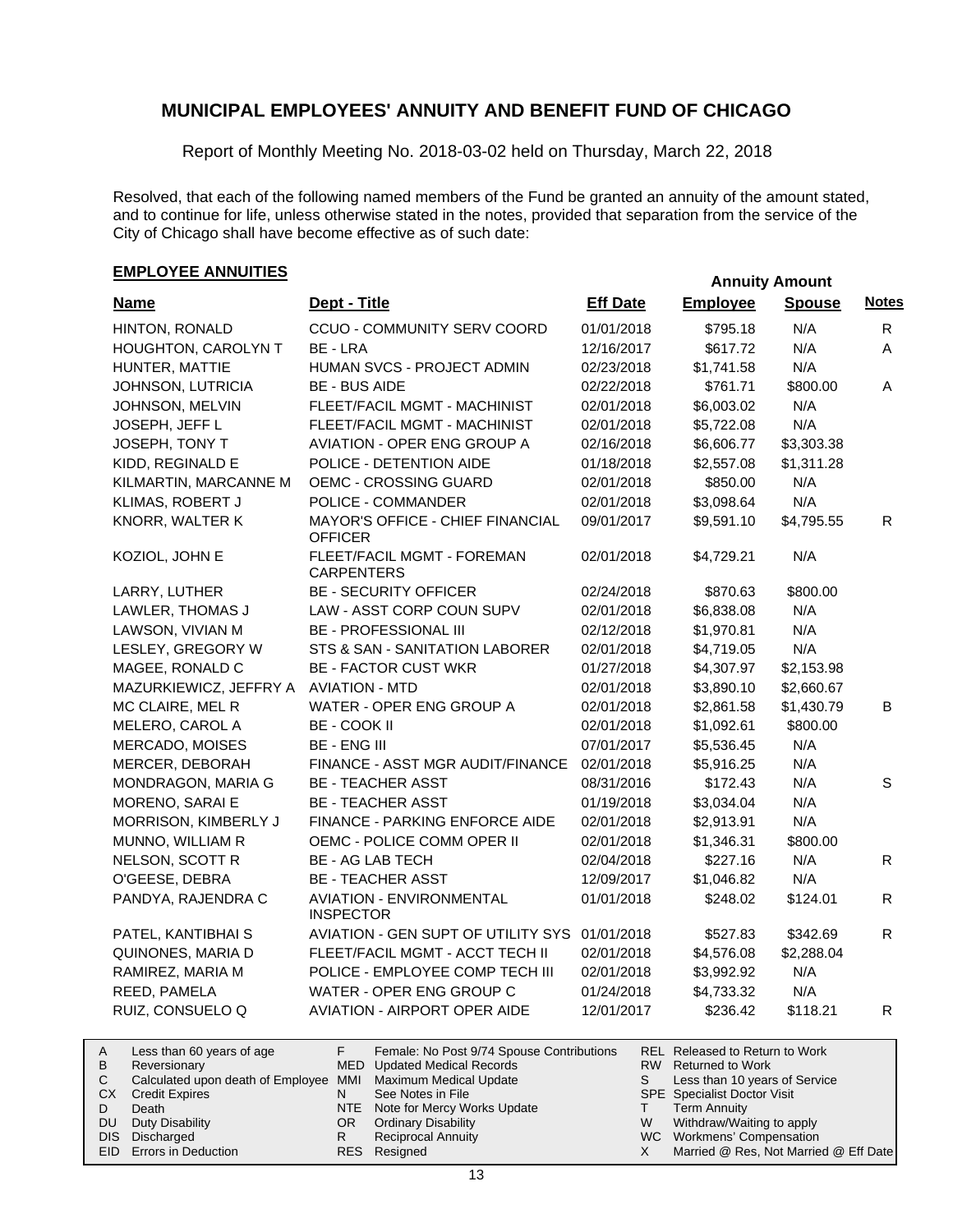Report of Monthly Meeting No. 2018-03-02 held on Thursday, March 22, 2018

Resolved, that each of the following named members of the Fund be granted an annuity of the amount stated, and to continue for life, unless otherwise stated in the notes, provided that separation from the service of the City of Chicago shall have become effective as of such date:

## **EMPLOYEE ANNUITIES**

| <b>Name</b>               | Dept - Title                                  | <b>Eff Date</b> | <b>Employee</b> | <b>Spouse</b> | <u>Notes</u> |
|---------------------------|-----------------------------------------------|-----------------|-----------------|---------------|--------------|
| SHEEHAN, JOSEPH P         | <b>BE - CUST WKR</b>                          | 02/06/2018      | \$2,363.53      | N/A           |              |
| <b>STACKER, MURIEL</b>    | POLICE - SR DATA ENTRY OPER                   | 08/29/2015      | \$4,375.40      | \$2,902.00    |              |
| STARKS, TIMOTHY L         | WATER - WATER CHEMIST III                     | 02/07/2018      | \$4,482.15      | \$2,381.01    |              |
| STOVALL, MARGARET J       | STS & SAN - POOL MTD                          | 02/01/2018      | \$1,746.23      | N/A           |              |
| TROTTA, CARMEN A          | FLEET/FACIL MGMT - OPER ENG<br><b>GROUP A</b> | 02/01/2018      | \$6,569.33      | \$3,284.66    |              |
| VALERIO, AMALIA           | <b>BE - SCH CLERK</b>                         | 02/01/2018      | \$4,032.02      | \$2,016.01    |              |
| VAN DUYS, MICHAEL R       | AVIATION - ASST CHIEF OPER ENG                | 02/01/2018      | \$6,160.44      | \$3,514.64    |              |
| VAZQUEZ, OLGA             | <b>BE - TEACHER ASST II</b>                   | 08/28/2017      | \$1,474.54      | N/A           |              |
| VISTO PEREZ, MARIA A      | OEMC - POLICE COMM OPER                       | 06/01/2017      | \$4,030.71      | N/A           |              |
| WERNER, PETER A           | HEALTH - COMM MNTL HLTH WKR II                | 12/01/2017      | \$683.55        | \$341.78      | R.           |
| WHITE, MILDRED            | <b>OEMC - CROSSING GUARD</b>                  | 02/01/2018      | \$850.00        | \$643.78      |              |
| WILLIAMS, PATRICIA A      | POLICE - SR DATA ENTRY OPER                   | 02/01/2018      | \$4,048.77      | N/A           |              |
| <b>WILSON, LAWRENCE V</b> | POLICE - CRIMINALIST III                      | 01/01/2018      | \$3,417.65      | \$1,708.82    | R.           |
| WISE, ROBERT C            | <b>CPL - LIBRARY PAGE</b>                     | 02/01/2018      | \$850.00        | N/A           |              |
| WONG, DANIEL              | COMM DEV - STAFF ASST                         | 02/01/2018      | \$3,428.94      | \$1,751.66    |              |

**Total Employee Annuities 84 Case(s) \$254,697.67**

| A    | Less than 60 years of age                                    |     | Female: No Post 9/74 Spouse Contributions |   | REL Released to Return to Work        |
|------|--------------------------------------------------------------|-----|-------------------------------------------|---|---------------------------------------|
| В    | Reversionary                                                 |     | MED Updated Medical Records               |   | RW Returned to Work                   |
| C.   | Calculated upon death of Employee MMI Maximum Medical Update |     |                                           |   | Less than 10 years of Service         |
| СX   | <b>Credit Expires</b>                                        | N   | See Notes in File                         |   | <b>SPE</b> Specialist Doctor Visit    |
|      | Death                                                        |     | NTE Note for Mercy Works Update           |   | <b>Term Annuity</b>                   |
| DU   | Duty Disability                                              | OR. | <b>Ordinary Disability</b>                | W | Withdraw/Waiting to apply             |
| DIS. | Discharged                                                   | R   | <b>Reciprocal Annuity</b>                 |   | WC Workmens' Compensation             |
|      | EID Errors in Deduction                                      |     | RES Resigned                              |   | Married @ Res, Not Married @ Eff Date |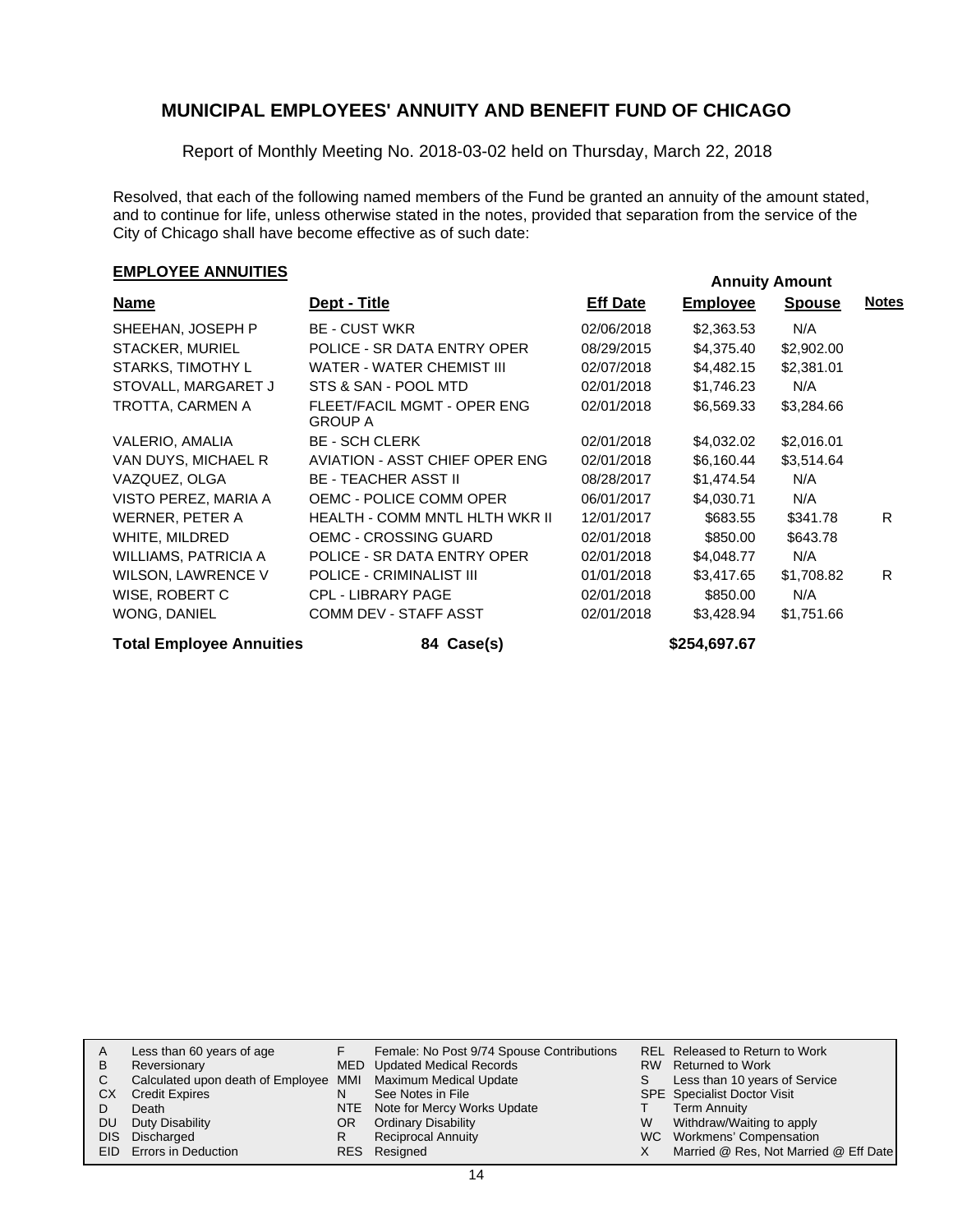Report of Monthly Meeting No. 2018-03-02 held on Thursday, March 22, 2018

Resolved, that each of the following widows, widowers, minor children, and certain other relatives of former members of the Fund be granted annuities of the amounts stated, and to continue until the expiration date indicated.

# **EXPOUSE ANNUITIES SPOUSE ANNUITIES**

| <b>Former Employee Name</b>   | Dept - Title                                  | <b>Eff Date</b> | <b>Annuity</b> | <b>Expires</b> | <b>Notes</b> |
|-------------------------------|-----------------------------------------------|-----------------|----------------|----------------|--------------|
| ARES, JULIAN                  | POLICE - PRINCIPAL OPER<br>RESEARCH ANALYST   | 01/18/2018      | \$2,023.80     | Death          |              |
| BANKS, OLIVIA                 | <b>BE - GUID CNSLR AIDE</b>                   | 01/21/2018      | \$1,657.59     | Death          |              |
| BOONE, THELMA                 | BE - CWA                                      | 01/01/2018      | \$1,299.14     | Death          |              |
| <b>CURRAN, MAUREEN</b>        | <b>BE - SCH CLERK</b>                         | 02/02/2018      | \$1,320.53     | Death          |              |
| FROLE, THOMAS                 | STS & SAN - WARD SUPER                        | 01/06/2018      | \$2,989.76     | Death          |              |
| GHOLSTON, OLLIN               | PROCUREMENT - CHIEF CONTR<br><b>EXPEDITER</b> | 01/22/2018      | \$1,704.82     | Death          |              |
| GORDON, WILLIE                | <b>BE - PORTER</b>                            | 12/31/2017      | \$800.00       | Death          |              |
| <b>HAMILTON, FRANK</b>        | <b>BE - MAINT FIREMAN</b>                     | 12/28/2017      | \$1,471.21     | Death          |              |
| JOE, EDWARD                   | <b>BE - SCH SECURITY AIDE</b>                 | 01/30/2018      | \$1,122.26     | Death          |              |
| JONES, JAMES                  | <b>GEN SERV - GEN FOREMAN</b>                 | 01/10/2018      | \$2,833.41     | Death          |              |
| LEBRON, MILAGROS              | FAMILY & SUPP - HUMAN SERV SPEC               | 01/29/2018      | \$2,076.15     | Death          |              |
| MINUTILLO, TONY               | <b>FLEET - MACHINIST</b>                      | 01/19/2018      | \$800.00       | Death          |              |
| NIEMANN, EDWARD               | <b>BE - ENG CUST II</b>                       | 11/24/2017      | \$2,510.91     | Death          |              |
| OCONNOR, FRANK                | BE-ENG IV                                     | 01/18/2018      | \$2,722.20     | Death          |              |
| SARDILLI, ERNIE               | <b>AVIATION - ELEC MECH</b>                   | 08/01/2017      | \$2,782.57     | Death          |              |
| SENERCHIA, JOHN               | FLEET/FACIL MGMT - HOIST ENG<br>MECH          | 12/30/2017      | \$3,460.51     | Death          |              |
| SPELLMAN, WILLIAM             | STS & SAN - ELEC MECH                         | 01/22/2018      | \$3,077.76     | Death          |              |
| TAYLOR, CURTIS                | BE - ENG                                      | 11/29/2017      | \$1,609.07     | Death          |              |
| <b>Total Spouse Annuities</b> | 18 Case(s)                                    |                 | \$36,261.69    |                |              |

|    | Less than 60 years of age                                    |     | Female: No Post 9/74 Spouse Contributions |    | REL Released to Return to Work        |
|----|--------------------------------------------------------------|-----|-------------------------------------------|----|---------------------------------------|
| B  | Reversionary                                                 |     | MED Updated Medical Records               |    | RW Returned to Work                   |
|    | Calculated upon death of Employee MMI Maximum Medical Update |     |                                           | S. | Less than 10 years of Service         |
| CХ | <b>Credit Expires</b>                                        | N   | See Notes in File                         |    | <b>SPE</b> Specialist Doctor Visit    |
|    | Death                                                        |     | NTE Note for Mercy Works Update           |    | <b>Term Annuity</b>                   |
| DU | Duty Disability                                              | OR. | <b>Ordinary Disability</b>                | W  | Withdraw/Waiting to apply             |
|    | DIS Discharged                                               | R   | <b>Reciprocal Annuity</b>                 |    | WC Workmens' Compensation             |
|    | <b>EID</b> Errors in Deduction                               |     | RES Resigned                              |    | Married @ Res, Not Married @ Eff Date |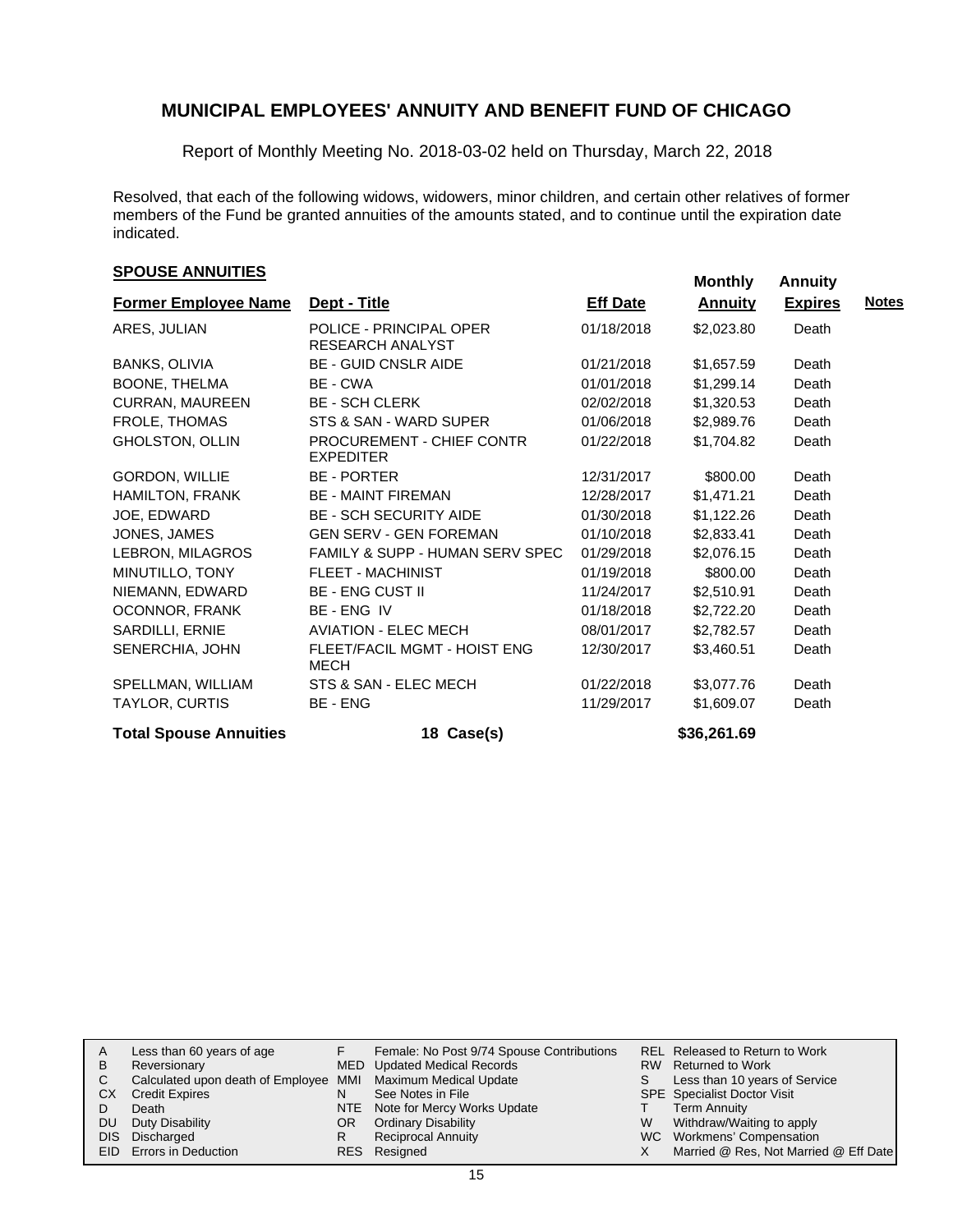Report of Monthly Meeting No. 2018-03-02 held on Thursday, March 22, 2018

Resolved, that each of the following widows, widowers, minor children, and certain other relatives of former members of the Fund be granted annuities of the amounts stated, and to continue until the expiration date indicated.

| <b>CHILD(REN) ANNUITIES</b>       |           | Monthly         | <b>Annuity</b> |                |              |
|-----------------------------------|-----------|-----------------|----------------|----------------|--------------|
| <b>Former Employee Name</b>       |           | <b>Eff Date</b> | Annuity        | <b>Expires</b> | <u>Notes</u> |
| <b>GRIDEN, ROBERT</b>             |           | 12/30/2017      | \$220.00       | 01/2018        |              |
| <b>GRIDEN, ROBERT</b>             |           | 12/30/2017      | \$220.00       | 07/2024        |              |
| <b>Total Child(ren) Annuities</b> | 2 Case(s) |                 | \$440.00       |                |              |

| A<br>B<br>СX<br>DU | Less than 60 years of age<br>Reversionary<br>Calculated upon death of Employee MMI Maximum Medical Update<br><b>Credit Expires</b><br>Death<br>Duty Disability<br>DIS Discharged<br>EID Errors in Deduction | OR<br>R | Female: No Post 9/74 Spouse Contributions<br>MED Updated Medical Records<br>See Notes in File<br>NTE Note for Mercy Works Update<br><b>Ordinary Disability</b><br><b>Reciprocal Annuity</b><br>RES Resigned | W | REL Released to Return to Work<br>RW Returned to Work<br>Less than 10 years of Service<br><b>SPE</b> Specialist Doctor Visit<br><b>Term Annuity</b><br>Withdraw/Waiting to apply<br>WC Workmens' Compensation<br>Married @ Res, Not Married @ Eff Date |
|--------------------|-------------------------------------------------------------------------------------------------------------------------------------------------------------------------------------------------------------|---------|-------------------------------------------------------------------------------------------------------------------------------------------------------------------------------------------------------------|---|--------------------------------------------------------------------------------------------------------------------------------------------------------------------------------------------------------------------------------------------------------|
|--------------------|-------------------------------------------------------------------------------------------------------------------------------------------------------------------------------------------------------------|---------|-------------------------------------------------------------------------------------------------------------------------------------------------------------------------------------------------------------|---|--------------------------------------------------------------------------------------------------------------------------------------------------------------------------------------------------------------------------------------------------------|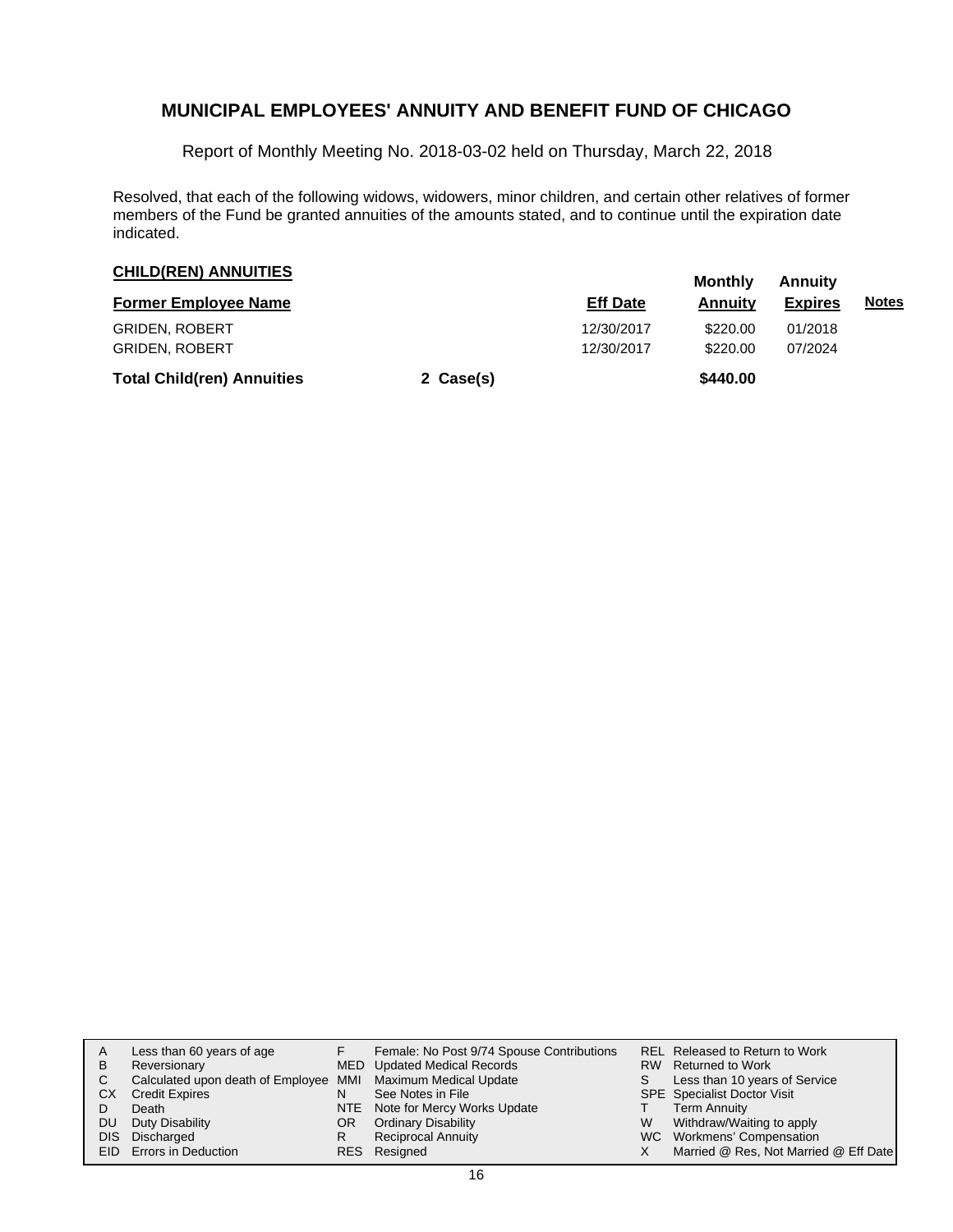Report of Monthly Meeting No. 2018-03-02 held on Thursday, March 22, 2018

Resolved, that each of the following widows, widowers, minor children, and certain other relatives of former members of the Fund be granted annuities of the amounts stated, and to continue until the expiration date indicated.

# **REVERSIONARY ANNUITIES** Monthly Annuity

**Former Employee Name Eff Date Annuity Expires Notes**

NONE

| Α  | Less than 60 years of age                                    |    | Female: No Post 9/74 Spouse Contributions |   | REL Released to Return to Work        |
|----|--------------------------------------------------------------|----|-------------------------------------------|---|---------------------------------------|
|    |                                                              |    |                                           |   |                                       |
| B  | Reversionary                                                 |    | MED Updated Medical Records               |   | RW Returned to Work                   |
| C. | Calculated upon death of Employee MMI Maximum Medical Update |    |                                           |   | Less than 10 years of Service         |
| СX | <b>Credit Expires</b>                                        |    | See Notes in File                         |   | <b>SPE</b> Specialist Doctor Visit    |
|    | Death                                                        |    | NTE Note for Mercy Works Update           |   | <b>Term Annuity</b>                   |
| DU | Duty Disability                                              | OR | <b>Ordinary Disability</b>                | W | Withdraw/Waiting to apply             |
|    | DIS Discharged                                               | R  | <b>Reciprocal Annuity</b>                 |   | WC Workmens' Compensation             |
|    | EID Errors in Deduction                                      |    | RES Resigned                              |   | Married @ Res, Not Married @ Eff Date |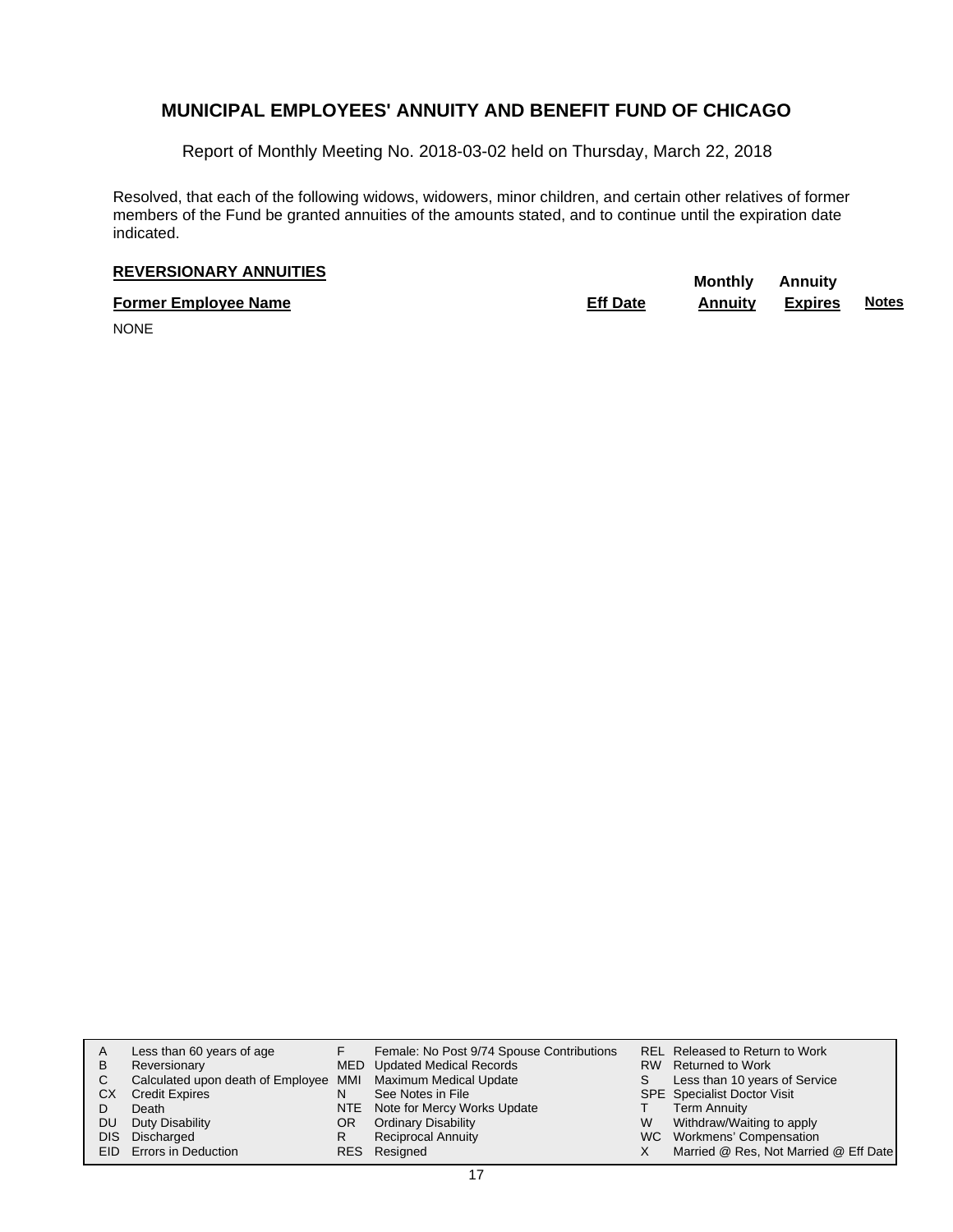Report of Monthly Meeting No. 2018-03-02 held on Thursday, March 22, 2018

Resolved, that each of the following named members of the Fund, or widows, widowers, or minor children of former members of the Fund be granted an adjusted annuity of the amount stated, and to continue for life, unless otherwise stated.

## **Annuity Amount ADJUSTED ANNUITIES**

|               |                      |                 | <u>THILMINI THILMIN</u> |                              |                    |  |  |
|---------------|----------------------|-----------------|-------------------------|------------------------------|--------------------|--|--|
| <b>Name</b>   | <b>Reason</b>        | <b>Eff Date</b> |                         | <b>Employee Spouse/Child</b> |                    |  |  |
| BONOW, MARTHA | Change due to QILDRO | 01/11/2017      | N/A<br>N/A              | \$2,397.98<br>\$2.698.96     | <b>ORG</b><br>ADJ. |  |  |

#### **Total Adjusted Annuities 1 Case(s)**

Trustee McMahon moved that the resolutions be adopted and that the applicants be granted employee, widow(er), child, reversionary, or adjusted annuities for the period and at the rates stated opposite their respective names. Seconded Trustee Thompson. Carried: Ayes- Trustee Johnson, Trustee Keane, Trustee McMahon and Trustee Thompson. Noes-None.

| Α  | Less than 60 years of age                                    |    | Female: No Post 9/74 Spouse Contributions |   | REL Released to Return to Work        |
|----|--------------------------------------------------------------|----|-------------------------------------------|---|---------------------------------------|
| B  | Reversionary                                                 |    | <b>MED</b> Updated Medical Records        |   | RW Returned to Work                   |
| C. | Calculated upon death of Employee MMI Maximum Medical Update |    |                                           |   | Less than 10 years of Service         |
| СX | <b>Credit Expires</b>                                        | N  | See Notes in File                         |   | <b>SPE</b> Specialist Doctor Visit    |
|    | Death                                                        |    | NTE Note for Mercy Works Update           |   | <b>Term Annuity</b>                   |
| DU | Duty Disability                                              | OR | <b>Ordinary Disability</b>                | W | Withdraw/Waiting to apply             |
|    | DIS Discharged                                               | R  | <b>Reciprocal Annuity</b>                 |   | WC Workmens' Compensation             |
|    | <b>EID</b> Errors in Deduction                               |    | RES Resigned                              |   | Married @ Res, Not Married @ Eff Date |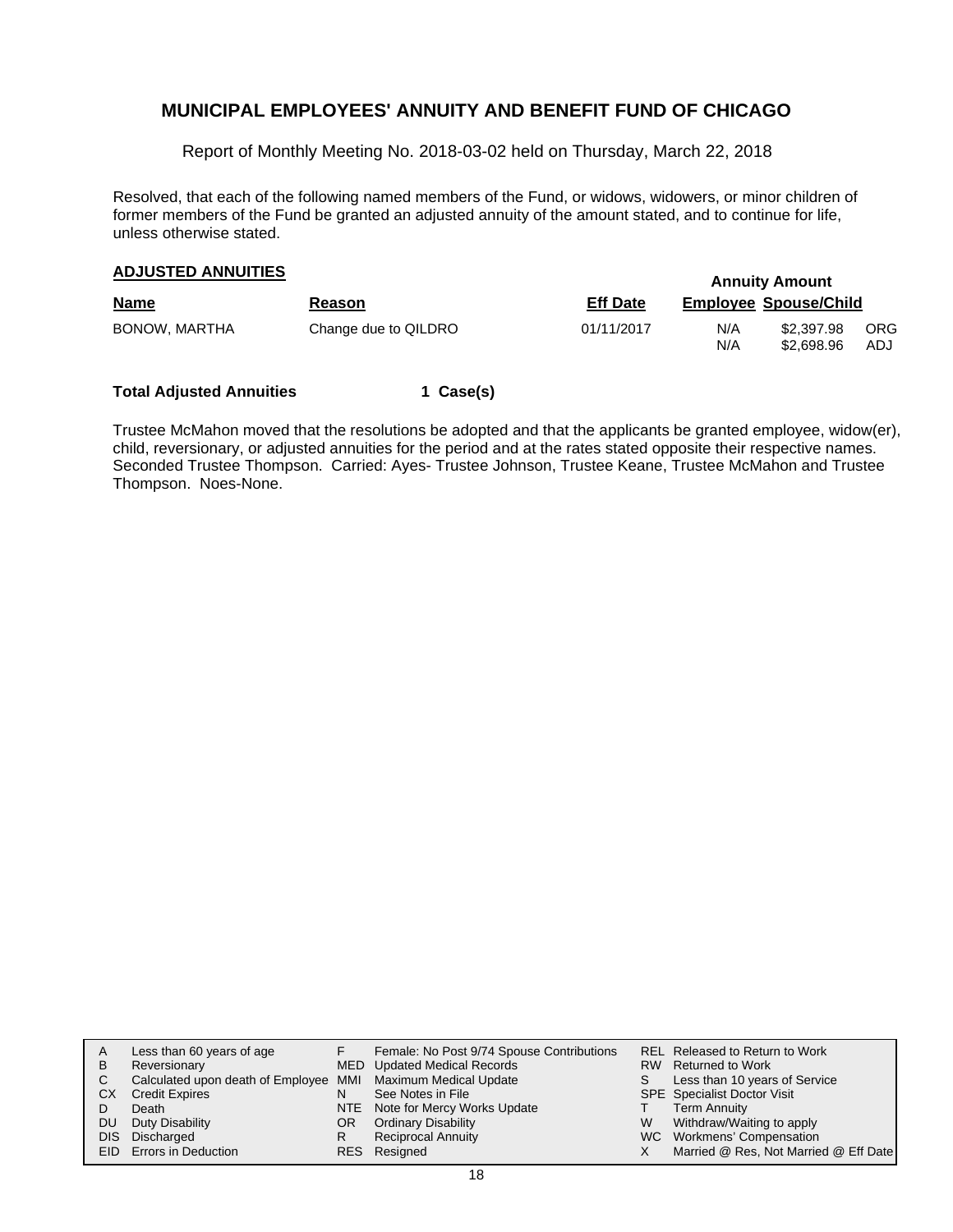Report of Monthly Meeting No. 2018-03-02 held on Thursday, March 22, 2018

The following employees have filed application for Duty Disability Benefits. The applications have been examined by the Medical Examiner for this Fund who recommended the following periods of disability.

#### **DUTY DISABILITY**

|                                                                       |                  | Rate       | <u>*No. of</u>  |
|-----------------------------------------------------------------------|------------------|------------|-----------------|
| <b>Eff Date Fol-Up Date</b><br><u>Name</u><br><u>Dept</u>             | <b>Term Date</b> | Per Day    | <b>Children</b> |
| <b>BROWNE, CHRISTOPHER A</b><br><b>WATER</b><br>12/15/17              | 01/07/18         | \$223.02   |                 |
| <b>FENTON, CURTIS</b><br><b>WATER</b><br>06/22/17                     | 01/02/18         | \$171.81   |                 |
| (Less 4 days)                                                         |                  |            |                 |
| FIELDS SR., GARY A<br><b>AVIATION</b><br>01/04/18<br>07/01/18         |                  | \$190.41   |                 |
| KOPERCZAK JR, JOSEPH F<br>WATER<br>10/10/17<br>07/01/18               |                  | \$152.15   |                 |
| LA ROSA, JOSEPH<br><b>TRANS</b><br>02/08/18<br>06/01/18               |                  | \$152.15   |                 |
| <b>MORRIN, LAWRENCE K</b><br>11/30/17<br><b>WATER</b>                 | 01/10/18         | \$203.01   |                 |
| MULLARKEY, VINCENT J<br><b>WATER</b><br>12/07/17                      | 12/26/17         | \$202.76   | 2               |
| NELLUM, RITA M<br>BE<br>12/01/17<br>05/01/18                          |                  | \$84.38    |                 |
| <b>GEN SERV</b><br>NIEVES, JAVIER R<br>12/01/17<br>09/01/18           |                  | \$198.10   | 1               |
| PEARSON, DEMETRICE L<br><b>AVIATION</b><br>01/18/18<br>07/01/18       |                  | \$185.08   |                 |
| ROBERTS, SABRINA<br><b>FAMILY &amp; SUPP</b><br>11/01/17              | 12/07/17         | \$190.26   |                 |
| <b>WILLIAMS, BEVERLY T</b><br><b>POLICE</b><br>12/16/17<br>07/01/18   |                  | \$150.90   |                 |
| <b>GEN SERV</b><br><b>WILLIAMS, STEPHEN E</b><br>11/17/17<br>06/01/18 |                  | \$154.42   |                 |
| <b>Total DUTY DISABILITY</b><br>13 Case(s)                            |                  | \$2,258.45 |                 |

\* Based on 40 ILCS 5/8-160, the Employee shall also have a right to receive child's disability benefit of \$10.00 a month on account of each child less than 18 years of age. Rates will be prorated based on days of eligibility.

| B<br>СX<br>DU<br>DIS. | Less than 60 years of age<br>Reversionary<br>Calculated upon death of Employee MMI Maximum Medical Update<br><b>Credit Expires</b><br>Death<br>Duty Disability<br>Discharged | N<br>0R<br>R | Female: No Post 9/74 Spouse Contributions<br>MED Updated Medical Records<br>See Notes in File<br>NTE Note for Mercy Works Update<br><b>Ordinary Disability</b><br><b>Reciprocal Annuity</b> | W | REL Released to Return to Work<br>RW Returned to Work<br>Less than 10 years of Service<br><b>SPE</b> Specialist Doctor Visit<br><b>Term Annuity</b><br>Withdraw/Waiting to apply<br>WC Workmens' Compensation |
|-----------------------|------------------------------------------------------------------------------------------------------------------------------------------------------------------------------|--------------|---------------------------------------------------------------------------------------------------------------------------------------------------------------------------------------------|---|---------------------------------------------------------------------------------------------------------------------------------------------------------------------------------------------------------------|
|                       | EID Errors in Deduction                                                                                                                                                      |              | RES Resigned                                                                                                                                                                                |   | Married @ Res, Not Married @ Eff Date                                                                                                                                                                         |
|                       |                                                                                                                                                                              |              |                                                                                                                                                                                             |   |                                                                                                                                                                                                               |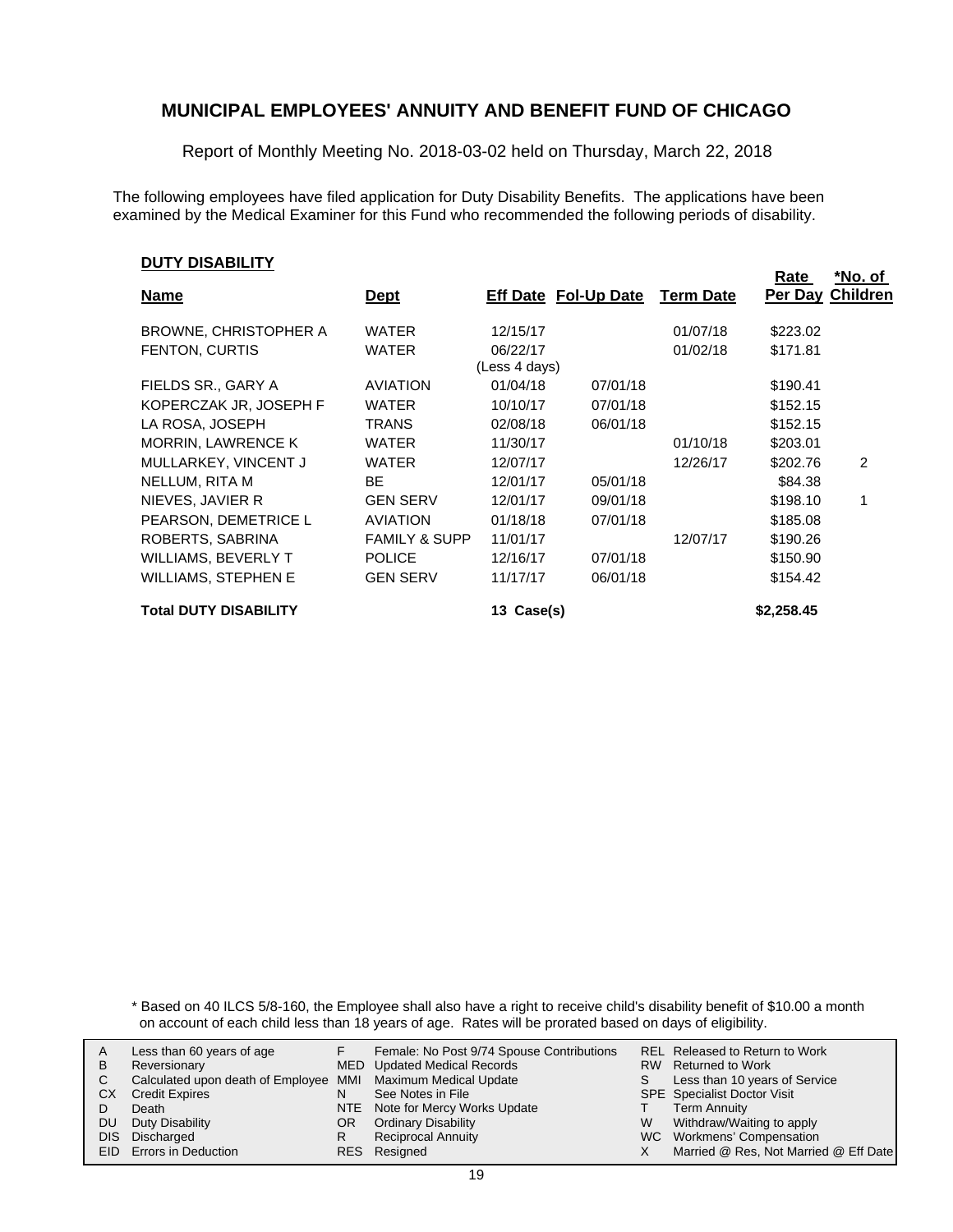Report of Monthly Meeting No. 2018-03-02 held on Thursday, March 22, 2018

The following employees have filed application for Ordinary Disability Benefits. The applications have been examined by the Medical Examiner for this Fund who recommended the following periods of disability.

#### **ORDINARY DISABILITY**

|                                  |                          |            |                             |                  | <b>Rate</b> |
|----------------------------------|--------------------------|------------|-----------------------------|------------------|-------------|
| <b>Name</b>                      | <b>Dept</b>              |            | <b>Eff Date Fol-Up Date</b> | <b>Term Date</b> | Per Day     |
| ADAMS, REGINALD K                | <b>BLDGS</b>             | 02/19/18   | 07/01/18                    |                  | \$145.87    |
| <b>BUNN, APRIL S</b>             | <b>OEMC</b>              | 01/22/18   |                             | 04/01/18         | \$21.51     |
| <b>BYRNE, EUGENE P</b>           | STS & SAN                | 02/09/18   | 07/01/18                    |                  | \$101.44    |
| DIAZ, SANDRA                     | <b>BUS AFFAIRS</b>       | 01/26/18   | 04/01/18                    |                  | \$115.64    |
| DOMINGUEZ, MARIA                 | <b>WATER</b>             | 02/12/18   |                             | 04/14/18         | \$114.54    |
| <b>GALINDO, STEVEN A</b>         | <b>WATER</b>             | 02/09/18   | 05/01/18                    |                  | \$139.90    |
| <b>GAUTHIER, KLANCI J</b>        | LAW                      | 05/16/17   |                             | 06/27/17         | \$82.31     |
| GAVIN, MARGARET H                | <b>ADMIN HEARNG</b>      | 02/16/18   | 07/01/18                    |                  | \$116.45    |
| HANSEN, BRIGID                   | <b>OEMC</b>              | 03/19/18   | 05/01/18                    |                  | \$17.68     |
| JONES LEWIS, DARLENE             | <b>FAMILY &amp; SUPP</b> | 03/03/18   |                             | 03/30/18         | \$138.05    |
| KENNY, MICHAEL D                 | <b>GEN SERV</b>          | 12/25/17   |                             | 01/07/18         | \$135.17    |
| KOLDAN, ANTHONY W                | <b>TRANS</b>             | 03/01/18   | 06/01/18                    |                  | \$126.84    |
| MC CORMICK, RAYMOND M            | <b>GEN SERV</b>          | 12/18/17   | 12/01/18                    |                  | \$131.35    |
| PORTER, SUZETTE R                | <b>BE</b>                | 12/30/17   | 06/01/18                    |                  | \$50.86     |
| PRICE, ROCHELLE                  | <b>OEMC</b>              | 12/31/17   |                             | 02/28/18         | \$23.59     |
| REIDY, JOSEPH M                  | <b>WATER</b>             | 02/06/18   |                             | 02/25/18         | \$148.68    |
| SHRADER, TIMOTHY                 | <b>WATER</b>             | 02/07/18   | 02/01/19                    |                  | \$139.90    |
| SOLORIO, PATRICIA M              | <b>CPL</b>               | 01/17/18   | 06/01/18                    |                  | \$105.39    |
| <b>TORRES, JAVIER</b>            | <b>TRANS</b>             | 02/08/18   | 04/01/18                    |                  | \$150.79    |
| VEALS, MARCUS C                  | <b>AVIATION</b>          | 12/19/17   |                             | 02/06/18         | \$101.44    |
| WRIGHT, NIRVANA M                | <b>FINANCE</b>           | 02/10/18   |                             | 04/08/18         | \$91.71     |
| <b>Total ORDINARY DISABILITY</b> |                          | 21 Case(s) |                             |                  | \$2,199.11  |

Trustee McMahon moved that the applicants for Ordinary and Duty disability benefits be granted such benefits for the period and at the rate shown opposite their respective names. Seconded Trustee Thompson. Carried: Ayes- Trustee Johnson, Trustee Keane, Trustee McMahon and Trustee Thompson. Nays-None.

|    | Less than 60 years of age                                    |     | Female: No Post 9/74 Spouse Contributions |    | REL Released to Return to Work        |
|----|--------------------------------------------------------------|-----|-------------------------------------------|----|---------------------------------------|
| В  | Reversionary                                                 |     | MED Updated Medical Records               |    | RW Returned to Work                   |
|    | Calculated upon death of Employee MMI Maximum Medical Update |     |                                           | S. | Less than 10 years of Service         |
| CX | <b>Credit Expires</b>                                        | N   | See Notes in File                         |    | <b>SPE</b> Specialist Doctor Visit    |
|    | Death                                                        |     | NTE Note for Mercy Works Update           |    | <b>Term Annuity</b>                   |
| DU | Duty Disability                                              | OR. | <b>Ordinary Disability</b>                | W  | Withdraw/Waiting to apply             |
|    | DIS Discharged                                               | R   | <b>Reciprocal Annuity</b>                 |    | WC Workmens' Compensation             |
|    | <b>EID</b> Errors in Deduction                               |     | RES Resigned                              |    | Married @ Res, Not Married @ Eff Date |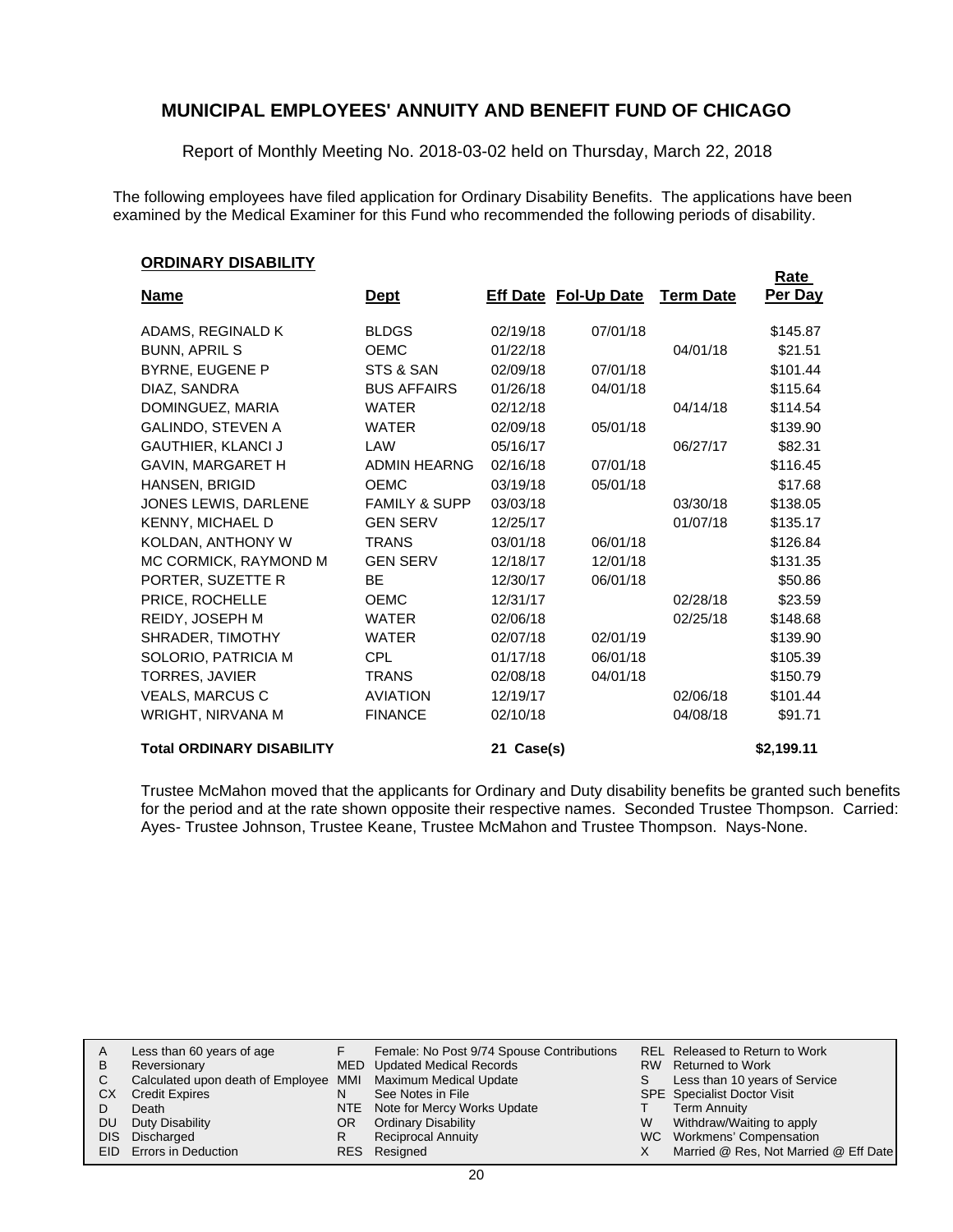Report of Monthly Meeting No. 2018-03-02 held on Thursday, March 22, 2018

The following employees receiving Duty Disability Benefits have applied for extension of such benefits. The applications have been examined by the Medical Examiner for this Fund who recommended the following extensions.

#### **DUTY-EXTENSION OF**

|                                |                 |                   |               |                | <b>Rate</b> | *No. of          |
|--------------------------------|-----------------|-------------------|---------------|----------------|-------------|------------------|
| <b>Name</b>                    | <b>Dept</b>     | <b>Start Date</b> | <b>Period</b> | <b>Ext Reg</b> |             | Per Day Children |
| ALCANTAR, DENISE G             | STS & SAN       | 12/06/17          | 07/01/18      | MED            | \$154.42    |                  |
| ANTON, FRANK                   | <b>WATER</b>    | 12/22/16          | 06/01/18      | MED            | \$152.15    | 1                |
| APPELHANS, SCOTT J             | <b>AVIATION</b> | 05/19/09          | 02/01/19      | <b>MED</b>     | \$121.56    |                  |
| BLANCHARD, ASHANTI C           | <b>GEN SERV</b> | 05/10/06          | 02/01/19      | MED            | \$151.60    |                  |
| CALCAGNO, JOHN J               | STS & SAN       | 07/01/13          | 02/01/19      | MED            | \$144.67    |                  |
| CONKLIN, SCOTT A               | <b>OEMC</b>     | 07/01/16          | 10/01/18      | MED            | \$203.01    |                  |
| DOMIAN, STEVEN P               | <b>WATER</b>    | 10/19/17          | 08/01/18      | <b>MED</b>     | \$211.56    |                  |
| DUARTE, JOSE M                 | <b>GEN SERV</b> | 01/21/06          | 02/01/19      | <b>MED</b>     | \$150.96    |                  |
| FLYNN, LATOYA C                | STS & SAN       | 07/13/17          | 07/01/18      | <b>SPE</b>     | \$152.15    |                  |
| <b>GARCIA, MARIA T</b>         | <b>FINANCE</b>  | 01/05/17          | 06/01/18      | <b>MED</b>     | \$142.66    |                  |
| <b>GARLAND, LARRY A</b>        | <b>AVIATION</b> | 07/01/99          | 12/01/18      | <b>MED</b>     | \$122.45    |                  |
| GONZALES, DANIEL C             | <b>POLICE</b>   | 04/01/04          | 08/01/18      | MED            | \$140.87    |                  |
| GOPP, STEVEN C                 | <b>GEN SERV</b> | 08/09/17          | 06/01/18      | <b>SPE</b>     | \$194.17    |                  |
| <b>GREEN, TERRY</b>            | <b>TRSNS</b>    | 04/20/17          | 04/01/18      | MED            | \$152.15    | 1                |
| HAYES, RAYMOND                 | <b>TRANS</b>    | 10/05/16          | 09/01/18      | <b>MED</b>     | \$197.67    | 1                |
| HENRY, LYDIA I                 | BE              | 03/09/16          | 12/01/18      | MED            | \$87.28     |                  |
| HOWARD, LAURENTIO              | <b>GEN SERV</b> | 08/17/17          | 09/01/18      | MED            | \$183.91    |                  |
| HUGHES, REGINALD C             | <b>TRANS</b>    | 09/17/13          | 08/01/18      | MED            | \$144.67    |                  |
| HUNT, SANFORD                  | <b>GEN SERV</b> | 05/09/17          | 07/01/18      | <b>MED</b>     | \$99.63     | 2                |
| JAMROZY, RICHARD A             | <b>AVIATION</b> | 10/21/17          | 05/01/18      | <b>MED</b>     | \$197.03    |                  |
| KHOURY, ALBERT G               | <b>TRANS</b>    | 04/26/16          | 06/01/18      | <b>MED</b>     | \$195.53    |                  |
| MIRANDA JR, OSWALD             | <b>WATER</b>    | 11/16/17          | 05/01/18      | <b>MED</b>     | \$209.85    |                  |
| MULLINS, STARLING H            | STS & SAN       | 11/23/15          | 12/01/18      | <b>MED</b>     | \$149.72    |                  |
| PAGAN, REYNALDO                | <b>GEN SERV</b> | 02/01/17          | 06/01/18      | MED            | \$198.10    |                  |
| ROBINSON, RONALD T             | <b>WATER</b>    | 10/11/17          | 08/01/18      | MED            | \$171.81    | 1                |
| ROBLES, HUMBERTO               | <b>TRANS</b>    | 08/01/17          | 08/01/18      | MED            | \$189.12    |                  |
| TOBAR, MARIE                   | STS & SAN       | 09/26/17          | 05/01/18      | MED            | \$154.76    |                  |
| VELAZQUEZ, YOLANDA             | <b>AVIATION</b> | 10/26/17          | 07/01/18      | MED            | \$152.04    |                  |
| <b>WALTON, VIRGINIA</b>        | STS & SAN       | 03/04/15          | 02/01/19      | MED            | \$149.72    |                  |
| <b>WILSON, DARREN T</b>        | <b>GEN SERV</b> | 08/21/16          | 08/01/18      | <b>MED</b>     | \$172.67    |                  |
| <b>Total DUTY-EXTENSION OF</b> |                 | 30 Case(s)        |               |                | \$4,847.89  |                  |

\* Based on 40 ILCS 5/8-160, the Employee shall also have a right to receive child's disability benefit of \$10.00 a month on account of each child less than 18 years of age. Rates will be prorated based on days of eligibility.

| A<br>В<br>СX<br>DU<br>DIS. | Less than 60 years of age<br>Reversionary<br>Calculated upon death of Employee MMI Maximum Medical Update<br><b>Credit Expires</b><br>Death<br>Duty Disability<br>Discharged<br><b>EID</b> Errors in Deduction | N<br>OR<br>R | Female: No Post 9/74 Spouse Contributions<br>MED Updated Medical Records<br>See Notes in File<br>NTE Note for Mercy Works Update<br><b>Ordinary Disability</b><br><b>Reciprocal Annuity</b><br>RES Resigned | S<br>W<br>X. | <b>REL Released to Return to Work</b><br>RW Returned to Work<br>Less than 10 years of Service<br><b>SPE</b> Specialist Doctor Visit<br><b>Term Annuity</b><br>Withdraw/Waiting to apply<br>WC Workmens' Compensation<br>Married @ Res, Not Married @ Eff Date |
|----------------------------|----------------------------------------------------------------------------------------------------------------------------------------------------------------------------------------------------------------|--------------|-------------------------------------------------------------------------------------------------------------------------------------------------------------------------------------------------------------|--------------|---------------------------------------------------------------------------------------------------------------------------------------------------------------------------------------------------------------------------------------------------------------|
|----------------------------|----------------------------------------------------------------------------------------------------------------------------------------------------------------------------------------------------------------|--------------|-------------------------------------------------------------------------------------------------------------------------------------------------------------------------------------------------------------|--------------|---------------------------------------------------------------------------------------------------------------------------------------------------------------------------------------------------------------------------------------------------------------|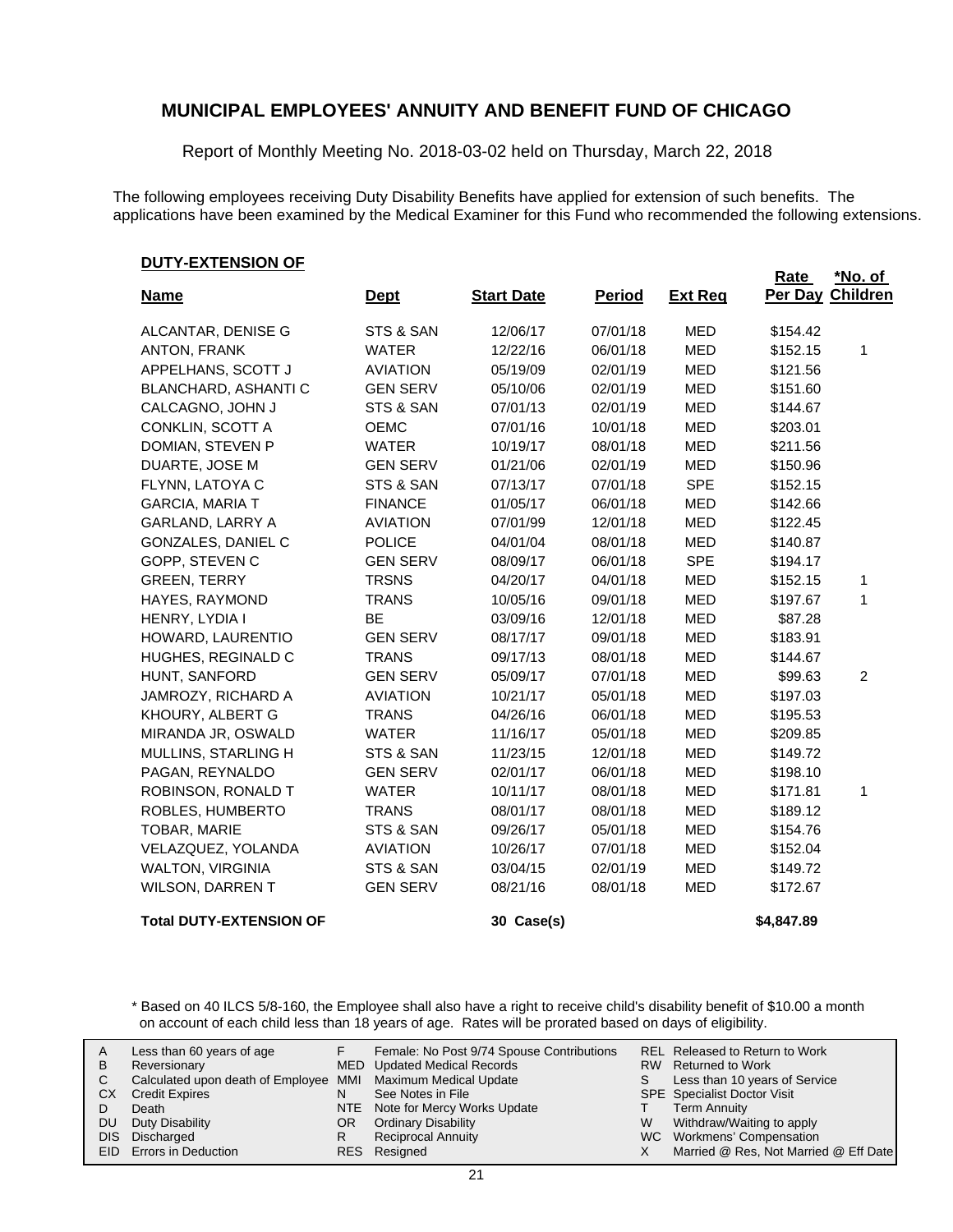Report of Monthly Meeting No. 2018-03-02 held on Thursday, March 22, 2018

The following employees receiving Ordinary Disability Benefits have applied for extension of such benefits. The applications have been examined by the Medical Examiner for this Fund who recommended the following extensions.

#### **ORDINARY-EXTENSION OF**

|                            |                                |                   |               |                | Rate     |
|----------------------------|--------------------------------|-------------------|---------------|----------------|----------|
| <b>Name</b>                | <u>Dept</u>                    | <b>Start Date</b> | <u>Period</u> | <b>Ext Reg</b> | Per Day  |
| ADAMS EL, WARREN           | <b>OEMC</b>                    | 03/14/16          | 02/01/19      | <b>MED</b>     | \$20.89  |
| ALCANTARA, ELIZABETH       | <b>OEMC</b>                    | 10/09/16          | 12/01/18      | <b>MED</b>     | \$89.69  |
| ALLEN, ANGELA F            | <b>BE</b>                      | 10/12/17          | 09/01/18      | <b>MED</b>     | \$28.66  |
| ARES, DAISY                | <b>OEMC</b>                    | 02/14/16          | 02/01/19      | <b>MED</b>     | \$20.89  |
| AVINA, EVA M               | <b>OEMC</b>                    | 08/25/17          | 09/01/18      | <b>MED</b>     | \$101.36 |
| <b>BEN, ALICE D</b>        | <b>BE</b>                      | 02/18/17          | 08/01/18      | <b>MED</b>     | \$29.33  |
| CARTER, CARL               | STS & SAN                      | 12/14/17          | 04/01/18      | MED            | \$101.44 |
| COATS, DIANE F             | <b>BE</b>                      | 02/16/16          | 05/01/18      | <b>MED</b>     | \$72.96  |
| DURKIN, DIANNA C           | STS & SAN                      | 03/27/17          | 07/01/18      | <b>MED</b>     | \$101.44 |
| <b>GREGORY, TRACEY</b>     | <b>WATER</b>                   | 02/22/17          | 12/01/18      | <b>MED</b>     | \$114.54 |
| HANDLEY, BOUSHELL L        | <b>BE</b>                      | 01/21/17          | 08/01/18      | <b>MED</b>     | \$23.08  |
| JOHNSON, LYDIA M           | <b>BE</b>                      | 02/03/17          | 02/01/19      | <b>MED</b>     | \$54.88  |
| KASPROWICZ, STEPHEN        | STS & SAN                      | 07/24/16          | 08/01/18      | <b>MED</b>     | \$99.81  |
| LOVE, JOAN E               | <b>AVIATION</b>                | 03/01/16          | 02/01/19      | <b>MED</b>     | \$128.22 |
| <b>MANSURI, NAGHAT S</b>   | <b>DOIT</b>                    | 11/13/17          | 02/22/18      | <b>RW</b>      | \$127.81 |
| MORALES FRAZIER, ILLEANA G | <b>FINANCE</b>                 | 12/14/17          | 06/01/18      | <b>MED</b>     | \$105.90 |
| NIERMAN, MARK              | <b>GEN SERV</b>                | 10/19/17          | 02/15/18      | <b>REL</b>     | \$132.07 |
| NIERSBACH, AMY L           | <b>DEPARTMENT</b><br>OF INNOVA | 09/01/17          | 02/01/19      | <b>MED</b>     | \$147.81 |
| ODIBO, GRACE E             | <b>WATER</b>                   | 07/02/16          | 02/01/19      | <b>MED</b>     | \$112.39 |
| ODICHO, SHMOUNI            | BЕ                             | 05/31/17          | 07/01/18      | <b>MED</b>     | \$21.16  |
| ORTIZ, ARISTIDES           | <b>BE</b>                      | 12/29/16          | 02/01/19      | MED            | \$54.88  |
| RATLIFF, NICOLE L          | <b>GEN SERV</b>                | 08/06/17          | 08/01/18      | <b>MED</b>     | \$66.42  |
| RODRIGUEZ, FELIPE          | STS & SAN                      | 01/03/15          | 06/23/18      | <b>CX</b>      | \$98.33  |
| SALONE, LISA M             | <b>OEMC</b>                    | 04/17/17          | 06/01/18      | <b>MED</b>     | \$95.82  |
| SAMUELS, RICHARD D         | STS & SAN                      | 01/19/15          | 08/10/18      | <b>CX</b>      | \$98.33  |
| SMITH, NANCY A             | <b>WATER</b>                   | 08/06/17          | 07/01/18      | <b>MED</b>     | \$126.79 |
| WALKER, CRAIG D            | <b>POLICE</b>                  | 03/01/17          | 07/01/18      | <b>MED</b>     | \$95.82  |
| YOUNG, ALICE               | <b>TRANS</b>                   | 03/16/15          | 02/01/19      | <b>MED</b>     | \$79.48  |

| Female: No Post 9/74 Spouse Contributions<br>Less than 60 years of age<br>A<br>MED Updated Medical Records<br>Reversionary<br>В<br>Calculated upon death of Employee MMI Maximum Medical Update<br>See Notes in File<br>CХ<br><b>Credit Expires</b><br>N<br>NTE Note for Mercy Works Update<br>Death<br>Duty Disability<br><b>Ordinary Disability</b><br>DU<br>OR<br>Discharged<br><b>Reciprocal Annuity</b><br>DIS.<br>R<br>EID Errors in Deduction<br>RES Resigned | S<br>W | RW Returned to Work<br>Less than 10 years of Service<br><b>SPE</b> Specialist Doctor Visit<br><b>Term Annuity</b><br>Withdraw/Waiting to apply<br>WC Workmens' Compensation<br>Married @ Res, Not Married @ Eff Date |
|----------------------------------------------------------------------------------------------------------------------------------------------------------------------------------------------------------------------------------------------------------------------------------------------------------------------------------------------------------------------------------------------------------------------------------------------------------------------|--------|----------------------------------------------------------------------------------------------------------------------------------------------------------------------------------------------------------------------|
|----------------------------------------------------------------------------------------------------------------------------------------------------------------------------------------------------------------------------------------------------------------------------------------------------------------------------------------------------------------------------------------------------------------------------------------------------------------------|--------|----------------------------------------------------------------------------------------------------------------------------------------------------------------------------------------------------------------------|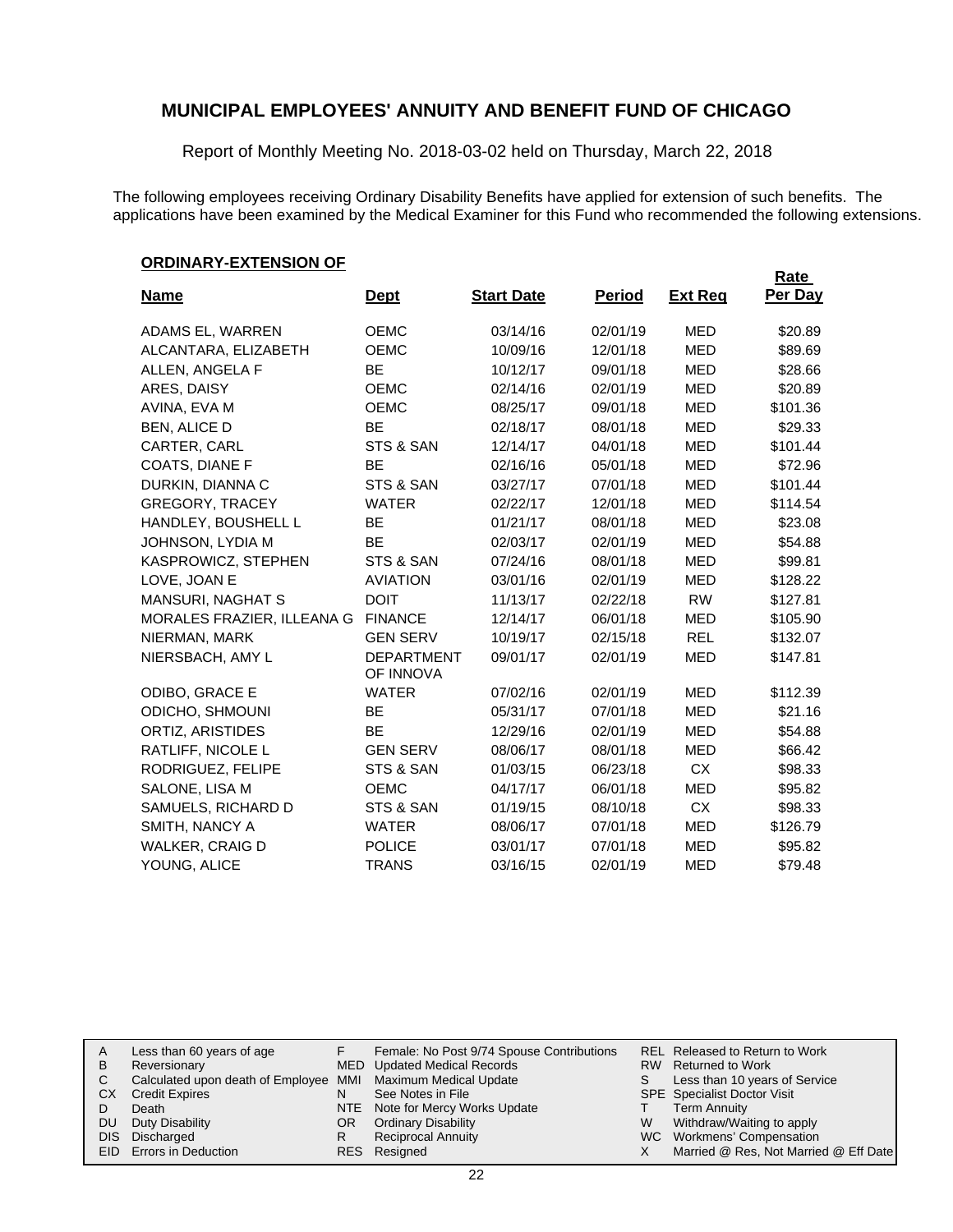Report of Monthly Meeting No. 2018-03-02 held on Thursday, March 22, 2018

The following employees receiving Ordinary Disability Benefits have applied for extension of such benefits. The applications have been examined by the Medical Examiner for this Fund who recommended the following extensions.

| <b>ORDINARY-EXTENSION OF</b>       |             |                   |               |                |                        |  |  |
|------------------------------------|-------------|-------------------|---------------|----------------|------------------------|--|--|
| <u>Name</u>                        | <b>Dept</b> | <b>Start Date</b> | <b>Period</b> | <b>Ext Reg</b> | <b>Rate</b><br>Per Day |  |  |
|                                    |             |                   |               |                |                        |  |  |
| <b>Total ORDINARY-EXTENSION OF</b> |             | 28 Case(s)        |               |                | \$2,350.20             |  |  |

Trustee McMahon moved that the applicants for extension of Ordinary and Duty disability benefits shown hereinbefore be granted such extension for the period and at the rate shown opposite their respective names. Seconded Trustee Keane. Carried: Ayes- Trustee Johnson, Trustee Keane, Trustee McMahon and Trustee Thompson. Nays-None.

| A    | Less than 60 years of age                                    |     | Female: No Post 9/74 Spouse Contributions |    | REL Released to Return to Work        |
|------|--------------------------------------------------------------|-----|-------------------------------------------|----|---------------------------------------|
| В    | Reversionary                                                 |     | MED Updated Medical Records               |    | RW Returned to Work                   |
|      | Calculated upon death of Employee MMI Maximum Medical Update |     |                                           | S. | Less than 10 years of Service         |
| СX   | <b>Credit Expires</b>                                        | N   | See Notes in File                         |    | <b>SPE</b> Specialist Doctor Visit    |
|      | Death                                                        |     | NTE Note for Mercy Works Update           |    | <b>Term Annuity</b>                   |
| DU   | Duty Disability                                              | OR. | <b>Ordinary Disability</b>                | W  | Withdraw/Waiting to apply             |
| DIS. | Discharged                                                   | R   | <b>Reciprocal Annuity</b>                 |    | WC Workmens' Compensation             |
|      | <b>EID</b> Errors in Deduction                               |     | RES Resigned                              |    | Married @ Res, Not Married @ Eff Date |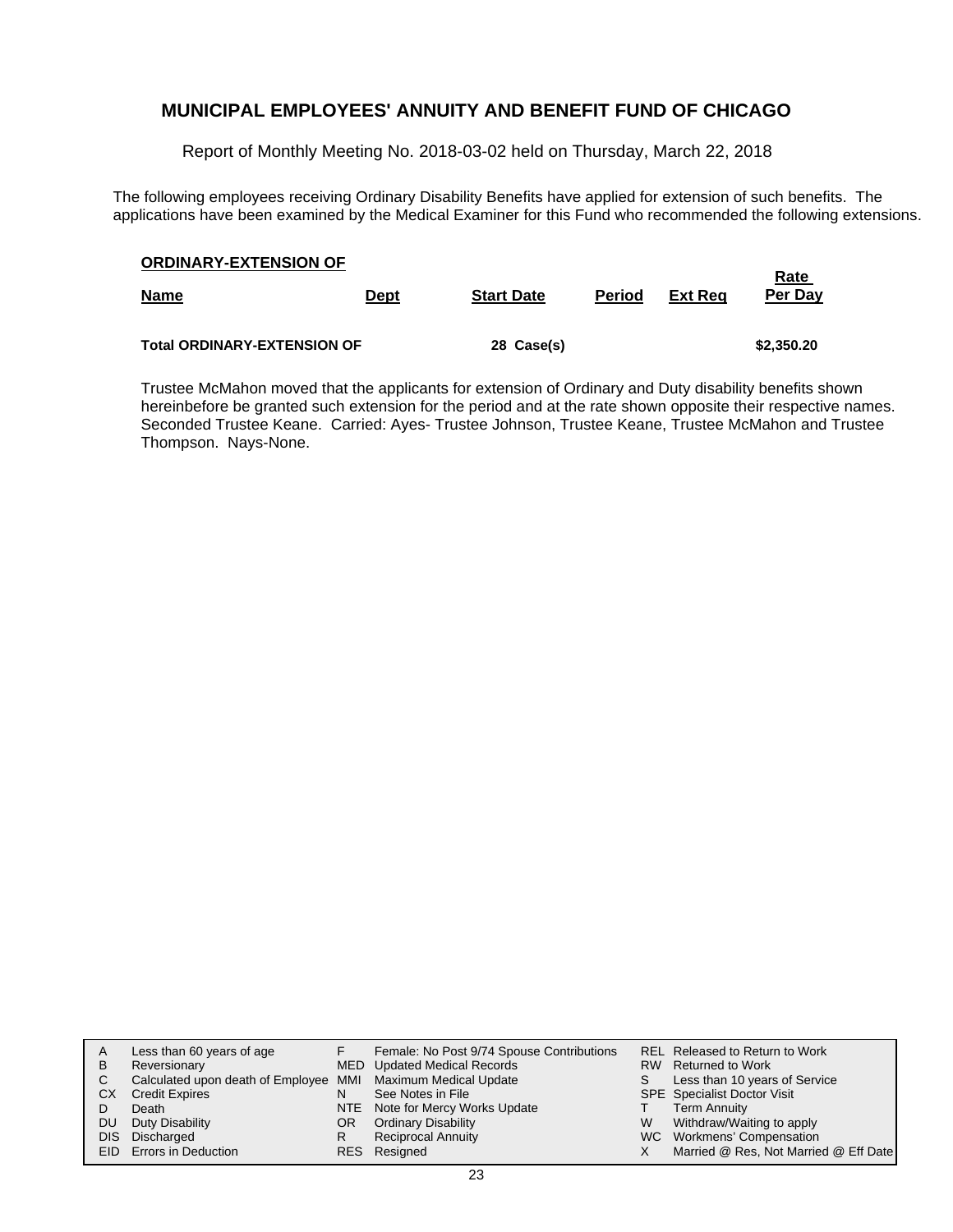Report of Monthly Meeting No. 2018-03-02 held on Thursday, March 22, 2018

| <b>ADJUSTED DUTY DISABILITY</b> | <b>Rate</b>   |                   |                |                   |
|---------------------------------|---------------|-------------------|----------------|-------------------|
| <b>Name</b>                     | <b>Reason</b> | <b>Start Date</b> | <b>To Date</b> | Per Day           |
| <b>NONE</b>                     |               |                   |                | <b>ORG</b><br>ADJ |

| A    | Less than 60 years of age                                    |     | Female: No Post 9/74 Spouse Contributions |   | REL Released to Return to Work        |
|------|--------------------------------------------------------------|-----|-------------------------------------------|---|---------------------------------------|
| В    | Reversionary                                                 |     | MED Updated Medical Records               |   | RW Returned to Work                   |
|      | Calculated upon death of Employee MMI Maximum Medical Update |     |                                           |   | Less than 10 years of Service         |
| СX   | <b>Credit Expires</b>                                        | N   | See Notes in File                         |   | <b>SPE</b> Specialist Doctor Visit    |
|      | Death                                                        |     | NTE Note for Mercy Works Update           |   | <b>Term Annuity</b>                   |
| DU   | Duty Disability                                              | OR. | <b>Ordinary Disability</b>                | W | Withdraw/Waiting to apply             |
| DIS. | Discharged                                                   | R   | <b>Reciprocal Annuity</b>                 |   | WC Workmens' Compensation             |
|      | <b>EID</b> Errors in Deduction                               |     | RES Resigned                              |   | Married @ Res, Not Married @ Eff Date |
|      |                                                              |     |                                           |   |                                       |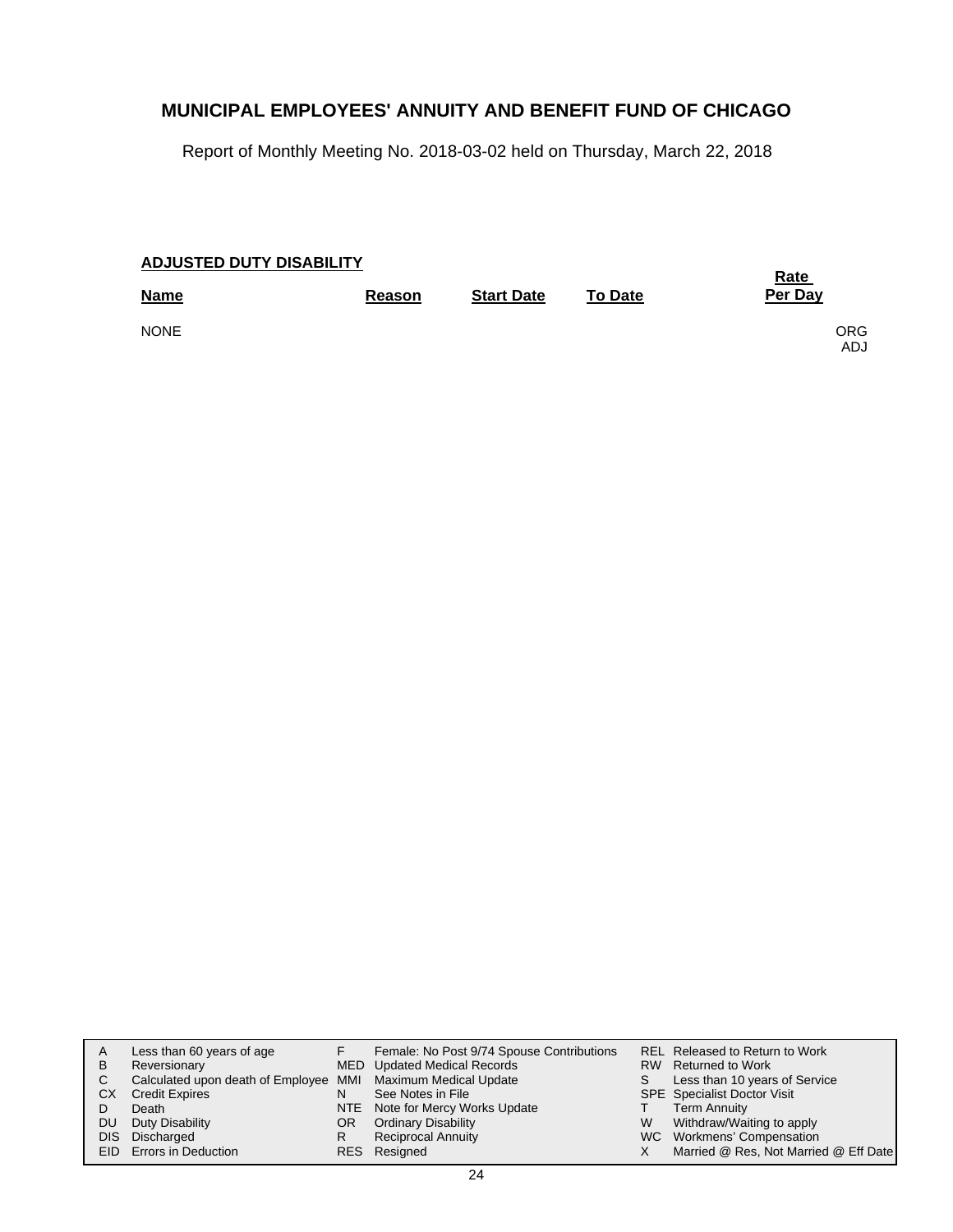Report of Monthly Meeting No. 2018-03-02 held on Thursday, March 22, 2018

#### **ADJUSTED ORDINARY DISABILITY**

| <b>Name</b>                               | Reason   | <b>Start Date</b>    | <b>To Date</b>       | <b>Rate</b><br>Per Day |                   |
|-------------------------------------------|----------|----------------------|----------------------|------------------------|-------------------|
| WILLIAMS, JOANNE D                        | Rate Chg | 03/10/14<br>03/10/14 | 12/31/17<br>12/31/17 | \$91.08<br>\$93.85     | <b>ORG</b><br>ADJ |
| <b>Total ADJUSTED ORDINARY DISABILITY</b> |          | 1 Case(s)            |                      |                        |                   |

Trustee McMahon moved that the adjusted Ordinary and Duty disability benefits shown hereinbefore be approved for payment for the period and at the rate shown opposite their respective names. Seconded Trustee Thompson. Carried: Ayes- Trustee Johnson, Trustee Keane, Trustee McMahon and Trustee Thompson. Nays-None.

| A    | Less than 60 years of age                                    |    | Female: No Post 9/74 Spouse Contributions |   | REL Released to Return to Work        |
|------|--------------------------------------------------------------|----|-------------------------------------------|---|---------------------------------------|
| в    | Reversionary                                                 |    | MED Updated Medical Records               |   | RW Returned to Work                   |
|      | Calculated upon death of Employee MMI Maximum Medical Update |    |                                           | S | Less than 10 years of Service         |
| CХ   | <b>Credit Expires</b>                                        | N  | See Notes in File                         |   | <b>SPE</b> Specialist Doctor Visit    |
|      | Death                                                        |    | NTE Note for Mercy Works Update           |   | <b>Term Annuity</b>                   |
| DU   | Duty Disability                                              | OR | <b>Ordinary Disability</b>                | W | Withdraw/Waiting to apply             |
| DIS. | Discharged                                                   | R  | <b>Reciprocal Annuity</b>                 |   | WC Workmens' Compensation             |
|      | <b>EID</b> Errors in Deduction                               |    | RES Resigned                              |   | Married @ Res, Not Married @ Eff Date |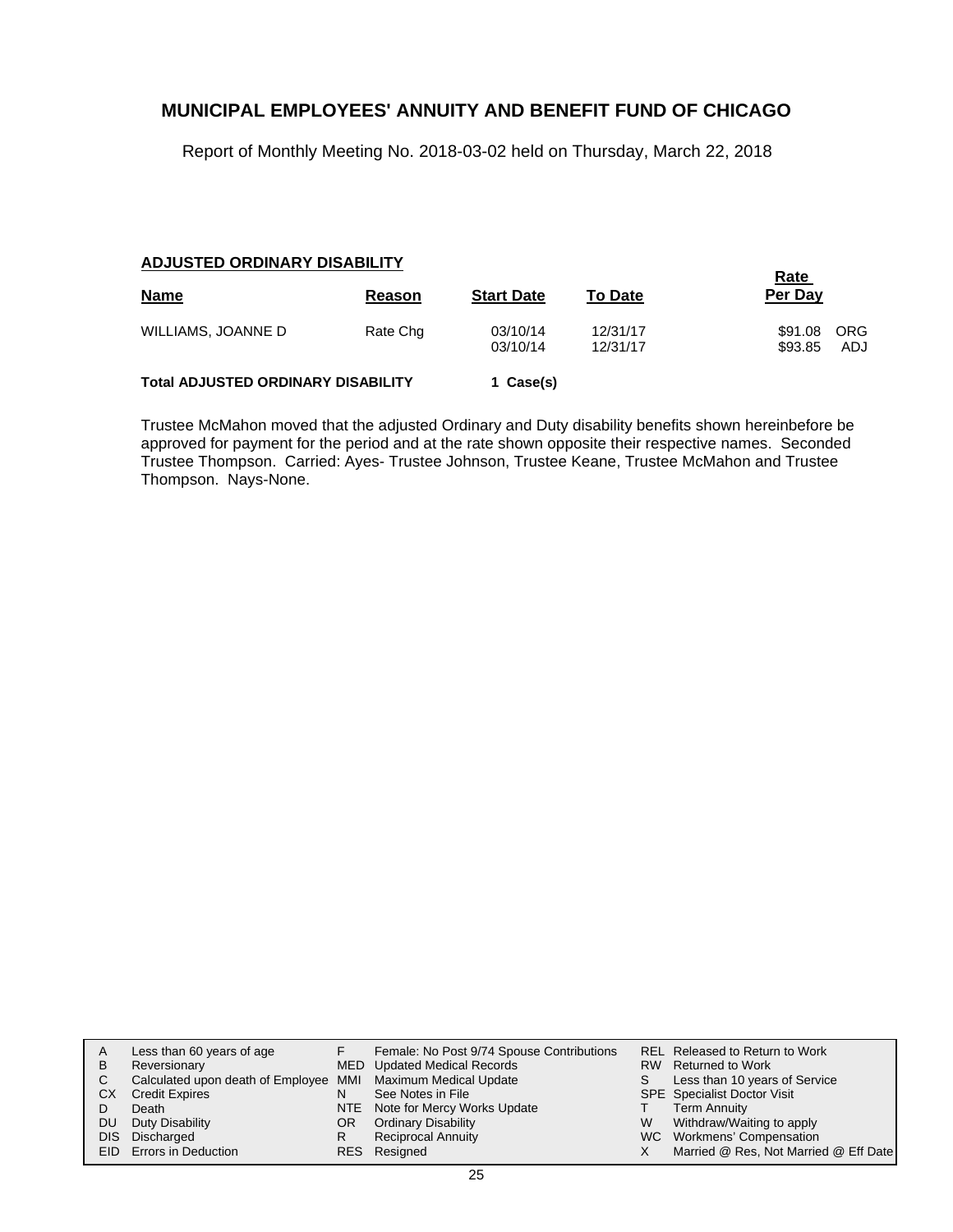Report of Monthly Meeting No. 2018-03-02 held on Thursday, March 22, 2018

## **APPLICATION FOR MEMBERSHIP**

The following named employees, officers, or officials, required to file written application for membership in the Fund, have filed such application, and the records indicate they qualify for membership by reason of having the necessary service or other requirements.

**Name**

**Title Department**

NONE

## **CHANGE OF BIRTHS**

The following named employees have submitted documentation showing a date of birth different from the Fund's records and have requested that the Fund correct its records in accordance with the supporting documentation provided.

| <b>Name</b>  | Date of Birth | <b>Supporting Document</b> |
|--------------|---------------|----------------------------|
| CACHO, DANNY | From<br>To    | <b>Birth Certificate</b>   |

Trustee Thompson moved that the records of the Fund shown hereinbefore be corrected to show that each individual was born on the date indicated on the document submitted by the member as proof to this Board. Seconded Trustee McMahon. Carried: Ayes- Trustee Johnson, Trustee Keane, Trustee McMahon, Trustee Summers and Trustee Thompson. Nays-None.

## **ADMINISTRATIVE REVIEW 40 ILCS 5/8-252**

The following named members are recommended for a hearing before the Board in accordance with 40 ILCS 5/8-252.

**Name**

**Status Relevant Statute** 

NONE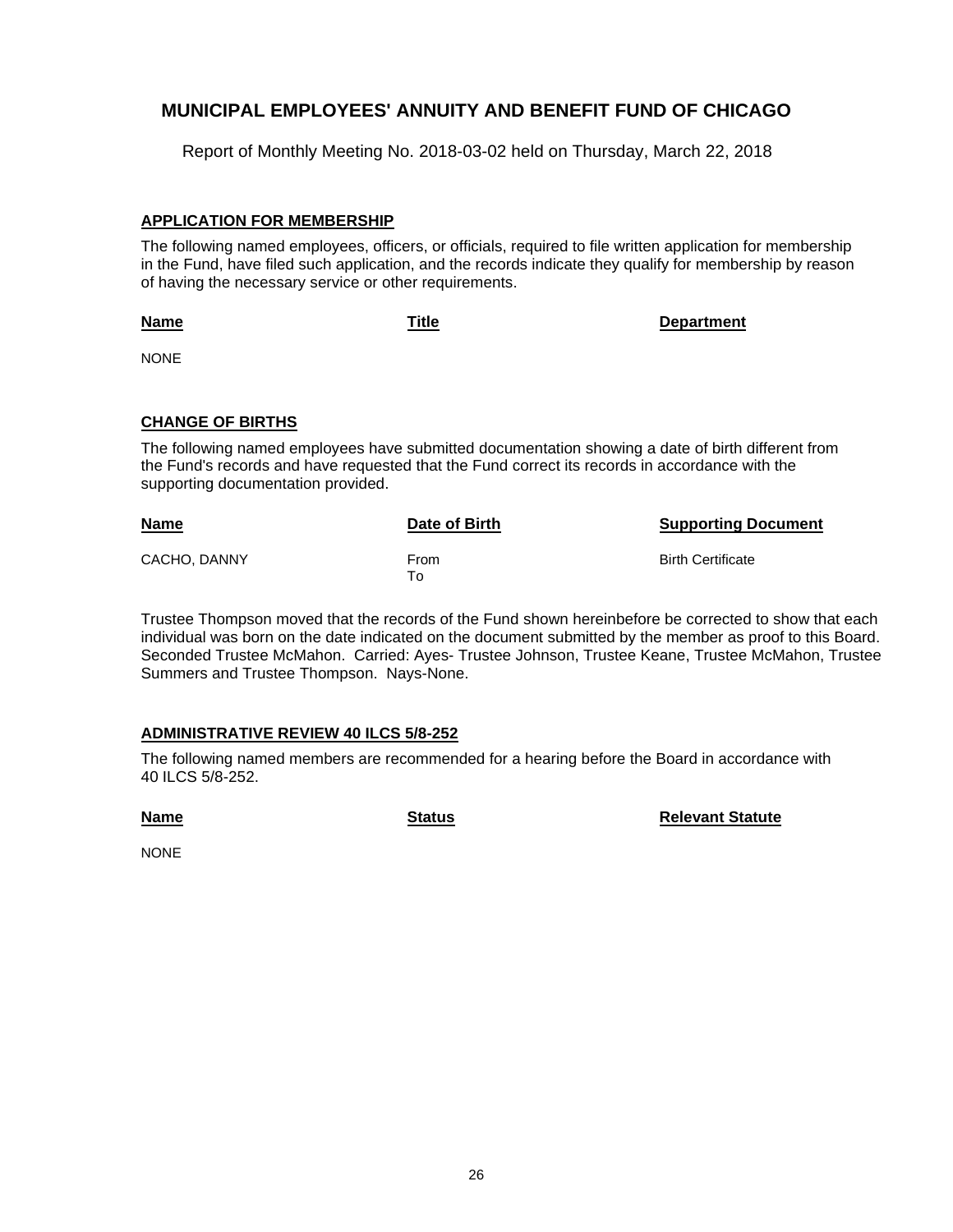Report of Monthly Meeting No. 2018-03-02 held on Thursday, March 22, 2018

**City Treasurer's Statement of Account as of 02/28/2018**

#### **Investments at Market:**

| City Treasurer's Office, 02/28/2018    | \$492,490.58       |                    |
|----------------------------------------|--------------------|--------------------|
| Northern Trust, 02/28/2018 - Unaudited | \$4,187,032,899.02 |                    |
| <b>Total Investments</b>               |                    | \$4,187,525,389.60 |
| <b>Petty Cash Fund:</b>                |                    | \$400.00           |
| Total Cash and Investments             |                    | \$4,187,525,789.60 |

Trustee Thompson moved that the Treasurer's Report be received and placed on file. Seconded Trustee Keane. Carried: Ayes- Trustee Johnson, Trustee Keane, Trustee McMahon and Trustee Thompson. Nays-None.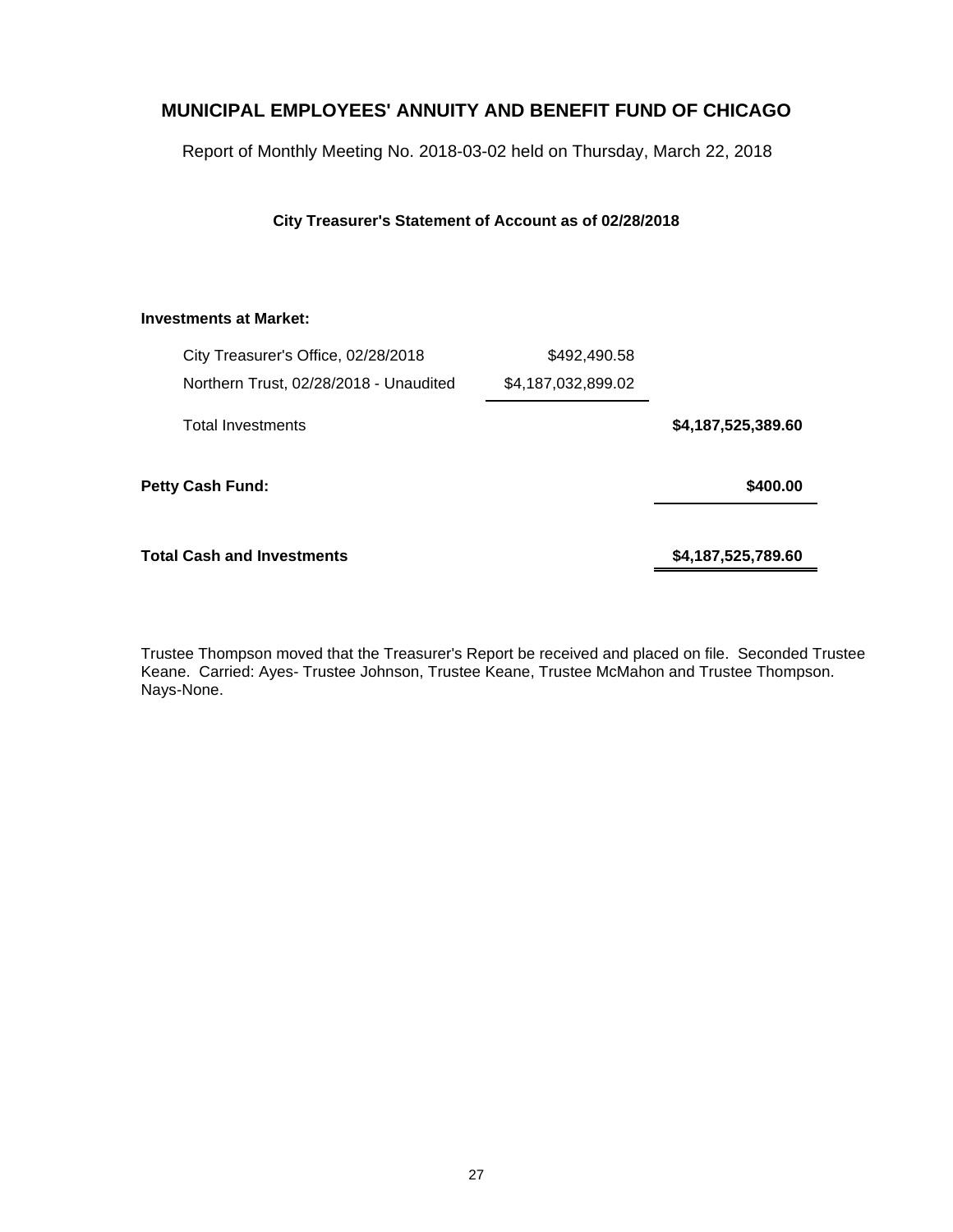Report of Monthly Meeting No. 2018-03-02 held on Thursday, March 22, 2018

## **PUBLIC COMMENT**

Immediately following the roll call, Mr. Jim Mohler read the following Resolution recognizing former Trustee Timothy G. Guest, into the record:

#### RETIREMENT BOARD RESOLUTION

The Retirement Board of the Municipal Employees' Annuity and Benefit Fund of Chicago take this opportunity to recognize the service of former Board Trustee Timothy G. Guest into the record of the minutes of the meeting of the Retirement Board on March 22, 2018.

Whereas, Timothy G. Guest, Tim, began as a Board Trustee in July 2010.

Whereas Tim was committed to educating himself to for the various responsibilities required as a Board Trustee.

Whereas Tim provided direction for the Fund in leadership roles multiple times as Board President and Recording Secretary.

Whereas Tim played an important role during times of great challenge to the Fund: striving to achieve adequate funding for the Fund, processing elevated levels of retirements, providing leadership in the administration of the Fund, and investing during volatile market conditions.

Therefore, the Retirement Board and the Fund staff of the Municipal Employees' Annuity and Benefit Fund of Chicago take this opportunity to thank Tim for his steadfast support of the Fund and wish him much success in his future endeavors.

For submission to the record of the minutes of the meeting of the Retirement Board on March 22, 2018.

Jeffrey J. Johnson, President Erin S. Keane, Vice-President Kurt A. Summers, Jr., Treasurer Thomas J. McMahon, Recording Secretary Verna R. Thompson, Trustee

Public Comment There were no requests to address the Board.

## **HEARINGS**

#### The Matter of Member 85392 (Felony Conviction)

This matter was continued to April 19, 2018 at the request of the member. Motion by Trustee Keane. Seconded by Trustee Thompson.

Carried: Ayes – Trustee Johnson, Trustee Keane, Trustee McMahon and Trustee Thompson. Nays – None.

## **LEGISLATION**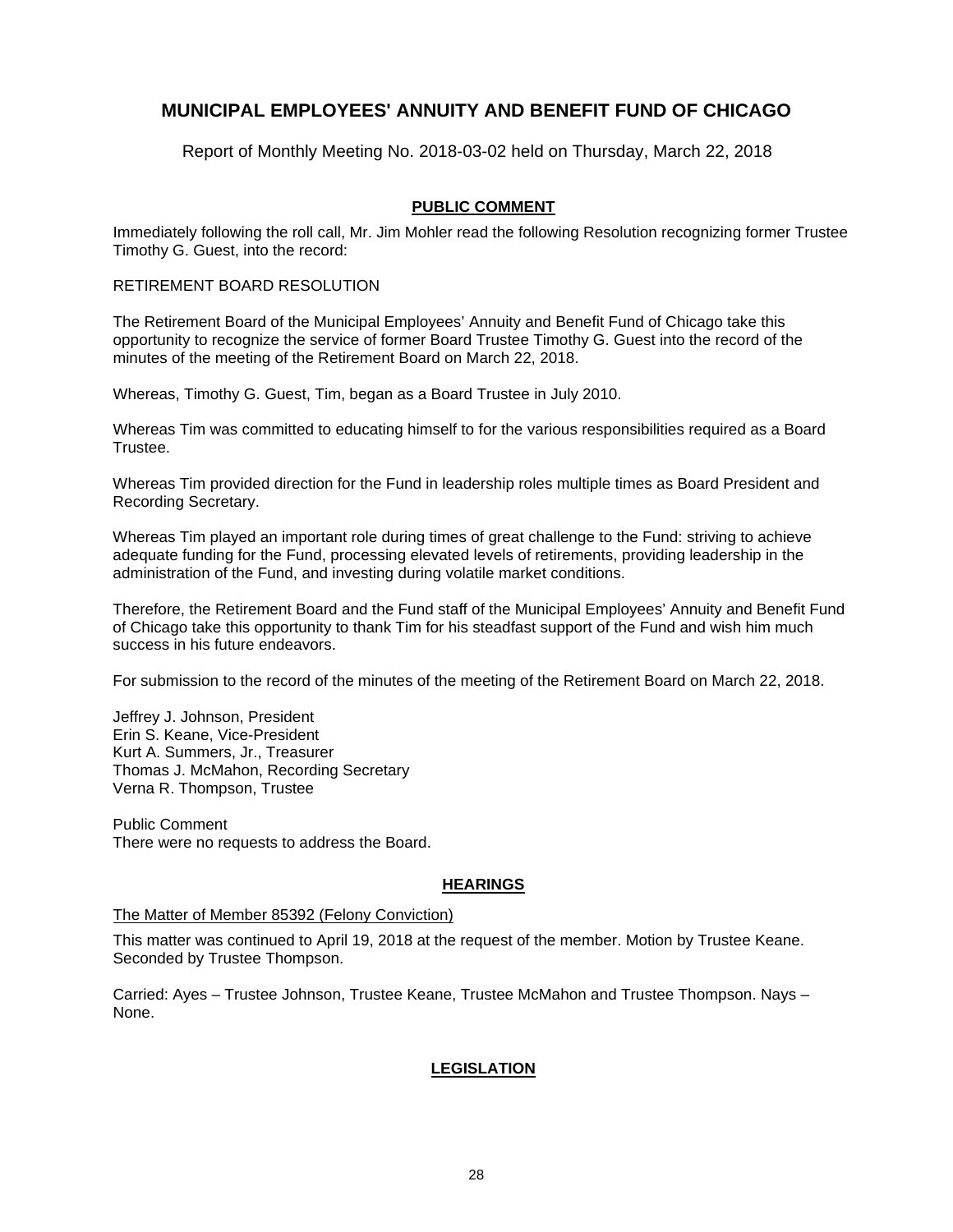Report of Monthly Meeting No. 2018-03-02 held on Thursday, March 22, 2018

#### Legislative Update

Mr. Robert Molaro updated the Board on current legislation affecting pension funds in the State of Illinois as well as legislation that has the potential to affect the Fund. Mr. Molaro requested direction on current legislation which was introduced by this Fund. The Board directed Mr. Molaro to actively support the bills that were introduced by this Fund.

## **INVESTMENTS**

#### Market Environment

Mr. Jamie Wesner reviewed the current market environment.

#### Monthly Performance Report

Mr. Brian Wrubel reviewed the Fund's investment performance for February.

#### MEABF Staff Investment Report

Mr. Yoon reviewed the staff's report.

#### Watchlist

Mr. Yoon reported that FIS, a manager currently on the Fund's Watchlist will provide the Board an update at the April 19 Board meeting.

#### Liquidity Needs

Based on the staff investment report and with the concurrence of the Fund's Investment Consultant, Trustee McMahon made a motion to liquidate up to \$15 million to assist with April benefit payments. Seconded by Trustee Keane.

Carried: Ayes – Trustee Johnson, Trustee Keane, Trustee McMahon and Trustee Thompson. Nays – None.

#### Interim Investment Consultant Agreement

This topic was discussed in closed session.

## **OTHER**

#### PA 100-0040 Cyber Training Requirements - Trustees

Ms. Mary Pat Burns reported that Public Act 100-0040 required that Trustees take cyber training developed and administered by the State of Illinois Ethics Commission no later than June 30, 2018. The State has not notified the Funds as to when the training curriculum will be available.

#### FOIA Update

Ms. Stacey Ruffolo reviewed requests made under the Illinois Freedom of Information Act.

#### **Old Business**

Mr. Mohler updated the Board on upcoming Sexual Harassment Policy training that will be completed by May.